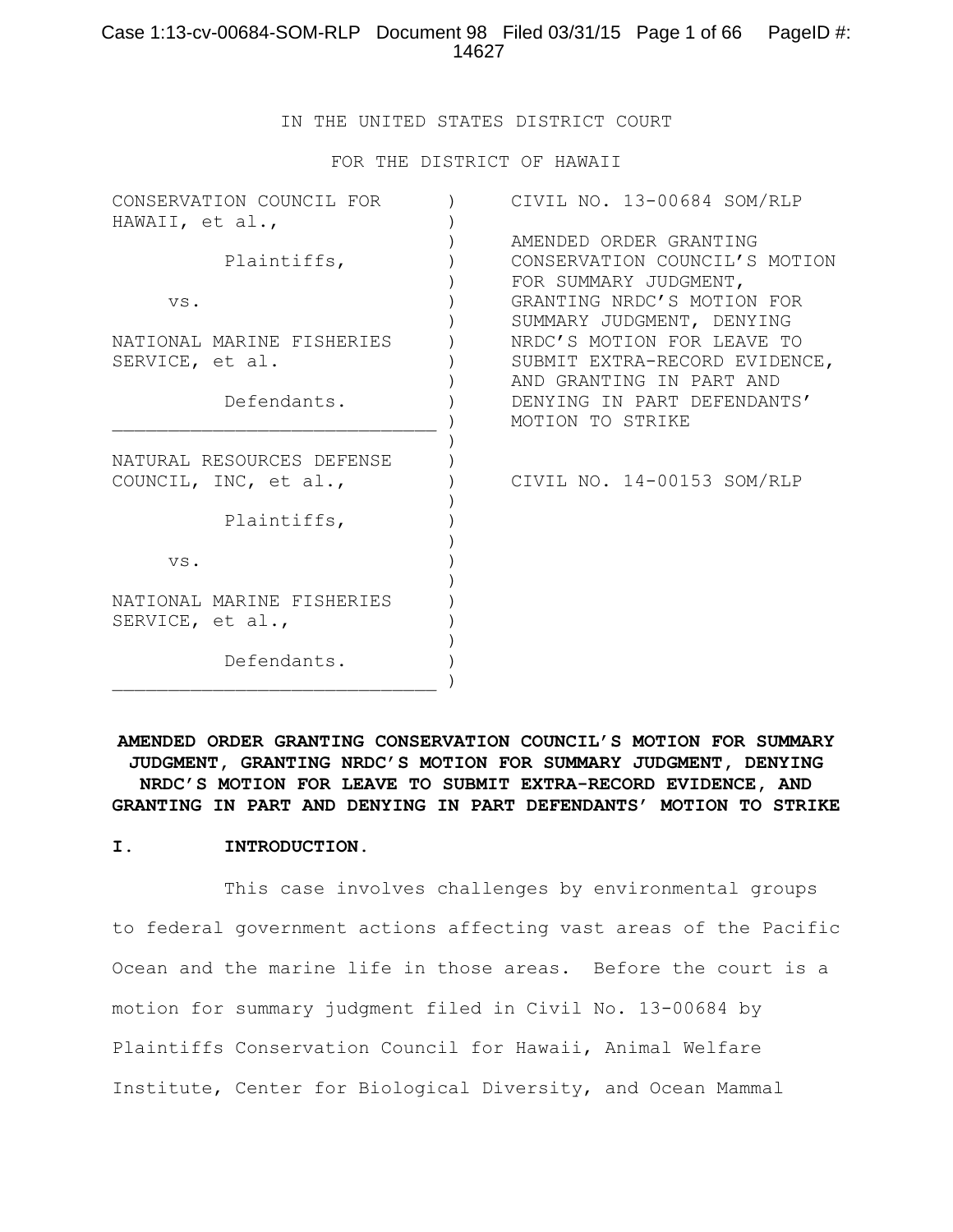## Case 1:13-cv-00684-SOM-RLP Document 98 Filed 03/31/15 Page 2 of 66 PageID #: 14628

Institute (collectively, "Conservation Council"), and a separate motion for summary judgment filed in Civil No. 14-00153 by Plaintiffs Natural Resources Defense Council, Inc., Cetacean Society International, Animal Legal Defense Fund, Pacific Environment and Resources Center, and Michael Stocker (collectively, "NRDC"). The cases were consolidated by stipulation, but the stipulation provided that separate summary judgment motions could be filed by the parties in each case. See ECF Nos. 22, 23, 24 (ECF Nos. cited in this order refer to the docket sheet in Civil No. 13-00684). The court grants both summary judgment motions.

The government actions that are challenged in this case permit the Navy to conduct training and testing exercises even if they end up harming a stunning number of marine mammals, some of which are endangered or threatened. Searching the administrative record's reams of pages for some explanation as to why the Navy's activities were authorized by the National Marine Fisheries Service ("NMFS"), this court feels like the sailor in Samuel Taylor Coleridge's "The Rime of the Ancient Mariner" who, trapped for days on a ship becalmed in the middle of the ocean, laments, "Water, water, every where, Nor any drop to drink."

## **II. FACTUAL BACKGROUND.**

The issues in this case are best understood by examining specific details, but the court begins by providing a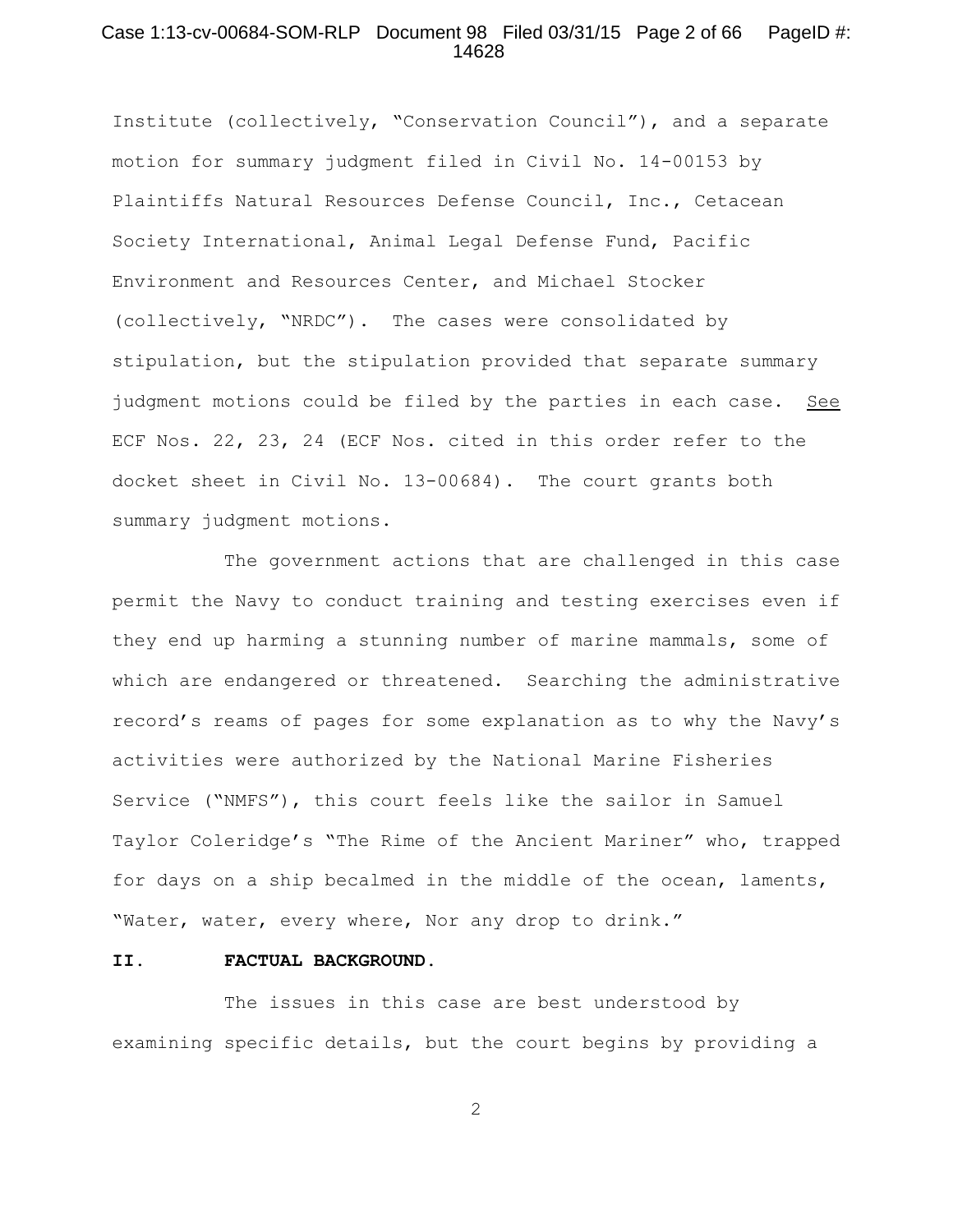## Case 1:13-cv-00684-SOM-RLP Document 98 Filed 03/31/15 Page 3 of 66 PageID #: 14629

broad overview. This introductory section thus has the limited purpose of providing the context for the challenges raised by Conservation Council and NRDC to the actions taken by NMFS and the Navy. Illustrations will be provided in connection with the court's analysis of specific challenges.

The Navy proposed to conduct training and testing activities in an area of the Pacific Ocean known as the Hawaii-Southern California Training and Testing ("HSTT") Study Area. This area includes (1) the Southern California Range Complex, consisting of San Diego Bay and approximately 120,000 square nautical miles of ocean between Dana Point, California, and San Diego, California; (2) the Hawaii Range Complex, consisting of approximately 2.7 million square nautical miles of ocean around the Hawaiian Islands; (3) Silver Strand Training Complex, on and adjacent to the Silver Strand, an isthmus between San Diego Bay and the Pacific Ocean; (4) pierside locations in Hawaii and Southern California; and (5) a transit corridor between Southern California and Hawaii. See ECF No. 70, PageID # 13556; ECF No. 79, PageID # 14041. Thirty-nine marine mammal species have been identified as occupying the HSTT Study Area, eight of which are endangered and one of which is threatened under the Endangered Species Act ("ESA"). See ECF No. 66-19, PageID # 10214.

In 2010, the Navy began the process of reviewing the environmental impact of its proposed activities and invited NMFS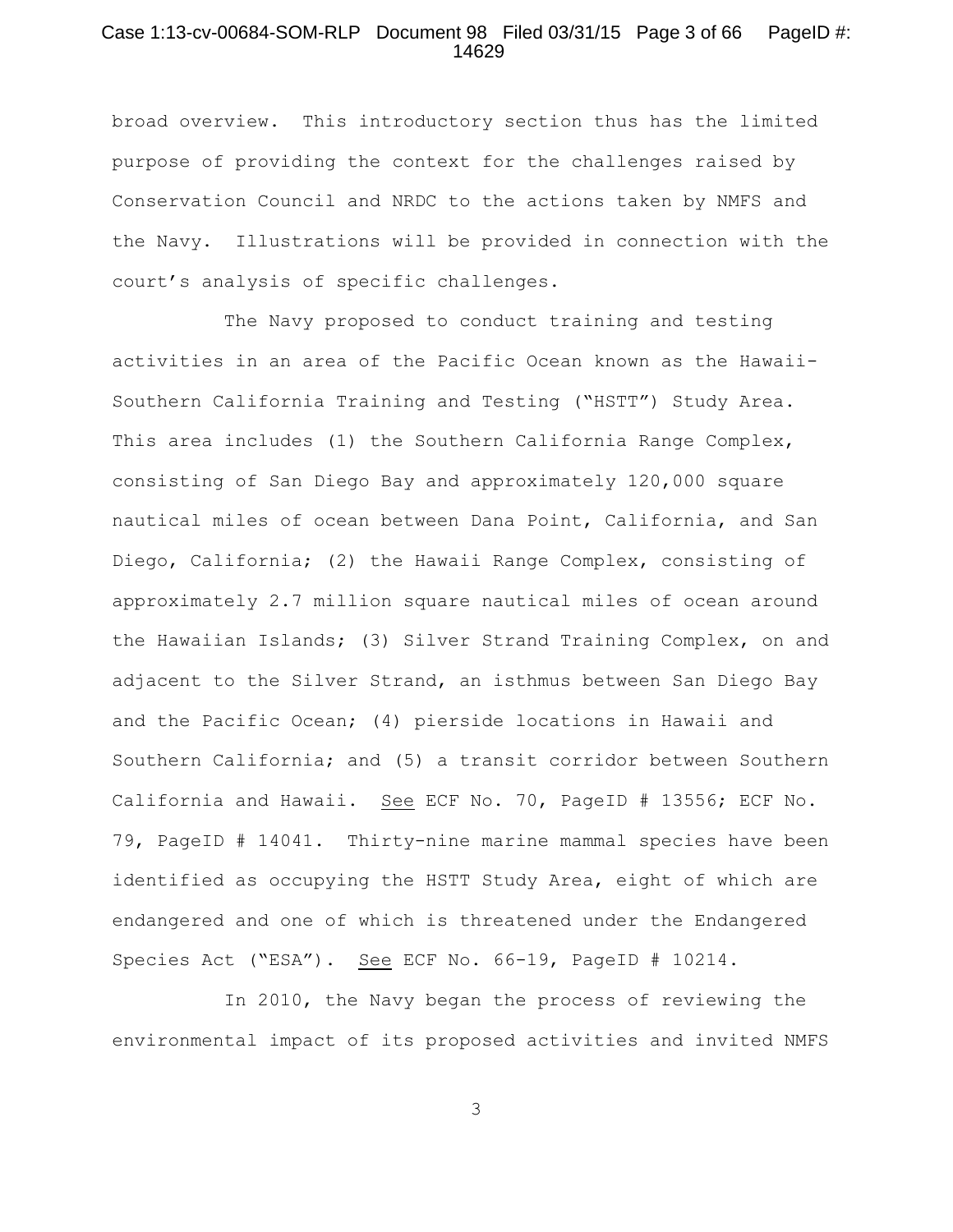## Case 1:13-cv-00684-SOM-RLP Document 98 Filed 03/31/15 Page 4 of 66 PageID #: 14630

to act as a cooperating agency in the preparation of the environmental impact statement ("EIS"). The Navy ultimately issued its corrected Final Environmental Impact Statement ("FEIS") on August 30, 2013, and NMFS adopted that FEIS on December 5, 2013. ECF No. 66-18, PageID # 10201; ECF 66-21, PageID # 10267. While working on the FEIS, the Navy was also consulting with NMFS on compliance with the Endangered Species Act and was applying for Letters of Authorization from NMFS under the Marine Mammal Protection Act ("MMPA") that would allow the Navy to take, incidental to the Navy's training and testing activities, a certain number of marine mammals in the HSTT Study Area.

Under the MMPA, "to take" means "to harass, hunt, capture, or kill, or attempt to harass, hunt, capture, or kill any marine mammal." 16 U.S.C. § 1362(13). The Navy's proposed activities included "[s]onar use, underwater detonations, airguns, pile driving and removal, and ship strike," which the NMFS viewed as "the stressors most likely to result in impacts on marine mammals that could rise to the level of harassment, thus necessitating MMPA authorization." ECF No. 66-19, PageID # 10209.

The Navy sought authorization for the incidental take of the HSTT Study Area's thirty-nine species of marine mammals by Level B harassment. Id. at PageID # 10208. As applied to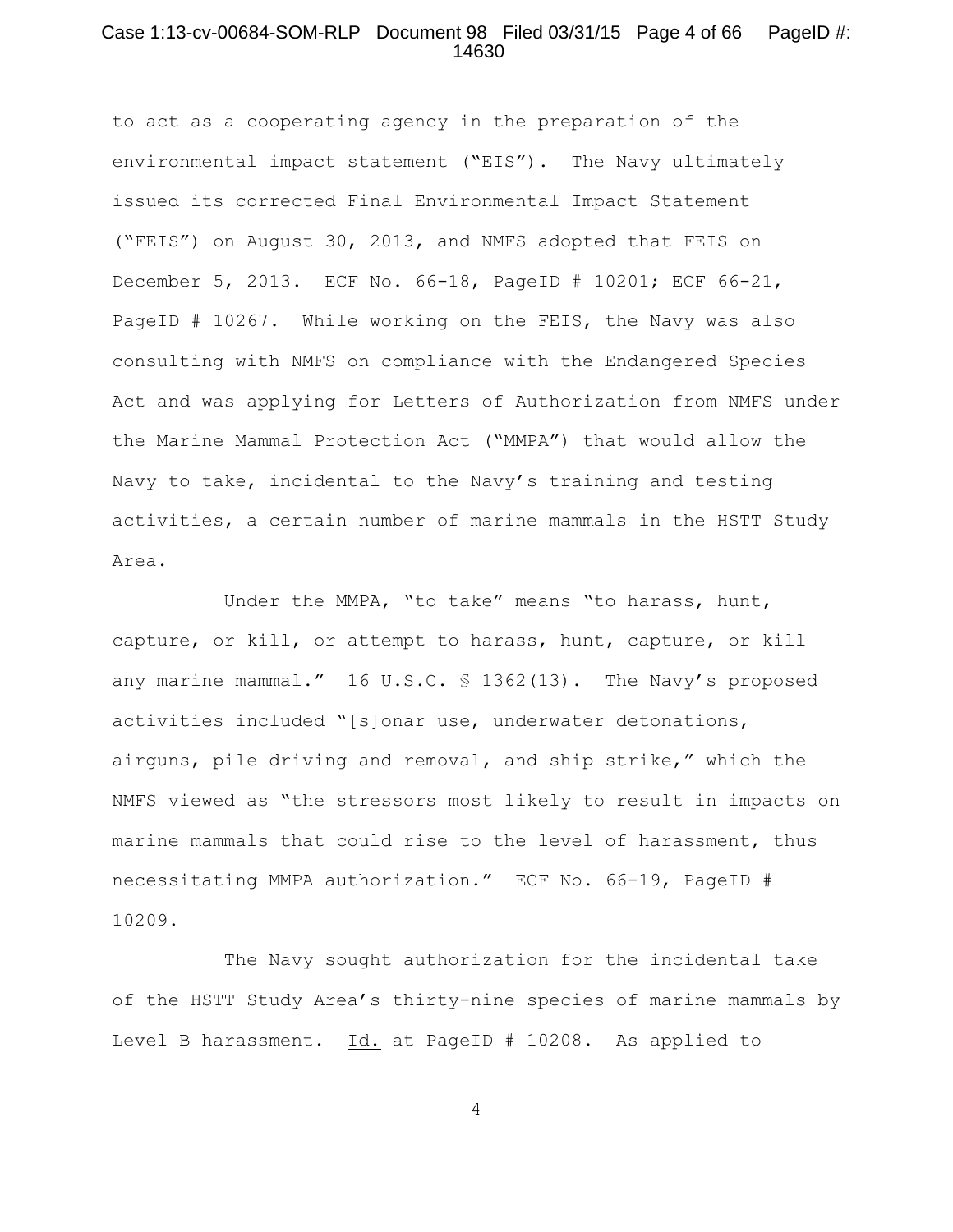## Case 1:13-cv-00684-SOM-RLP Document 98 Filed 03/31/15 Page 5 of 66 PageID #: 14631

military readiness activities, Level B harassment is "any act that disturbs or is likely to disturb a marine mammal or marine mammal stock in the wild by causing disruption of natural behavioral patterns, including, but not limited to, migration, surfacing, nursing, breeding, feeding, or sheltering, to a point where such behavioral patterns are abandoned or significantly altered." 16 U.S.C. § 1362(18)(B)(ii). In addition, the Navy sought authorization for the incidental take of twenty-four of the thirty-nine species of marine mammals by Level A harassment or mortality. ECF No. 66-19, PageID # 10208. Level A harassment is "any act that injures or has the significant potential to injure a marine mammal or marine mammal stock in the wild." 16 U.S.C. § 1362(18)(B)(i).

 In December 2013, pursuant to the MMPA, NMFS issued its Final Rule applicable to the period from December 2013 through December 2018, and issued Letters of Authorization permitting the Navy to take marine mammals in the HSTT Study Area during that period. In summary, NMFS determined that the effect of the activities proposed by the Navy would have a "negligible impact" on all the marine mammal species and stocks that would be affected. See ECF No. 66-19, PageID # 10249. NMFS set authorized take levels for Level A and Level B harassment for each such species or stock. The authorized take levels were the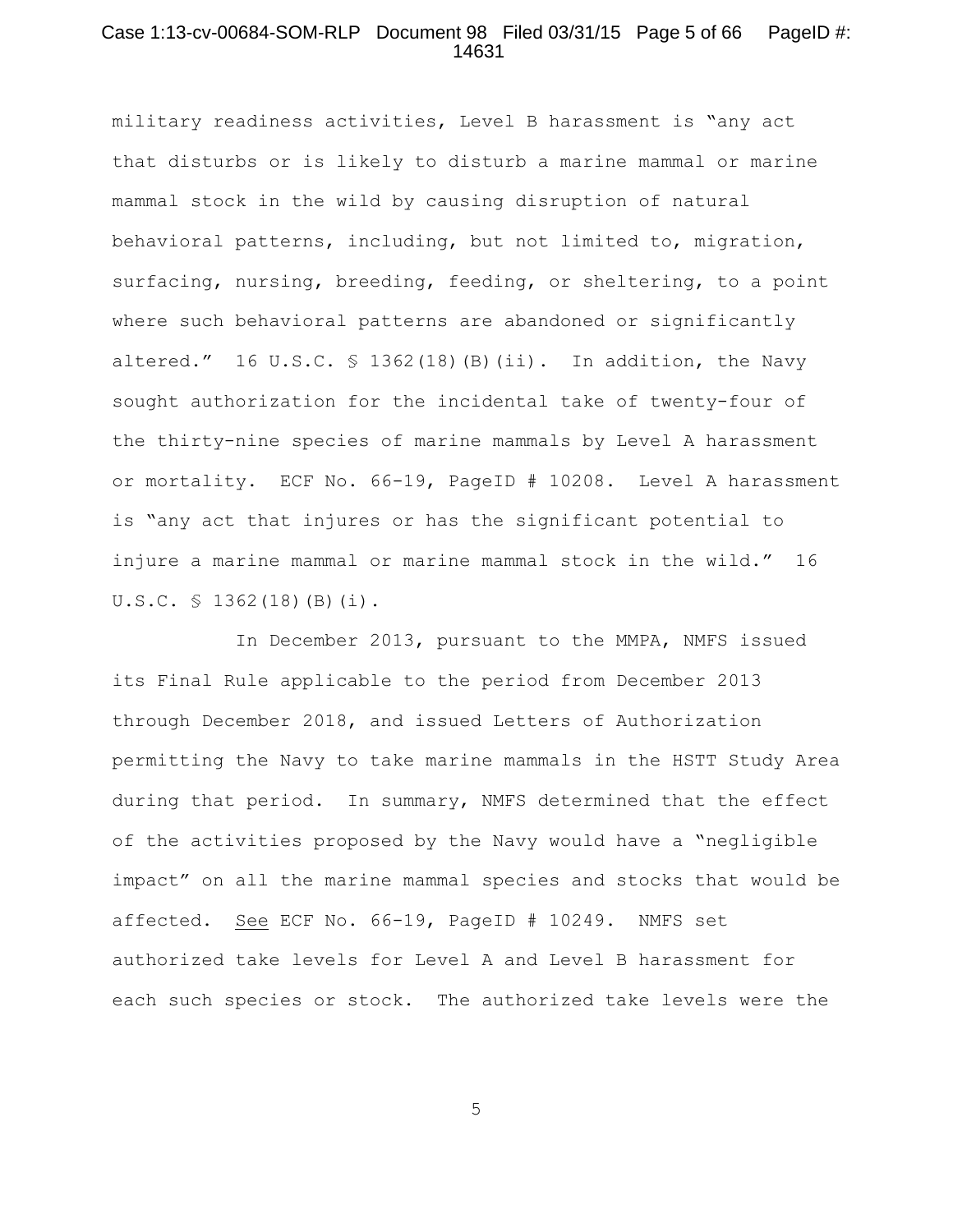## Case 1:13-cv-00684-SOM-RLP Document 98 Filed 03/31/15 Page 6 of 66 PageID #: 14632

levels requested in the Navy's application and included authorized mortalities. See id. at PageID #s 10244-48.

Also in December 2013, the NMFS-ESA Cooperation Division issued a final Biological Opinion concerning the Navy's activities. The Biological Opinion included NMFS's finding of "no jeopardy" to endangered whale species, authorization for an "unspecified number" of takes of turtles by vessel strikes, and a finding of "no jeopardy" to turtles.

Amended versions of the December 2013 LOAs and Biological Opinion subsequently issued. See ECF No. 67-22, PageID #s 12766-69; ECF No. 67-23, PageID #s 12784-87; ECF No.  $67-19$ .

Conservation Council has sued NMFS, which falls under the jurisdiction of the Department of Commerce, and other related parties, seeking judicial review under the Administrative Procedure Act ("APA") of administrative decisions that Conservation Council asserts violate the National Environmental Policy Act ("NEPA"), the MMPA, and the ESA. See ECF No. 78. NRDC has sued NMFS and related federal officials as well as the Navy, similarly seeking judicial review under the APA for alleged violations of the MMPA and the ESA. See ECF No. 73. Plaintiffs in both cases seek summary judgment on all their claims.

For their part, Defendants contend that, having complied with the requirements of NEPA, the MMPA, and the ESA,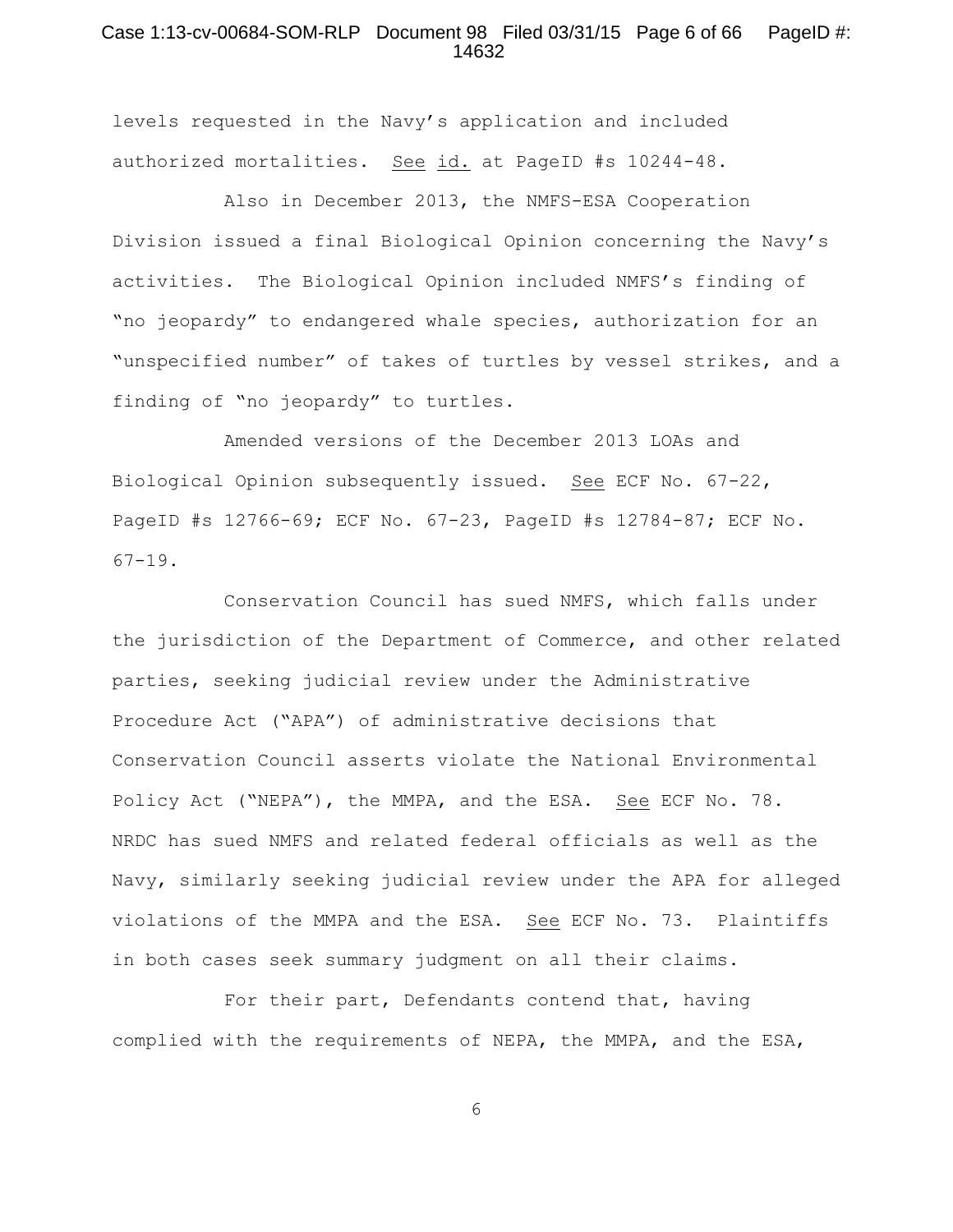## Case 1:13-cv-00684-SOM-RLP Document 98 Filed 03/31/15 Page 7 of 66 PageID #: 14633

they are entitled to summary judgment in their favor in both actions. See ECF No. 68; ECF No. 71.

#### **III. STATUTORY FRAMEWORK.**

This case requires analysis of four statutory schemes.

#### **A. MMPA.**

The MMPA was enacted to address concern that "certain species and population stocks of marine mammals are, or may be, in danger of extinction or depletion as a result of man's activities." 16 U.S.C. § 1361(1). Congress noted that "such species and population stocks should not be permitted to diminish beyond the point at which they cease to be a significant functioning element in the ecosystem of which they are a part, and, consistent with this major objective, they should not be permitted to diminish below their optimum sustainable population." 16 U.S.C. § 1361(2).

The MMPA imposes a general prohibition on the "taking" of marine mammals unless the taking falls under a statutory exception. See 16 U.S.C. § 1371(a).

One statutory exception to the prohibition on the taking of marine mammals permits "citizens of the United States who engage in a specified activity (other than commercial fishing) within a specified geographical region" to take "small numbers of marine mammals of a species or population stock" during "periods of not more than five consecutive years each" if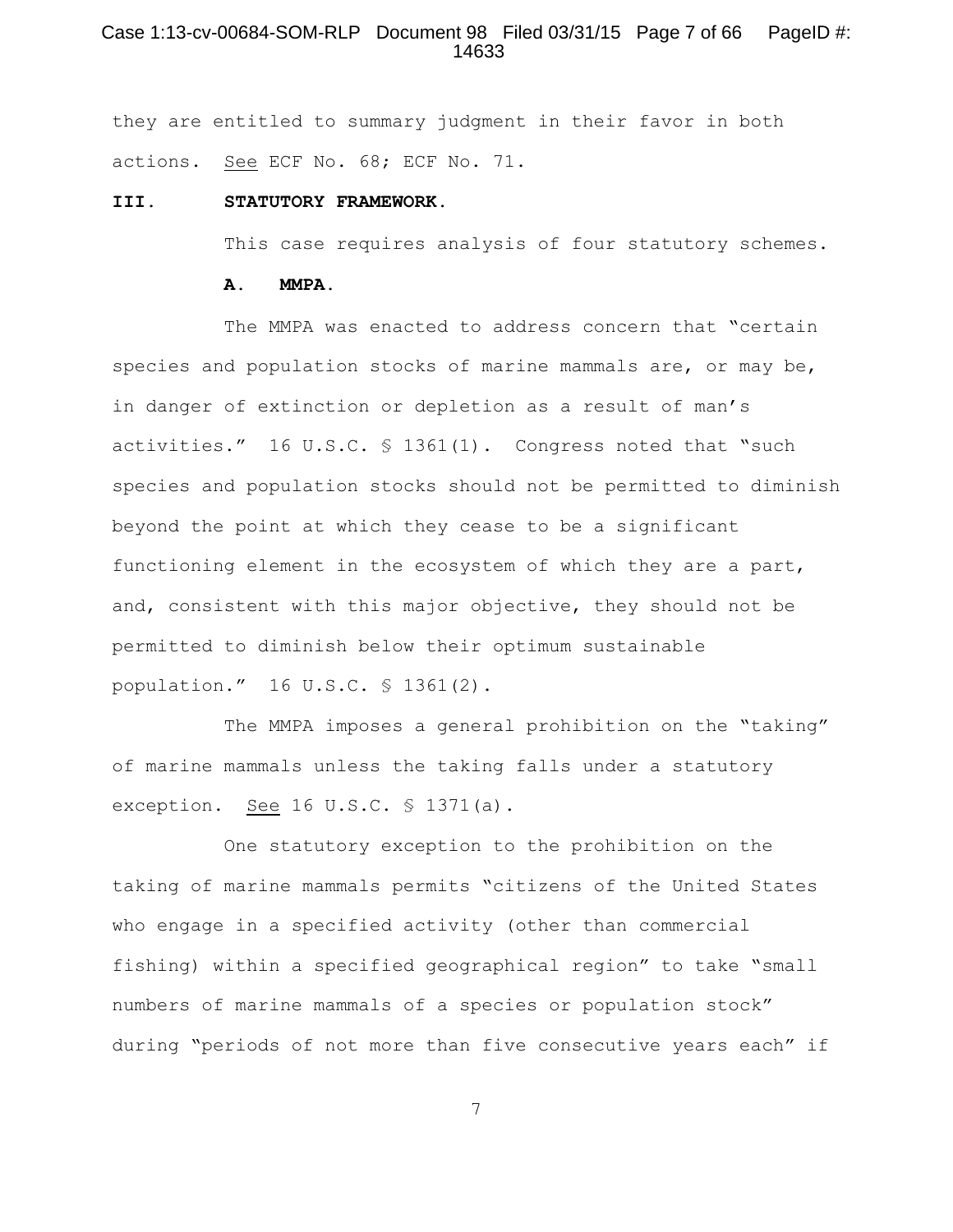### Case 1:13-cv-00684-SOM-RLP Document 98 Filed 03/31/15 Page 8 of 66 PageID #: 14634

the Secretary<sup>1</sup> finds that "the total of such taking during each five-year (or less) period concerned will have a negligible impact on such species or stock and will not have an unmitigable adverse impact on the availability of such species or stock for taking for subsistence uses."  $16 \text{ U.S.C. }$  \$ 1371(a)(5)(A)(i).

Congress amended the MMPA to exempt military readiness activities from the "specified geographical region" and "small numbers" requirements in 16 U.S.C.  $\frac{1}{2}$  1371(a)(5)(A)(i). See 16 U.S.C. § 1371(a)(5)(F). Therefore, take of marine mammals incidental to military readiness activities, such as the Navy's activities at issue in this case, may be permitted if the taking will have a "negligible impact" on an affected species or stock and will not have "an unmitigable adverse impact on the availability of such species or stock for taking for subsistence uses." 16 U.S.C. § 1371(a)(5)(A)(i).

If those two findings are made, the Secretary must prescribe regulations setting forth "permissible methods of

 $1$  "Secretary" is defined as "the Secretary of the department in which the National Oceanic and Atmospheric Administration is operating, as to all responsibility, authority, funding, and duties under this chapter with respect to members of the order Cetacea and members, other than walruses, of the order Pinnipedia" and "the Secretary of the Interior as to all responsibility, authority, funding, and duties under this chapter with respect to all other marine mammals covered by this chapter." 16 U.S.C.  $\frac{1}{2}$  1362(12)(A). NOAA falls within the Department of Commerce, meaning that protection of marine mammals is split between the Department of Commerce and the Department of the Interior.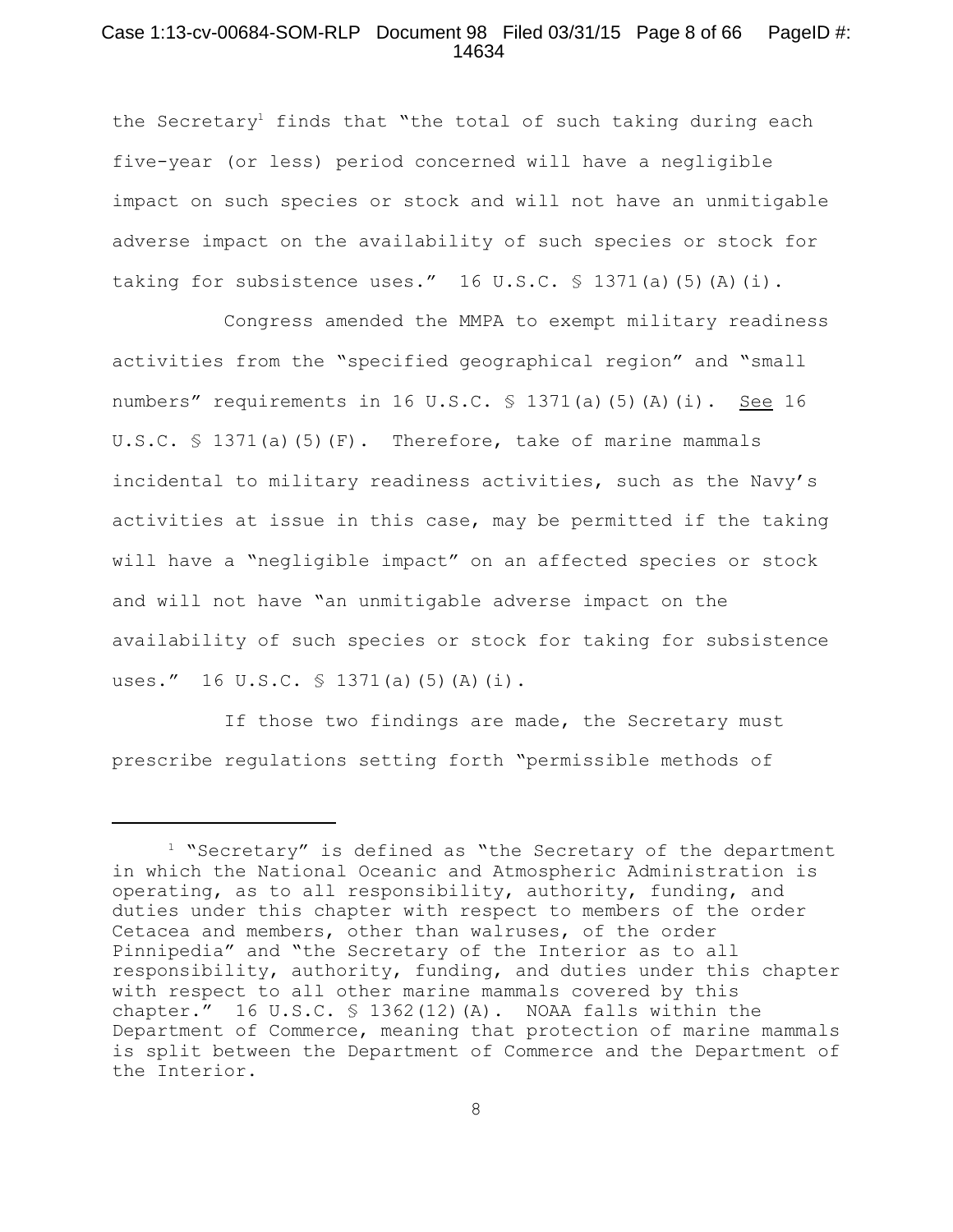## Case 1:13-cv-00684-SOM-RLP Document 98 Filed 03/31/15 Page 9 of 66 PageID #: 14635

taking" and "other means of effecting the least practicable adverse impact on such species or stock and its habitat." 16 U.S.C.  $\frac{1}{2}$  1371(a)(5)(A)(i)(II)(aa). In determining the "least practicable adverse impact" with respect to a military readiness activity, the Secretary is required to consider "personnel safety, practicality of implementation, and impact on the effectiveness of the military readiness activity." 16 U.S.C.  $$1371(a)(5)(A)(ii).$ 

#### **B. ESA.**

The ESA requires federal agencies, in consultation with the Secretary of Commerce, to "insure that any action authorized, funded, or carried out by such agency . . . is not likely to jeopardize the continued existence of any endangered species or threatened species or result in the destruction or adverse modification of habitat of such species." 16 U.S.C. § 1536(a)(2). "Jeopardize the continued existence of means to engage in an action that reasonably would be expected, directly or indirectly, to reduce appreciably the likelihood of both the survival and recovery of a listed species in the wild by reducing the reproduction, numbers, or distribution of that species." 50 C.F.R. § 402.02.

The Secretary of Commerce has delegated responsibility for administering the ESA with respect to threatened and endangered marine species to NMFS. See 50 C.F.R.  $\frac{17.2}{17.2}$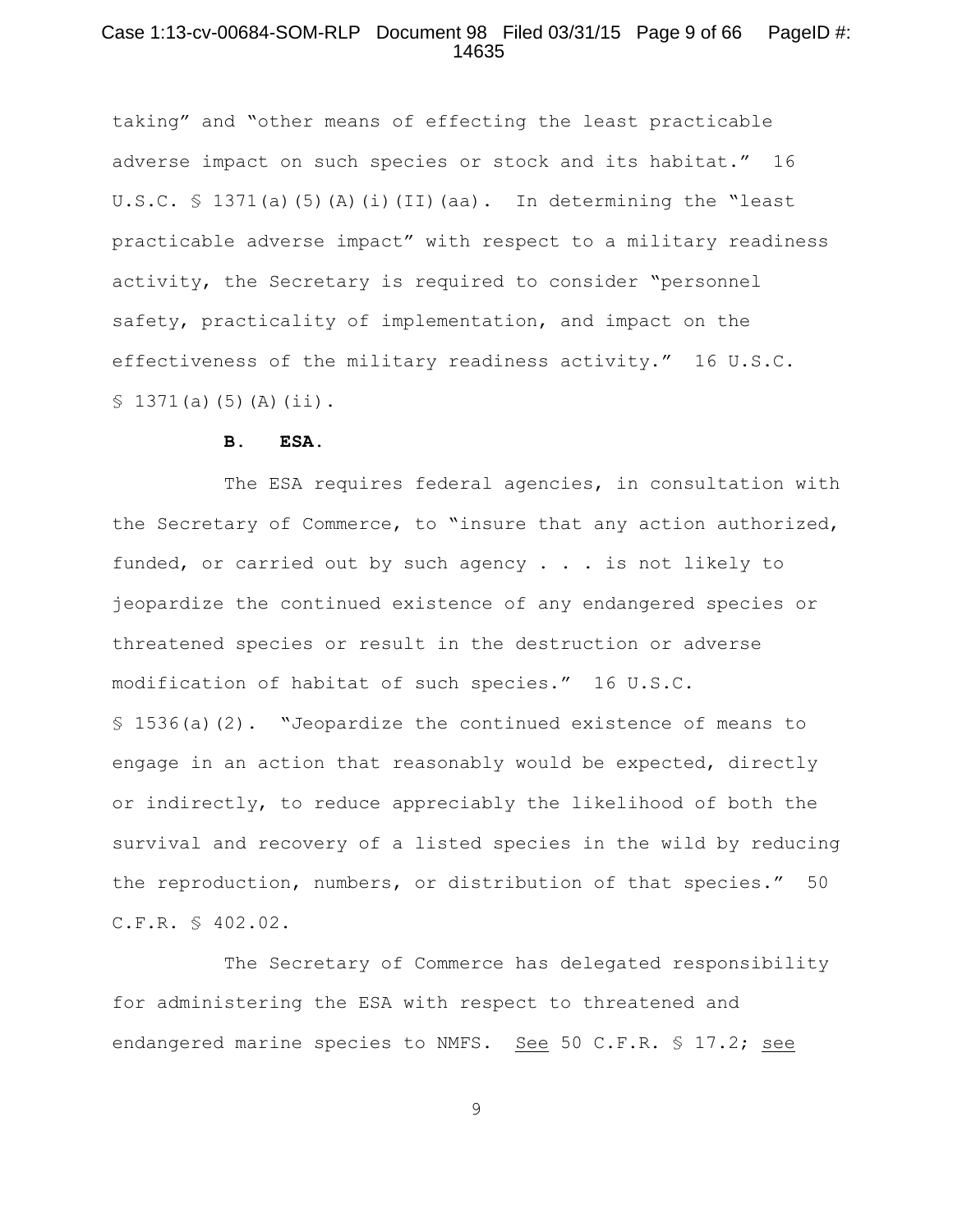## Case 1:13-cv-00684-SOM-RLP Document 98 Filed 03/31/15 Page 10 of 66 PageID #: 14636

also Trout Unlimited v. Lohn, 645 F. Supp. 2d 929, 932 (D. Or. 2007).

After completing consultation regarding a proposed action, NMFS must prepare a Biological Opinion that discusses whether the proposed action is likely to cause jeopardy and the effects of the proposed action on listed species or on the species' critical habitat. 50 C.F.R. § 402.14(h). In preparing its Biological Opinion, NMFS must use "the best scientific and commercial data available." 50 C.F.R.

 $$402.14(q)(8)$ .

If NMFS concludes that a proposed action will result in the incidental taking of an endangered or threatened species but will not cause jeopardy, it must include in its Biological Opinion an "incidental take statement" specifying, among other things, "the impact of such incidental taking on the species" affected. See 16 U.S.C. § 1536(b)(4); 50 C.F.R. § 402.14(i). If an endangered or threatened species of marine mammal is involved, the take must be authorized under the MMPA. See 16 U.S.C.  $\S$  1536(b)(4)(C). Under the ESA, a taking that complies with an incidental take statement "shall not be considered to be a prohibited taking of the species concerned." See 16 U.S.C.  $$1536(0)(2)$ .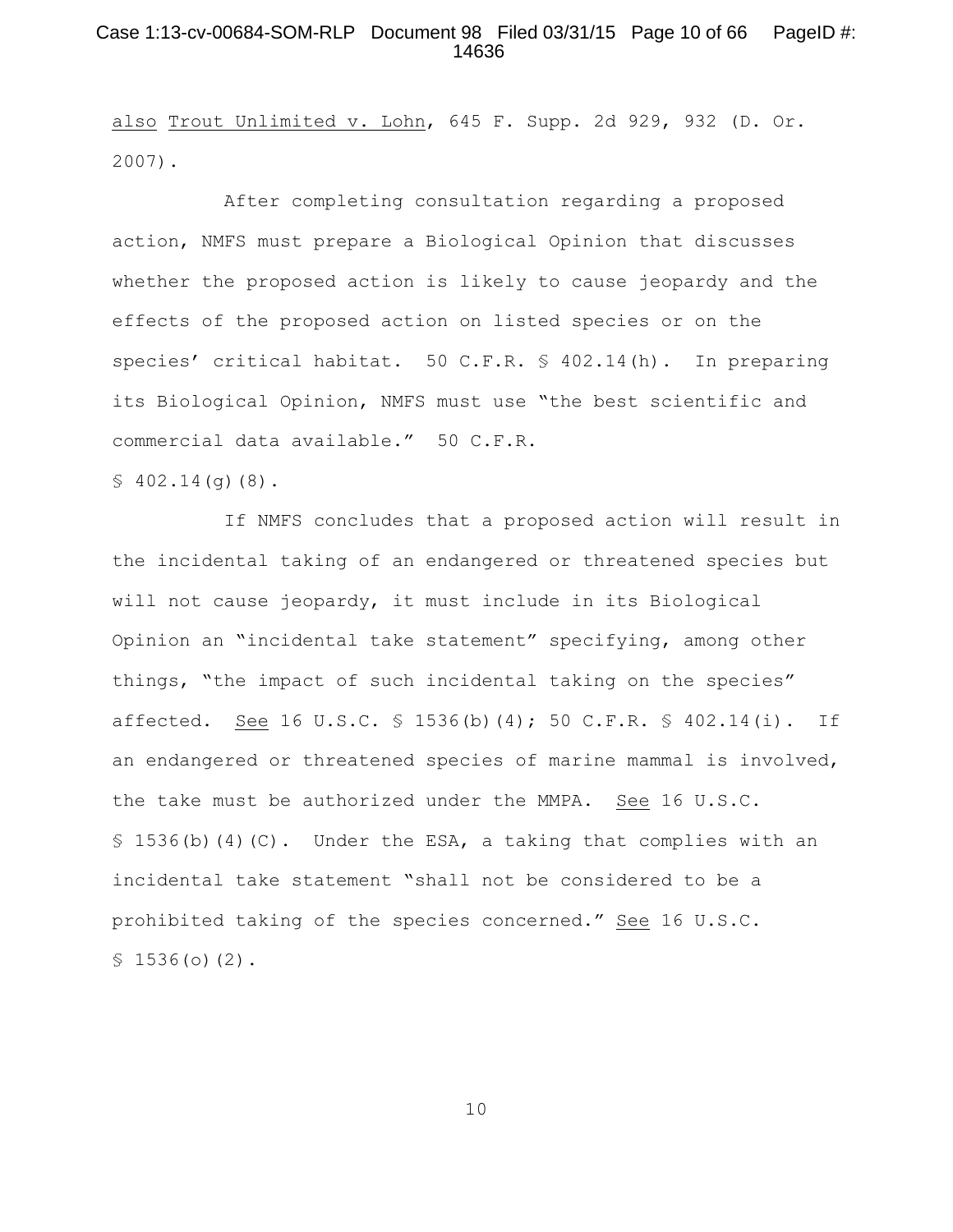# Case 1:13-cv-00684-SOM-RLP Document 98 Filed 03/31/15 Page 11 of 66 PageID #: 14637

#### **C. NEPA.**

NEPA is the "basic national charter for protection of the environment." 40 C.F.R. § 1500.1(a). Congress enacted NEPA to ensure that all federal agencies would factor environmental considerations into decisionmaking.

To achieve this goal, NEPA requires a federal agency to prepare an EIS for "major Federal actions significantly affecting the quality of the human environment." 42 U.S.C. § 4332(2)(C). The EIS "shall provide full and fair discussion of significant environmental impacts and shall inform decisionmakers and the public of the reasonable alternatives which would avoid or minimize adverse impacts or enhance the quality of the human environment." 40 C.F.R. § 1502.1.

An EIS shall "[r]igorously explore and objectively evaluate all reasonable alternatives, and for alternatives which were eliminated from detailed study, briefly discuss the reasons for their having been eliminated." 40 C.F.R. § 1502.14(a). "[S]ubstantial treatment" must be devoted "to each alternative considered in detail including the proposed action so that reviewers may evaluate their comparative merits." 40 C.F.R. § 1502.14(b). A "no action" alternative also must be considered. 40 C.F.R. § 1502.14(c).

In reviewing an EIS, courts must ensure that the agency has taken a "hard look" at the environmental consequences of the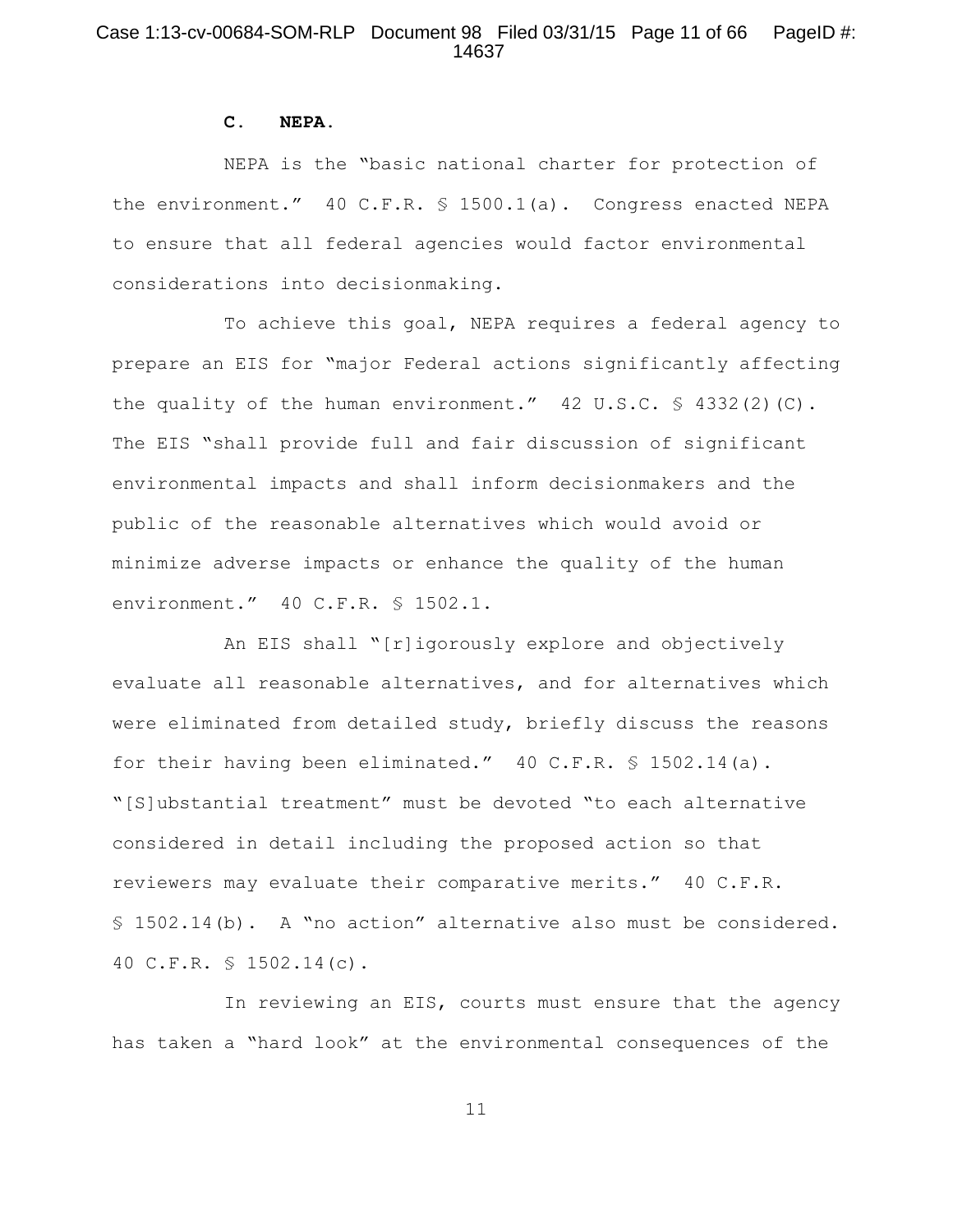## Case 1:13-cv-00684-SOM-RLP Document 98 Filed 03/31/15 Page 12 of 66 PageID #: 14638

proposed action. See Earth Island Inst. v. U.S. Forest Serv., 351 F.3d 1291, 1300 (9th Cir. 2003); Smallwood v. U.S. Army Corps of Eng'rs, Civ. No. 08-00512 DAE-KSC, 2009 WL 196228, at \*10 (D. Haw. Jan. 26, 2009).

#### **D. Administrative Procedure Act.**

The APA is the vehicle through which challenges to agency action as violative of the MMPA, ESA, and NEPA are brought to court. Oregon Natural Res. Council v. Allen, 476 F.3d 1031, 1036 (9th Cir. 2007) (review of ESA challenge under the APA); Ocean Advocates v. U.S. Army Corps of Eng'rs, 402 F.3d 846, 858 (9th Cir. 2005) (review of MMPA and NEPA challenges under the APA).

Under the APA, a court must set aside agency action that is "arbitrary" or "capricious." 5 U.S.C. § 706; see also Butte Envtl. Council v. U.S. Army Corps of Eng'rs, 620 F.3d 936, 945 (9th Cir. 2010). Review under the arbitrary and capricious standard is "highly deferential, presuming the agency action to be valid and affirming the agency action if a reasonable basis exists for its decision." Sacora v. Thomas, 628 F.3d 1059, 1068 (9th Cir. 2010) (internal quotation marks omitted). "A reasonable basis exists where the agency considered the relevant factors and articulated a rational connection between the facts found and the choices made." Arrington v. Daniels, 516 F.3d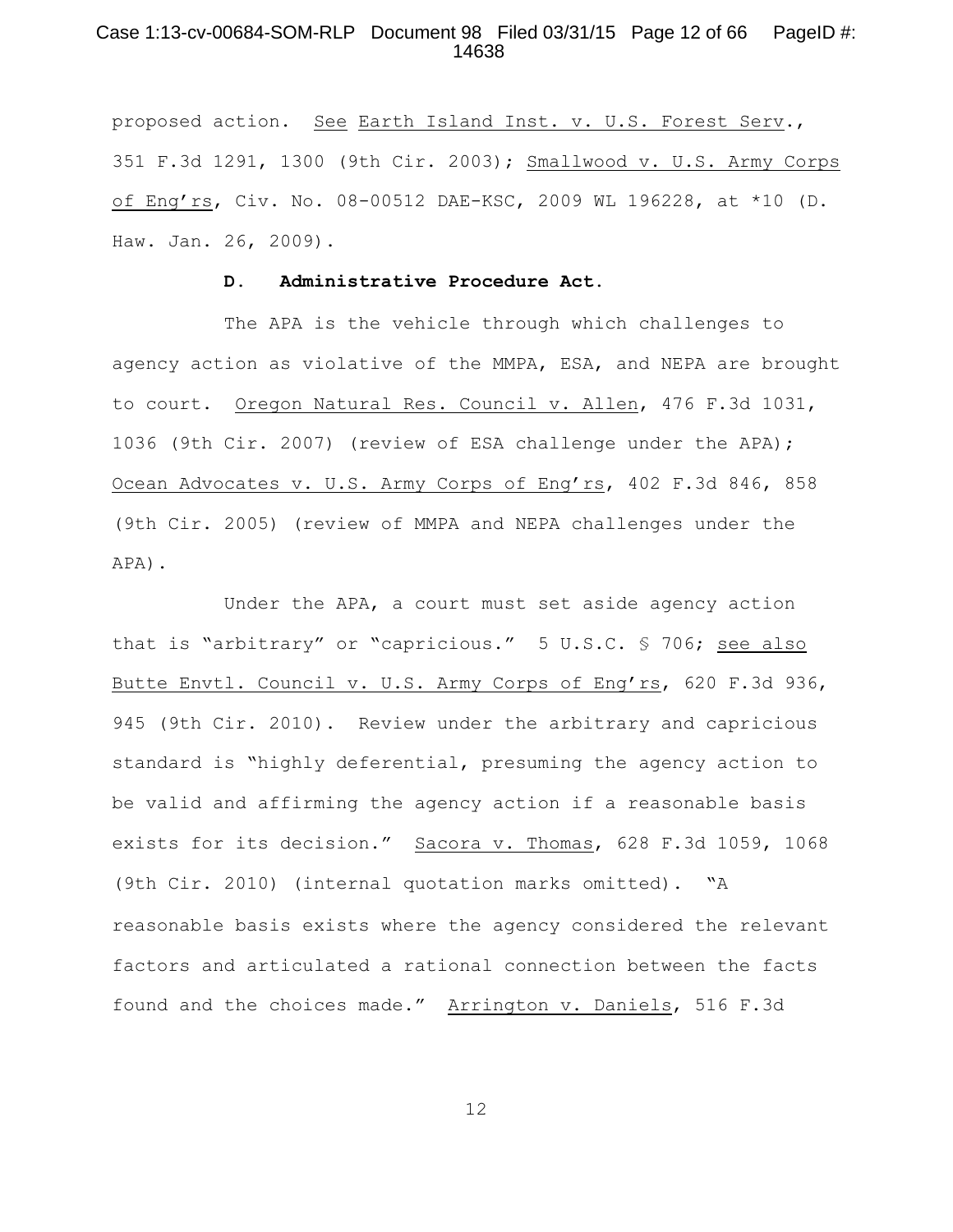1106, 1112 (9th Cir. 2008) (internal quotation marks omitted). An agency's decision will be set aside only if

> it has relied on factors which Congress had not intended it to consider, entirely failed to consider an important aspect of the problem, offered an explanation for its decision that runs counter to the evidence before the agency, or is so implausible that it could not be ascribed to a difference in view or the product of agency expertise.

Butte, 620 F.3d at 945 (internal quotation marks omitted). A court may not "infer an agency's reasoning from mere silence." Crickon v. Thomas, 579 F.3d 978, 982 (9th Cir. 2009) (internal quotation marks omitted). "[E]ven when an agency explains its decision with less than ideal clarity, a reviewing court will not upset the decision on that account if the agency's path may reasonably be discerned." Id.

#### **IV. LEGAL STANDARD.**

The parties ask this court to resolve their dispute through summary judgment motions. Summary judgment shall be granted when "the movant shows that there is no genuine dispute as to any material fact and the movant is entitled to judgment as a matter of law." Fed. R. Civ. P. 56(a) (2010); see Addisu v. Fred Meyer, Inc., 198 F.3d 1130, 1134 (9th Cir. 2000). However, in the context of reviewing an administrative decision under the APA, "there are no disputed facts that the district court must resolve." Occidental Eng'g Co. v. I.N.S., 753 F.2d 766, 769 (9th Cir. 1985). "[T]he function of the district court is to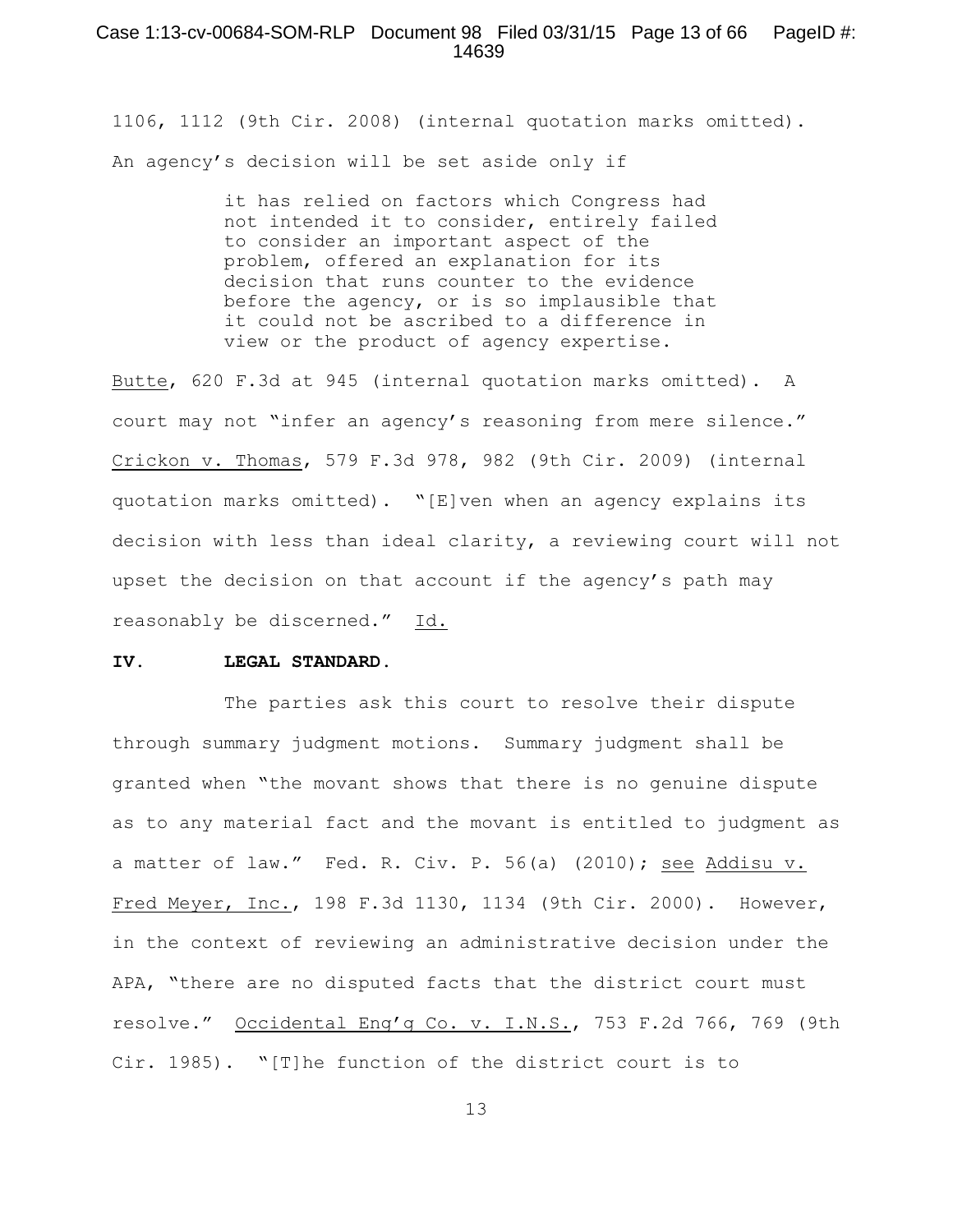## Case 1:13-cv-00684-SOM-RLP Document 98 Filed 03/31/15 Page 14 of 66 PageID #: 14640

determine whether or not as a matter of law the evidence in the administrative record permitted the agency to make the decision it did." Id.; see also City & Cnty. of San Francisco v. United States, 130 F.3d 873, 877 (9th Cir. 1997). "[S]ummary judgment is an appropriate mechanism for deciding the legal question of whether the agency could reasonably have found the facts as it did." Occidental, 753 F.2d at 770.

#### **V. EXTRA-RECORD MATERIAL.**

# **A. NRDC's Motion for Leave to Submit Extra-Record Evidence is Denied.**

Judicial review of agency action is generally limited to the administrative record. Lands Council v. Powell, 395 F.3d 1019, 1029 (9th Cir. 2005). There are narrow exceptions to this general rule. Extra-record evidence may be allowed when "(1) supplementation is necessary to determine if the agency has considered all factors and explained its decision; (2) the agency relied on documents not in the record; (3) supplementation is needed to explain technical terms or complex subjects; or (4) plaintiffs have shown bad faith on the part of the agency." San Luis & Delta-Mendota Water Auth. v. Jewell, 747 F.3d 581, 603 (9th Cir. 2014) (quoting Fence Creek Cattle Co. v. U.S. Forest Serv., 602 F.3d 1125, 1131 (9th Cir. 2010)). NRDC relies on the third exception, arguing that extra-record evidence is necessary to clarify complex scientific concepts for the court. See ECF No. 76, PageID # 13857.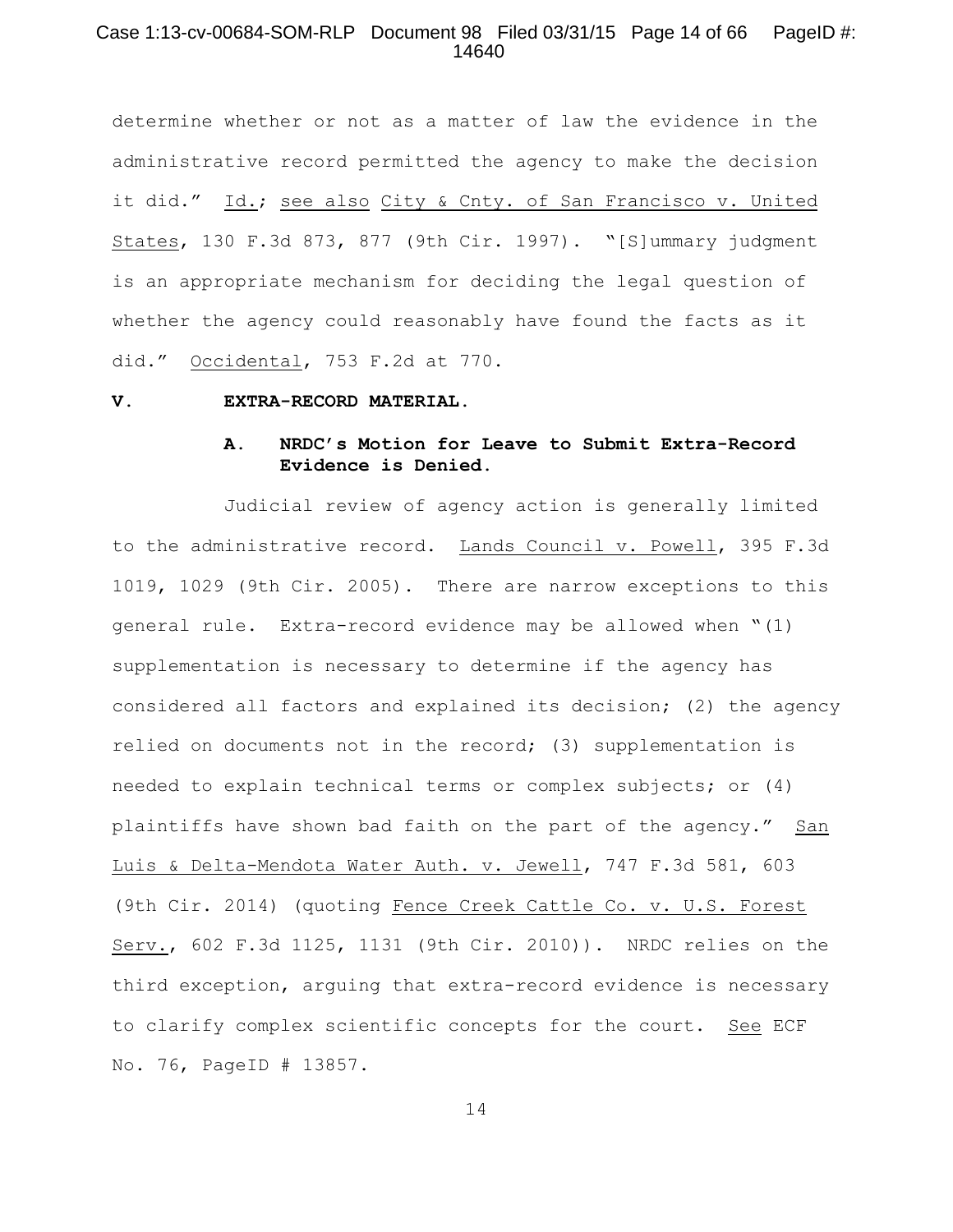## Case 1:13-cv-00684-SOM-RLP Document 98 Filed 03/31/15 Page 15 of 66 PageID #: 14641

The court does not agree with NRDC that it needs the extra-record evidence NRDC wishes to submit. The exceptions to the general rule against extra-record evidence "operate to identify and plug holes in the administrative record." Powell, 395 F.3d 1019, 1030 (9th Cir. 2005). NRDC fails to identify any holes in the administrative record that need to be plugged. Many of the terms and concepts NRDC identifies as warranting explanation are adequately explained in the record or need not be reviewed in such depth that additional evidence is needed.

# **B. Defendants' Motion to Strike is Granted in Part and Denied in Part.**

Defendants move to strike the Declaration of Robin W. Baird, Ph.D., and Exhibits 1, 3, 4, and 5 to the declaration, arguing that no exception to the general rule barring extrarecord evidence applies. See ECF No. 53, PageID # 1993.

Conservation Council argues that the Baird declaration is necessary to explain complex scientific matters and to show whether NMFS considered all factors and explained its decision. See ECF No. 83, PageID #s 14268-74. Exhibit 1 is Baird's curriculum vitae. Conservation Council also argues that Exhibits 3, 4, and 5 may be taken into account to show whether NMFS considered all factors and explained its decision. See id. at PageID #s 14257-67.

The court strikes the Baird declaration and Exhibit 1. Conservation Council fails to show that the Baird declaration is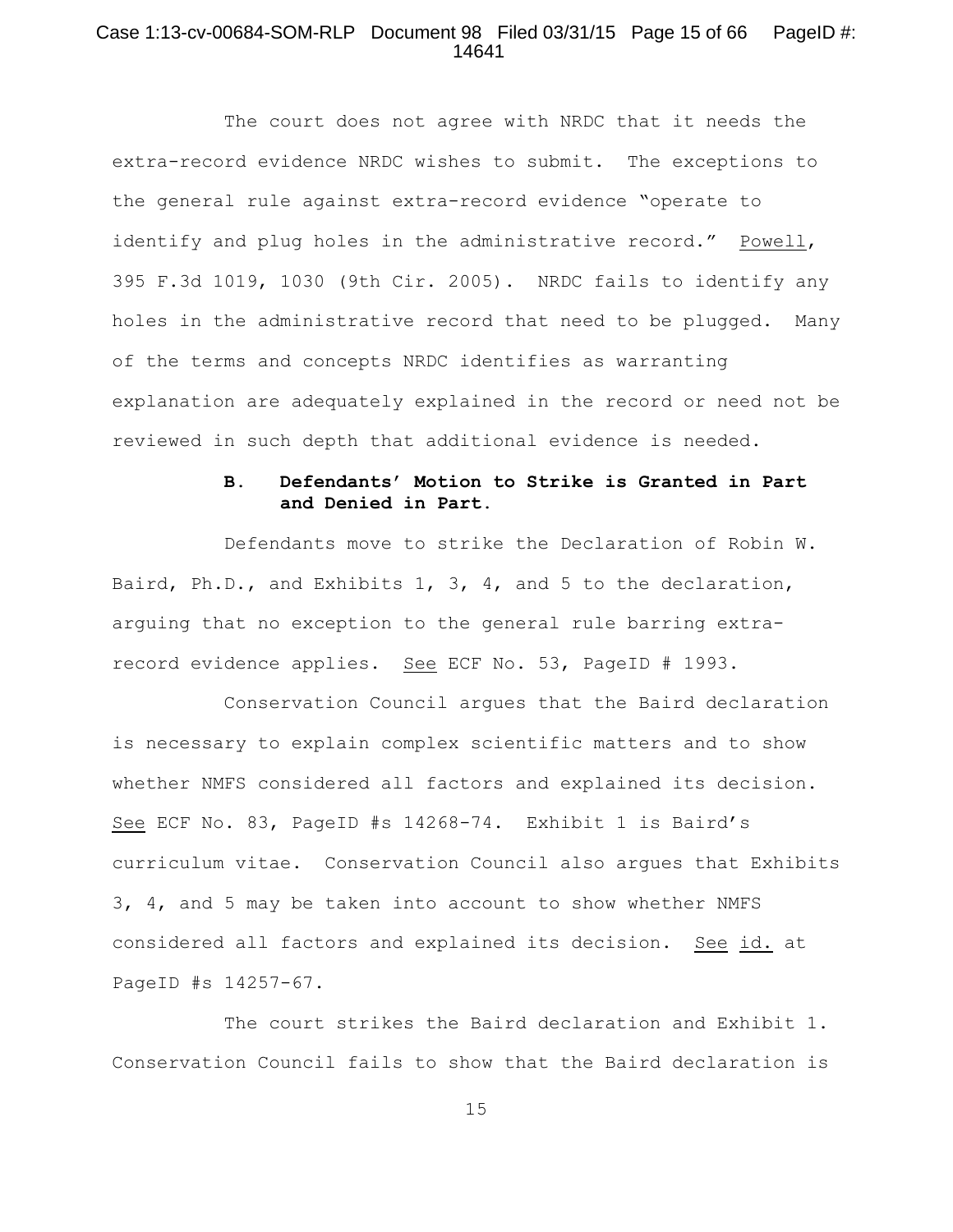#### Case 1:13-cv-00684-SOM-RLP Document 98 Filed 03/31/15 Page 16 of 66 PageID #: 14642

necessary to explain technical terms or complex subjects. Conservation Council does not point to any specific concepts or terms absent from, or inadequately addressed in, the administrative record. While Conservation Council contends that the Baird declaration "provides necessary technical expertise" regarding the scientific tools available to NMFS, ECF No. 83, PageID # 14270, Conservation Council does not show that such "technical expertise" is needed to decide the motions before this court. Conservation Council may be offering the Baird declaration to explain the material contained in Exhibits 3, 4, and 5, but it is not clear that those documents require further explanation.

Nor is the Baird declaration necessary to a determination as to whether NMFS considered all factors and explained its decision. Exhibits 3, 4, and 5 respond to that need on their own, and no scientific interpreter is necessary.

The court will supplement the administrative record with Exhibits 3, 4, and 5. Those documents are offered to show the existence of particular factors, approaches, or analyses that NMFS did not utilize. This is a purpose falling squarely within the first exception to the general rule barring extra-record evidence. See Jewell, 747 F.3d at 603 (extra-record evidence is permitted if: "(1) supplementation is necessary to determine if the agency has considered all factors and explained its decision"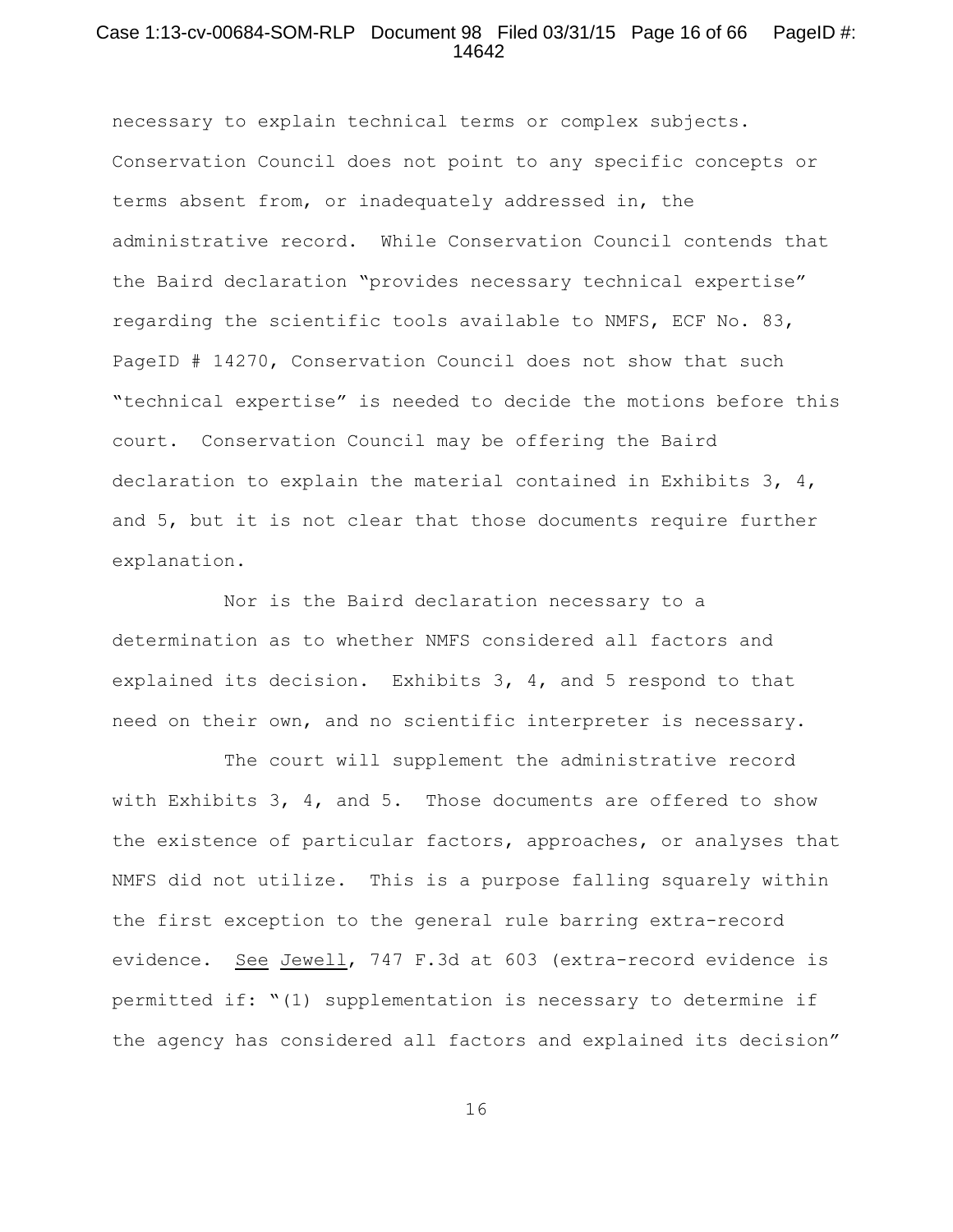## Case 1:13-cv-00684-SOM-RLP Document 98 Filed 03/31/15 Page 17 of 66 PageID #: 14643

(quoting Fence Creek Cattle Co. v. U.S. Forest Serv., 602 F.3d 1125, 1131 (9th Cir. 2010))). As Conservation Council notes, it must be able to show the existence and availability of a particular approach to support its argument that the approach was relevant and was not considered by NMFS. See Asarco, Inc. v. U.S. Envtl. Prot. Agency, 616 F.2d 1153, 1160 (9th Cir. 1980) ("It will often be impossible . . . for the court to determine whether the agency took into consideration all relevant factors unless it looks outside the record to determine what matters the agency should have considered but did not. The court cannot adequately discharge its duty to engage in a 'substantial inquiry' if it is required to take the agency's word that it considered all relevant matters.").

Exhibits 3, 4, and 5 were all prepared by NMFS, are all publicly available and easily accessible, and present no facts new to the parties, unlike the declarations submitted by NRDC, which provide new explanations or interpretations of matters in the administrative record.

The Baird declaration (ECF No. 79-1) and any references to it are stricken. Exhibit 1, Dr. Baird's curriculum vitae (ECF No. 79-2), is stricken as irrelevant. The court has not considered any of the stricken material in arriving at its summary judgment rulings.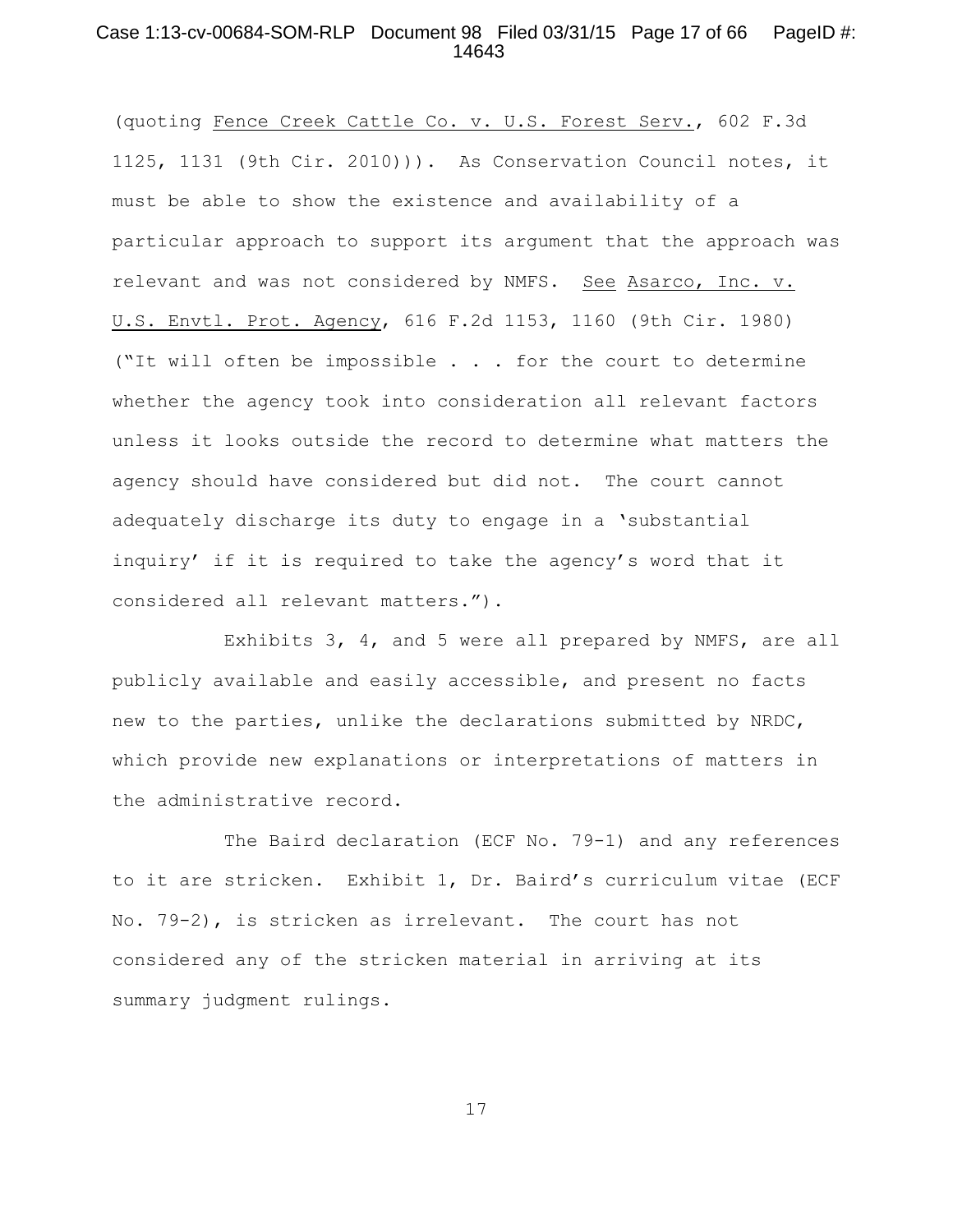# **VI. CONSERVATION COUNCIL AND NRDC ARE ENTITLED TO SUMMARY JUDGMENT.**

# **A. NMFS's "Negligible Impact" Finding Under the MMPA is Arbitrary and Capricious.**

To permit the taking of marine mammals incident to military readiness activities, NMFS is required to find that the taking will have a "negligible impact" on affected species or stock. 16 U.S.C.  $\frac{1}{3}$  1371(a)(5)(A)(i). Under the MMPA, a taking has a "negligible impact" if it "cannot be reasonably expected to, and is not reasonably likely to, adversely affect the species or stock through effects on annual rates of recruitment or survival." 50 C.F.R. § 216.103.

While NMFS has found that the Navy's proposed activities will have a "negligible impact" on affected species or stock in the HSTT Study Area, that finding is so insufficiently supported as to be arbitrary and capricious.

# **1. NMFS Must Examine the Impact of the Authorized Take, Not the Anticipated Take.**

Before analyzing the bases NMFS provides for its "negligible impact" finding, this court resolves an unexpected dispute. The parties have spilled much ink over the subject of what kind of take needs to have only a negligible impact. Conservation Council and NRDC are adamant that the take that NMFS has *authorized* must have a negligible impact. See ECF No. 89, PageID # 14357; ECF No. 90, PageID # 14368. Defendants, however,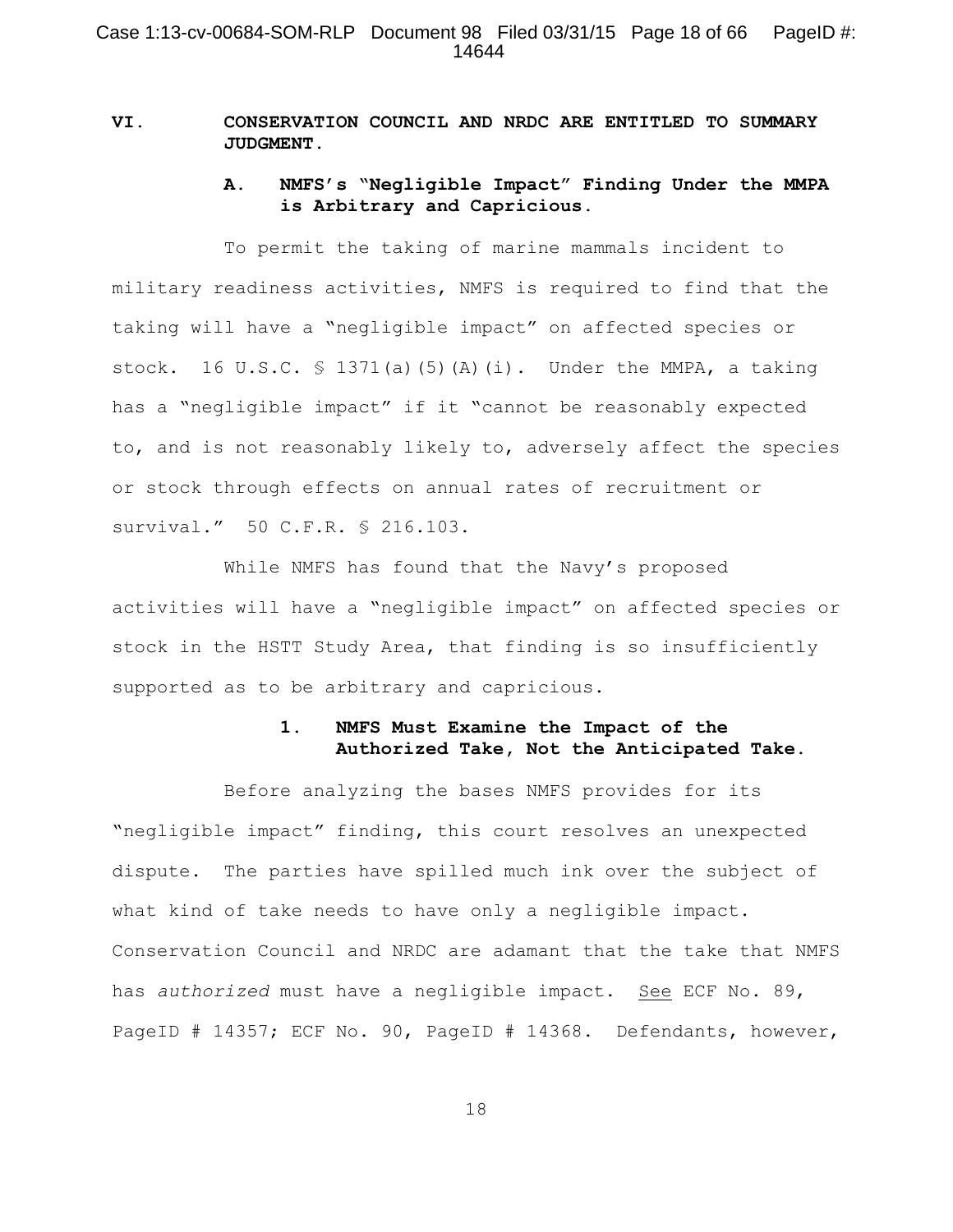## Case 1:13-cv-00684-SOM-RLP Document 98 Filed 03/31/15 Page 19 of 66 PageID #: 14645

say that what is relevant in this case is the take that is *anticipated*. In Defendants' view, NMFS is "required to find that the incidental take expected from the activity, not the take requested, would have a negligible impact on affected species." ECF No. 88, PageID # 14338.

In this case, the take requested was the take authorized, and the take authorized exceeds what NMFS and the Navy say is the take that is anticipated. In short, this threshold determination is not merely technical; there are substantial differences between the anticipated take numbers and the authorized take numbers. For example, the Navy is authorized to kill nineteen small odontocetes (e.g., dolphins) and pinnipeds (e.g., seals, sea lions) per year by testing activities using impulsive sound sources, even though the Navy says it expects no such mortalities to occur. See ECF No. 66-6, PageID # 9558. The Navy is also authorized to kill six large whales per year by vessel strike, even though the Navy says that the likelihood of such mortalities is virtually nil. See id. at PageID # 9636.

This dispute takes the court by surprise for two reasons. First, the MMPA makes it clear that it is *authorized* take that must be evaluated in determining whether there will be only a negligible impact. Specifically, the MMPA says that the Secretary "shall allow  $\ldots$  . the incidental  $\ldots$  . taking  $\ldots$  . of . . . marine mammals of a species or population stock if the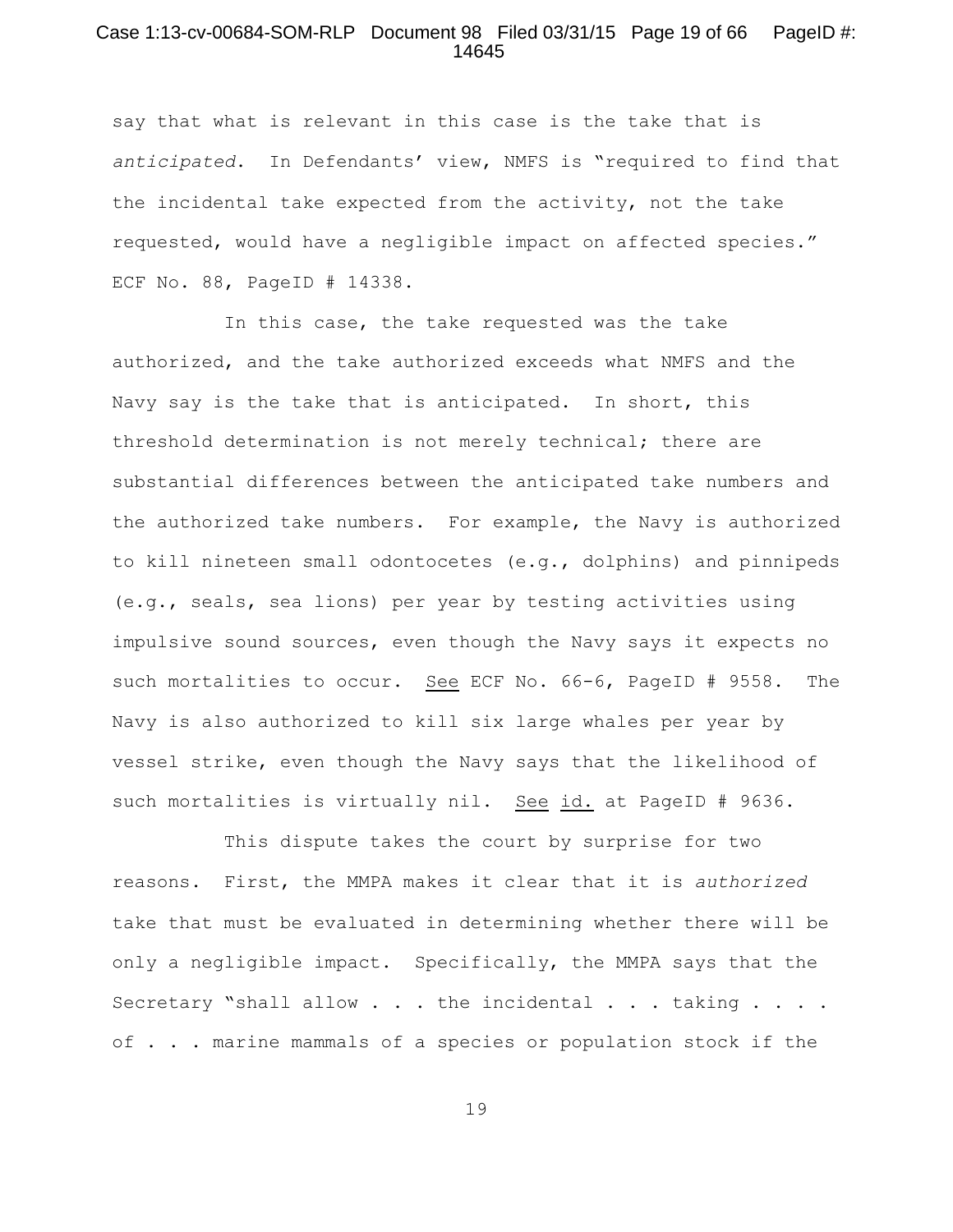## Case 1:13-cv-00684-SOM-RLP Document 98 Filed 03/31/15 Page 20 of 66 PageID #: 14646

Secretary . . . finds that the *total of such taking* . . . will have a negligible impact on such species or stock." 16 U.S.C. § 1371(a)(5)(A)(i) (emphasis added). Because "the total of such taking" is the incidental taking that the Secretary "shall allow," this court concludes that the statute looks to the authorized take.

Second, if an agency bases its finding on the anticipated take but can then authorize a far greater take than is anticipated, the authorized take could end up having no basis at all. Suppose, for example, that the Navy anticipated that a particular exercise would kill one sperm whale in a certain stock of that endangered species, and NMFS found that to be a negligible impact. Under Defendants' reasoning, NMFS could then authorize the killing of any number of sperm whales, just because only one killing was anticipated. It makes no sense for NMFS to be able to *authorize* ten, fifty, or a hundred killings once it finds that the *anticipated* killing of one whale will have a "negligible impact." The impact of taking the additional nine, forty-nine, or ninety-nine whales would not have been considered at all before being authorized.

In fact, allowing any agency to apply this kind of reasoning to authorize the taking of marine mammals could not only mean authorizing the wiping out of endangered and threatened species, it could also mean authorizing the extinction of even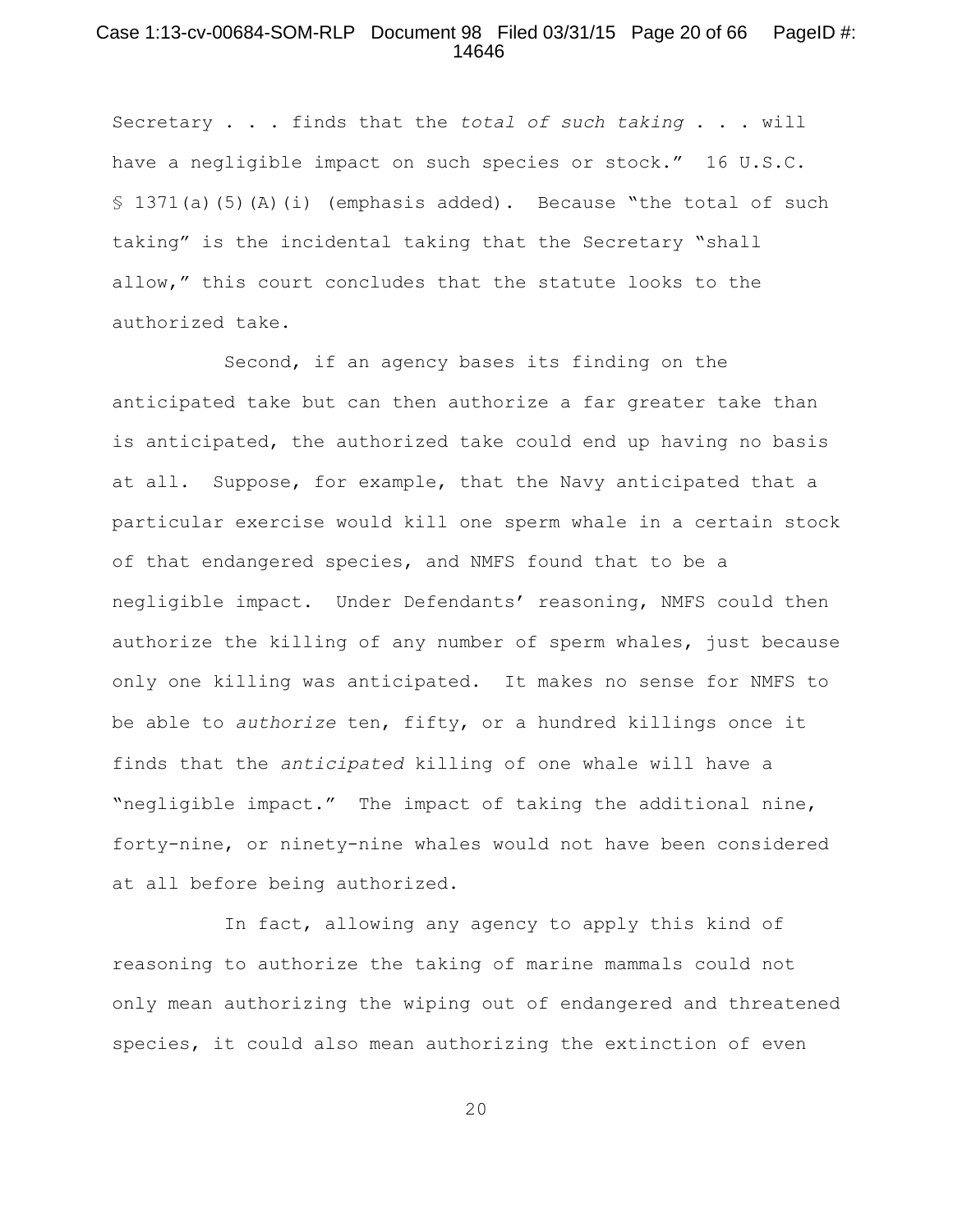## Case 1:13-cv-00684-SOM-RLP Document 98 Filed 03/31/15 Page 21 of 66 PageID #: 14647

marine mammals that are not endangered or threatened. After all, under Defendants' reasoning, if the taking of a hundred mammals was anticipated and an agency found that for that particular plentiful mammal the loss of a hundred would have a negligible impact, Defendants' reasoning would allow the agency to authorize the taking of a million such mammals.

While the court doubts that Defendants would argue that the MMPA allows the exaggerated example the court posits, and the court is certainly not suggesting that Defendants have any interest in giving or receiving authorization for such a take, that example is precisely where Defendants' argument leads.

This court's focus throughout this case will be on the take *authorized* by NMFS. As a practical matter, it is the exceeding of the authorized take level that triggers a review of the Navy's activities by NMFS. See 54 Fed. Reg. at 40,347 (Sept. 29, 1989) ("[W]hen an incidental take authorization is exceeded, the activity must be reevaluated."). While a review may also occur if the *anticipated* take is exceeded, even defense counsel conceded at the hearing on these motions that a review is not necessarily required solely because the anticipated take level is exceeded. Indeed, as defense counsel noted at the hearing, the very reason that the Navy sought authorization of takes in excess of anticipated levels in the first place was that the Navy wanted to avoid having its exercises interrupted. If it had Letters of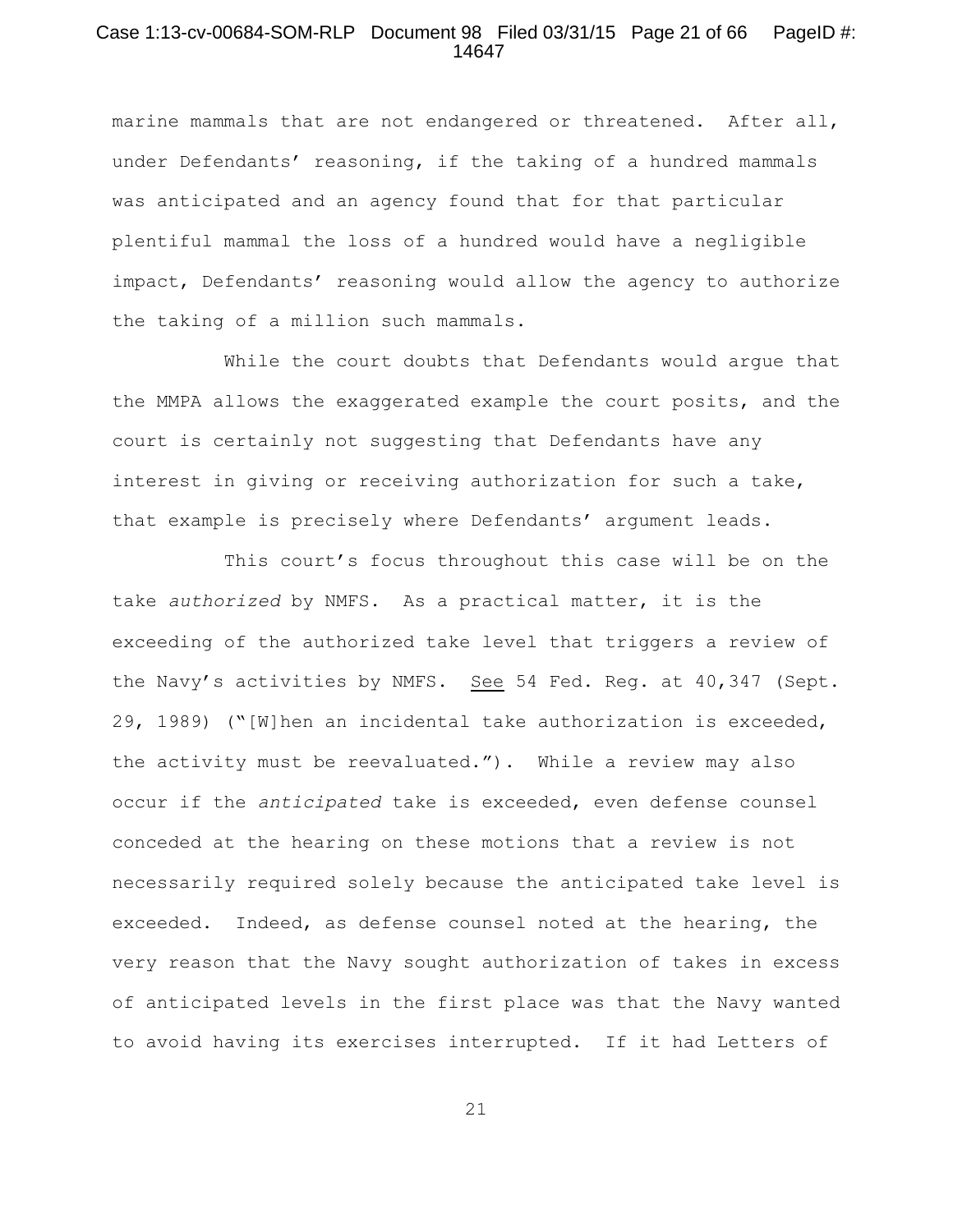## Case 1:13-cv-00684-SOM-RLP Document 98 Filed 03/31/15 Page 22 of 66 PageID #: 14648

Authorization providing authorized take levels, the Navy would not need to stop its activities even if the activities were clearly affecting marine mammals, so long as the Navy did not exceed the authorized take levels. The Navy thus considered the authorized take to be a check on its behavior, while nothing in the record suggests that the anticipated take operated with equivalent effect.

 No one is disputing the importance of military readiness, but recognition of that importance does not permit the parties or this court to ignore the MMPA. Although MMPA provisions have been adjusted with respect to military activities, those adjustments do not permit the Navy to skirt the MMPA purely to avoid having its training and testing activities interrupted. Focusing on the authorized take, this court therefore turns to the bases of NMFS's "negligible impact" finding to determine whether that finding is supportable.

# **2. NMFS Failed To Analyze the Effects of Authorized Takes on Many Affected Species and Stocks.**

The MMPA requires examination of the impact of the activities in issue not only on affected species, but also on affected stocks of marine mammals. A "stock" refers to a group of marine mammals within a species, such as the Island of Oahu's stock of bottlenose dolphins, or the California coastal stock of bottlenose dolphins. See 16 U.S.C. § 1362(11) ("The term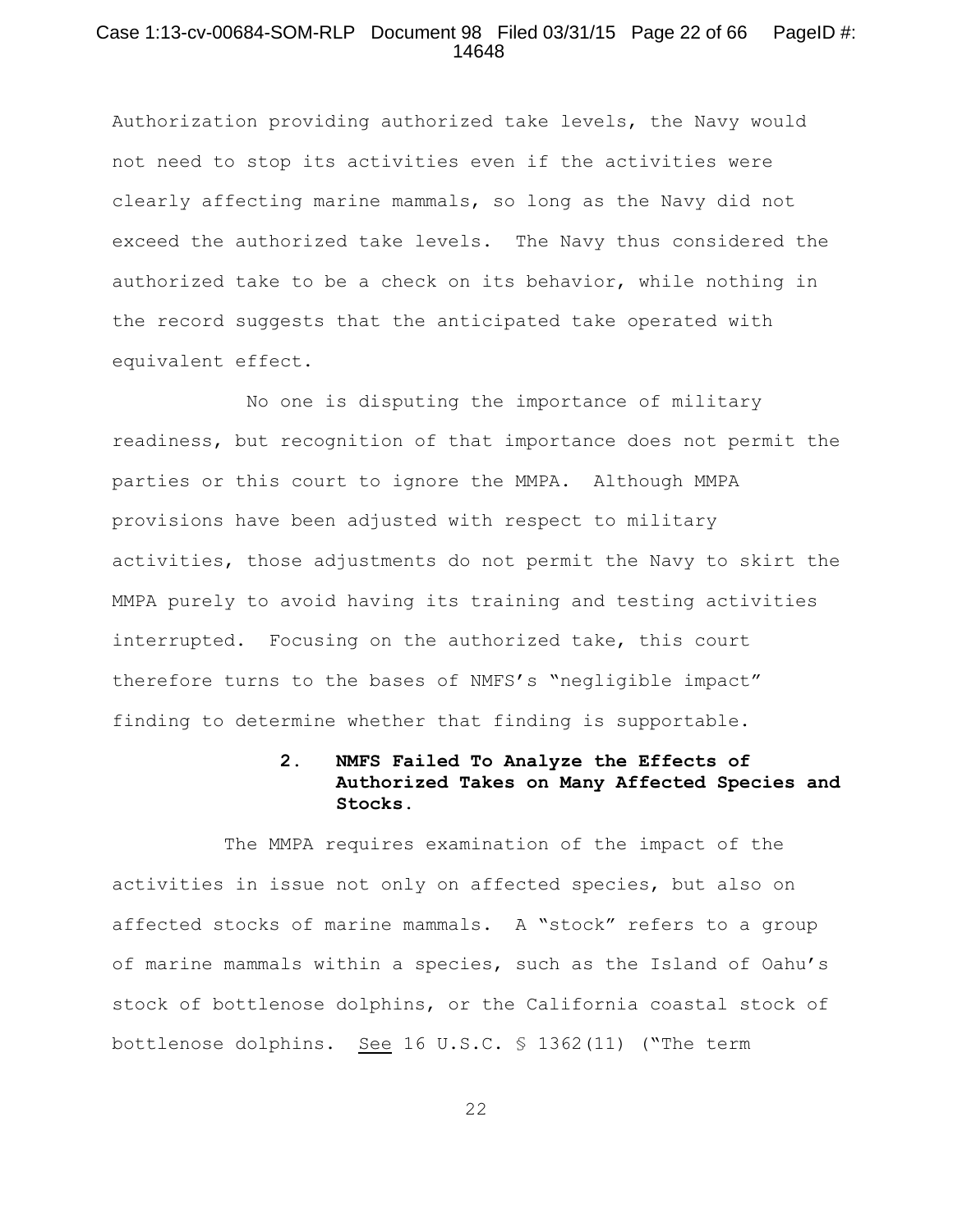#### Case 1:13-cv-00684-SOM-RLP Document 98 Filed 03/31/15 Page 23 of 66 PageID #: 14649

'population stock' or 'stock' means a group of marine mammals of the same species or smaller taxa in a common spatial arrangement, that interbreed when mature.").

Conservation Council and NRDC contend that NMFS's "negligible impact" finding is arbitrary and capricious because NMFS failed to address the effects of authorized take on all the marine mammal species and stocks affected. This court agrees.

The requirement that NMFS examine the effect on every species and stock affected is contained in the statutory provisions permitting the taking of marine mammals of a species or population stock upon a finding that the authorized taking "will have a negligible impact on *such species or stock* and will not have an unmitigable adverse impact on the availability of such species or stock for subsistence uses." 16 U.S.C. § 1371(a)(5)(A)(i) (emphasis added). Notwithstanding this statutory requirement, the court is unable to locate in the voluminous administrative record a discussion of all the affected species and stocks.

NMFS did prepare a "Five-Year Regulation" or Final Rule, and that document does contain a section with the heading "Species-Specific Analysis." ECF No. 66-19, PageID #s 10249-52. However, despite its promising heading, that section overlooks numerous species and stocks.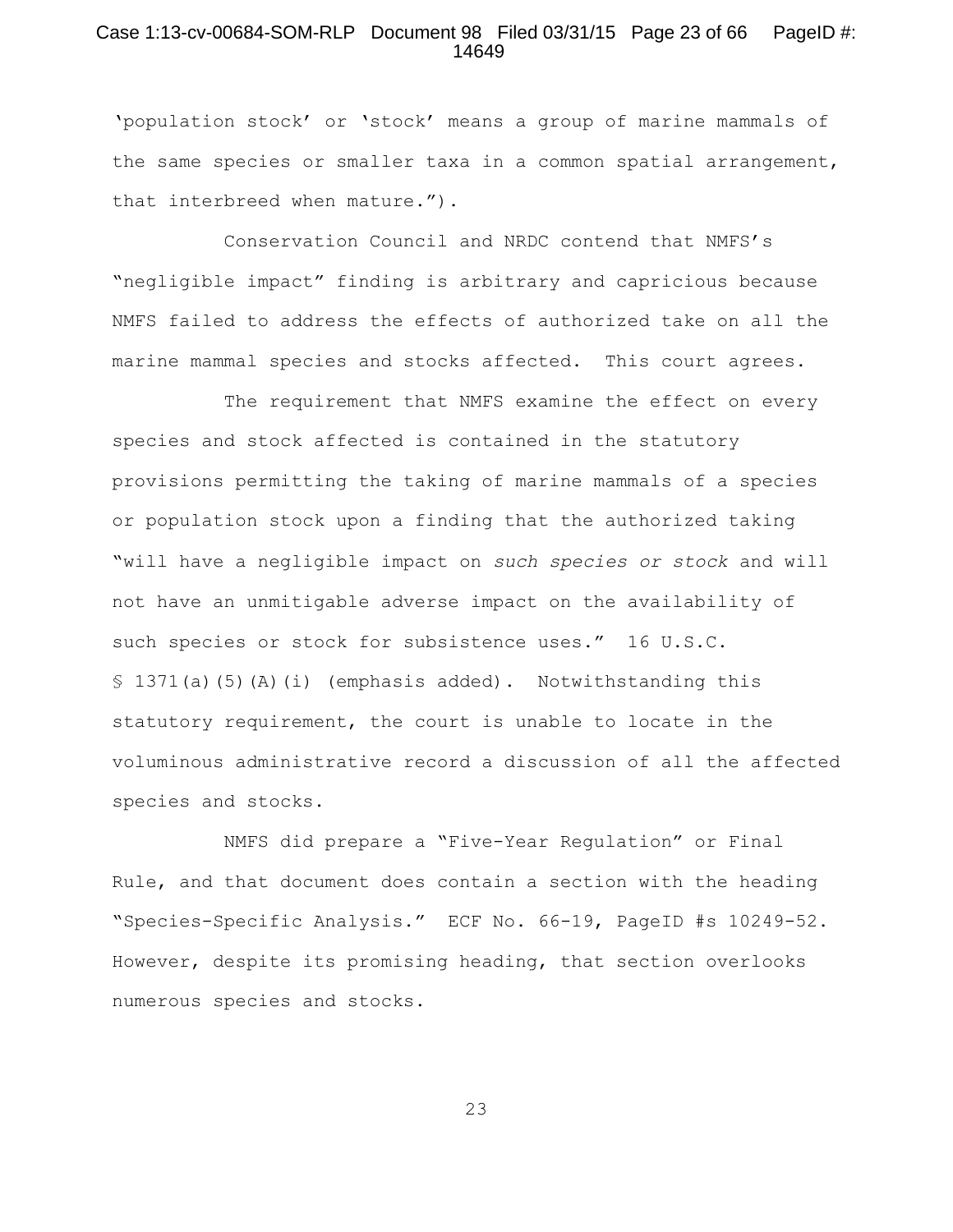## Case 1:13-cv-00684-SOM-RLP Document 98 Filed 03/31/15 Page 24 of 66 PageID #: 14650

The "Species-Specific Analysis" includes a subsection on "mysticetes" that mentions "humpback, blue, Western North Pacific gray, fin, and sei whales" without including a separate discussion of the effects on the population of each. There is a discussion of humpback whale activity around Hawaii and the Navy's agreement to limit its activities in the designated Humpback Whale Cautionary Area. There is also a reference to the use of waters in the Southern California portion of the HSTT Study Area as a summer feeding ground by the California, Oregon, Washington stock of humpback whales. This cursory reference by no means corresponds to a review of the effect of the Navy's activities on that stock. The report also says that feeding areas for fin and blue whales overlap the SOCAL Range Complex but asserts that major training events are not typically planned there and that the whales are large enough to be easily avoided.

Without analyzing the content of each subsection within the "Species-Specific Analysis" section, the court notes that the subsections cover sperm whales, pygmy and dwarf sperm whales, Dall's porpoise, beaked whales, false killer whales, short-beaked common dolphins, California sea lions, northern fur seals, northern elephant seals, and Hawaiian monk seals. Conservation Council complains that NMFS never discusses stocks of Guadalupe fur and harbor seals; bottlenose, Fraser's, long-beaked common, northern right whale, Pacific white-sided, pantropical spotted,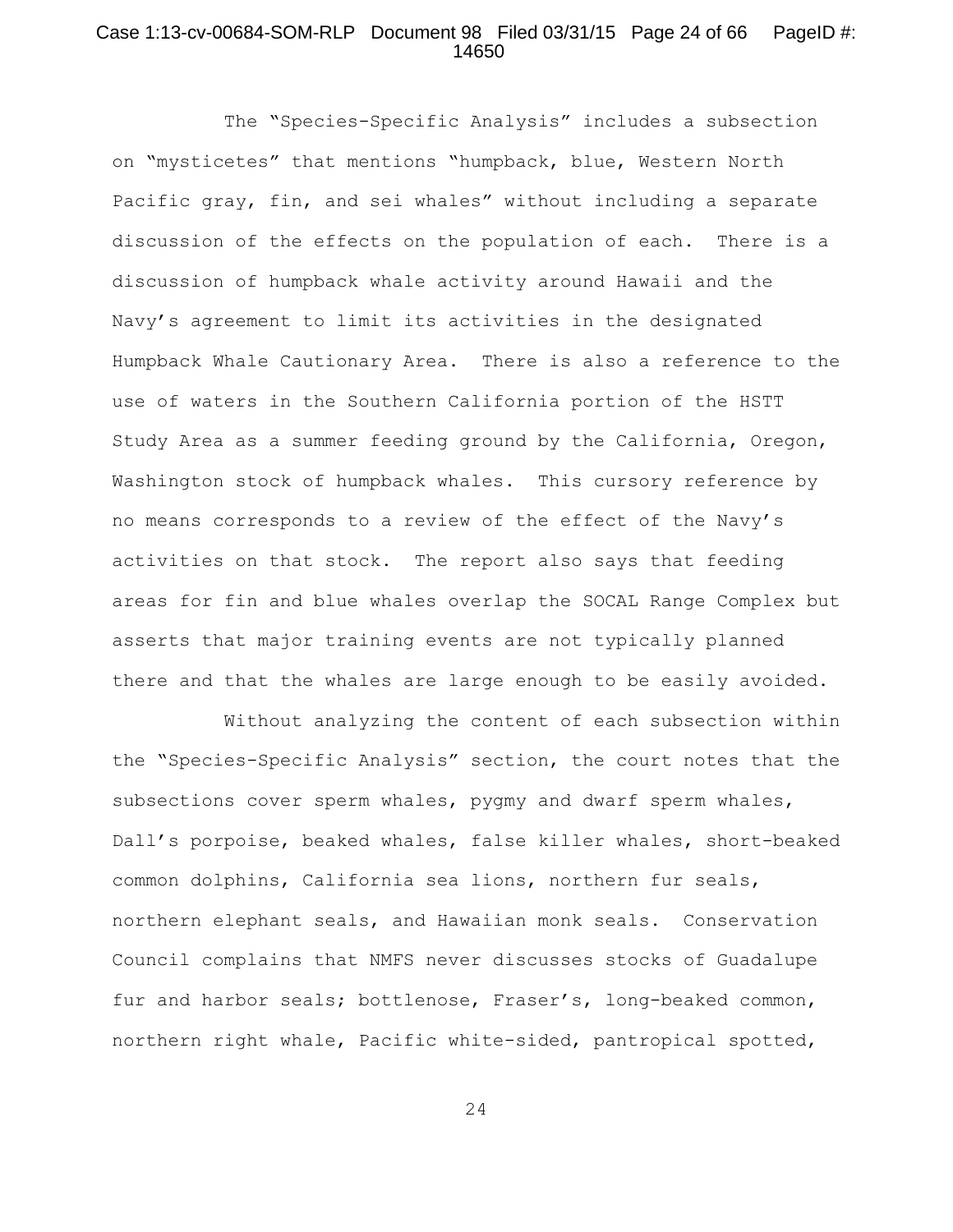#### Case 1:13-cv-00684-SOM-RLP Document 98 Filed 03/31/15 Page 25 of 66 PageID #: 14651

Risso's, rough-toothed, spinner, and striped dolphins; and killer, pygmy killer, short-finned pilot, and melonheaded whales. ECF No. 78, PageID # 14004.

Defendants point to two pages of NMFS's Final Rule preceding the "Species-Specific Analysis," see ECF No. 66-19, PageID #s 10248-49, but those pages do not explain NMFS's determination that authorized take would have a negligible impact on the species and stock not mentioned in the "Species-Specific Analysis." Defendants also cite to large portions of NMFS's Proposed Rule, but many of the pages cited are irrelevant to the present inquiry. The pages that bear some relevance discuss the potential effects of impulsive and nonimpulsive sound sources and vessel strike on marine mammals, but do not examine, with specific reference to the Navy's proposed activities, what impact those potential effects may have on annual rates of recruitment and survival of affected species and stock. See ECF No. 66-10, PageID #s 9902-16.

This court is not saying that an agency may never group stocks in considering the effects of a proposed activity. The court can certainly envision the possibility that, if a certain species typically reacts to a certain stimulus in a certain manner, an agency may have a basis for assuming that members in different stocks of that species will react similarly. That is, if, for example, a certain species of whale typically leaves an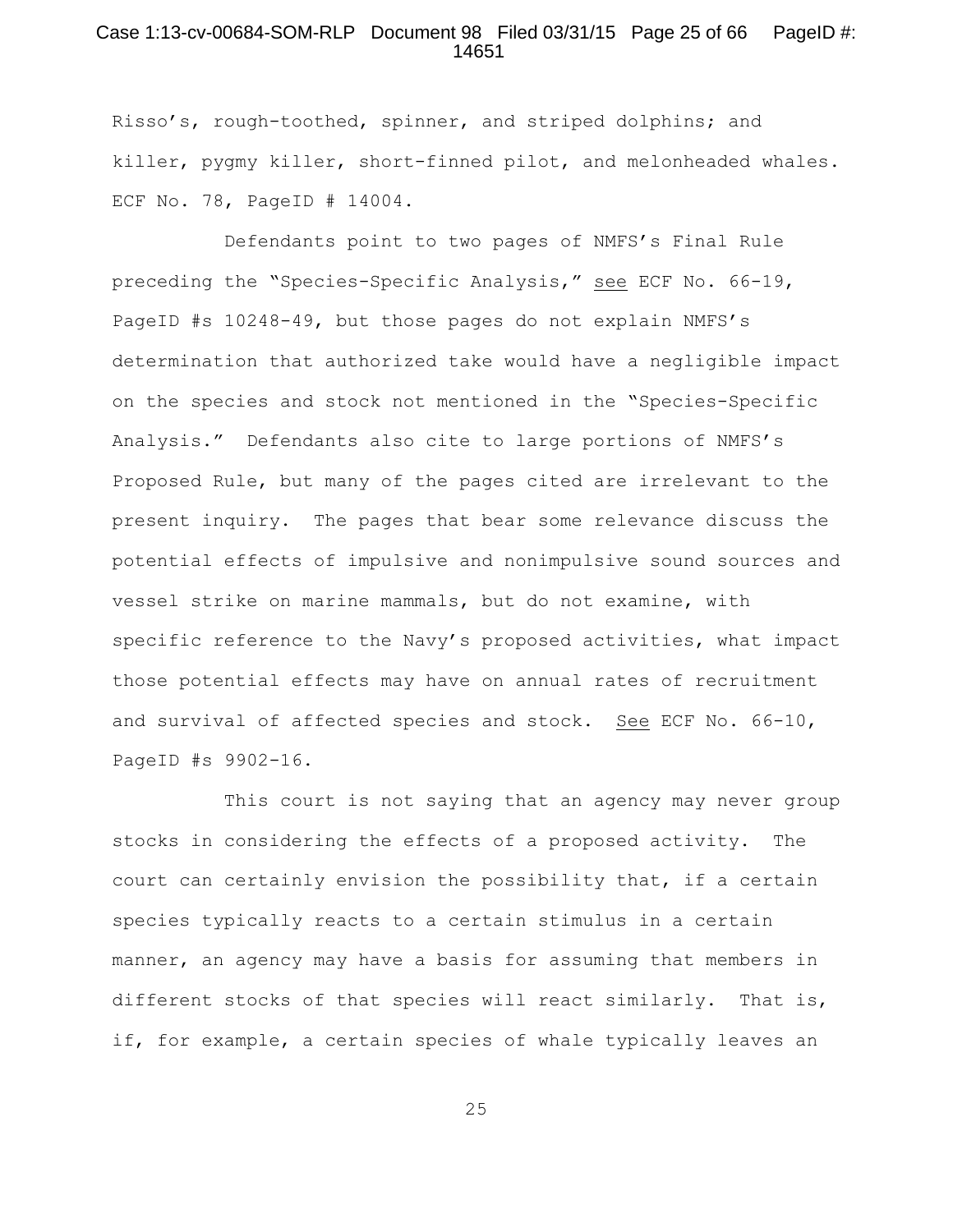## Case 1:13-cv-00684-SOM-RLP Document 98 Filed 03/31/15 Page 26 of 66 PageID #: 14652

area when sonar signals are emitted at a certain distance, level, and volume, there may be no reason for an agency to have to discuss reactions stock-by-stock. That does not mean, however, that the analysis of population effects may be grouped, as it is unlikely that different stocks of the same species will share the same population numbers, or have identical sex, age, and reproduction statistics such that the effects of an activity on the different stock populations can be assumed to be identical.

The clearest evidence that NMFS failed to consider the impact of the Navy's activities on all the affected species and stocks is ironically contained in the chart it submitted in response to an order requiring that Defendants provide specific record references by species and stock to show that NMFS did indeed consider the effect of the Navy's activities on all affected species and stocks. See ECF No. 95. With respect to the stocks not addressed in NMFS's "Species-Specific Analysis," NMFS provides record references to only general discussions with little, if any, relevance to the population-level effects on specific species and stock, and to conclusory statements that no such effects are expected. This is nothing short of an admission that many stocks and species lack discussions in the record about the effects of the proposed Navy activities on them specifically. See, e.g., ECF No. 95-1, PageID #s 14543-53 (citing exactly the same 10 pages in the administrative record for 25 stocks,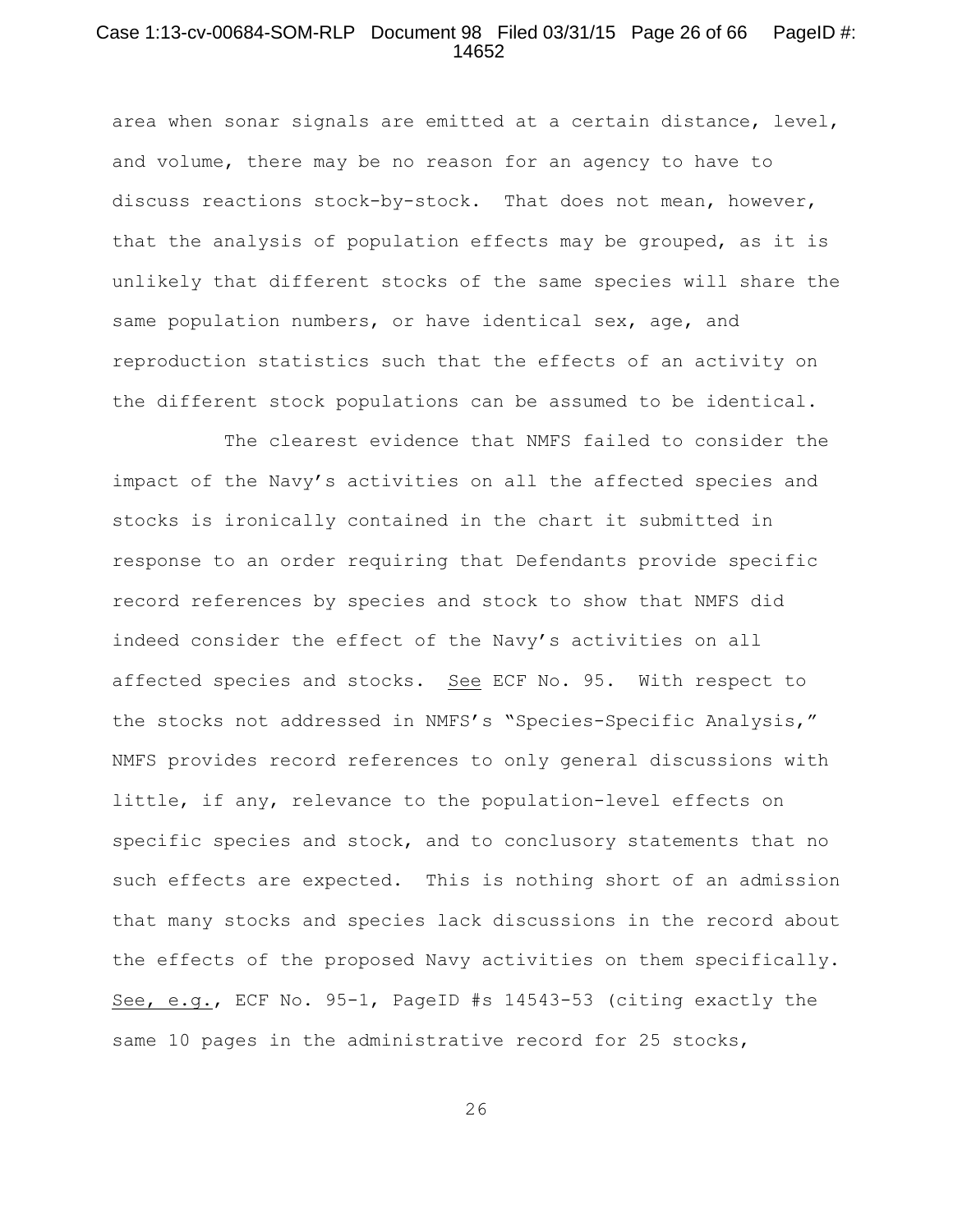## Case 1:13-cv-00684-SOM-RLP Document 98 Filed 03/31/15 Page 27 of 66 PageID #: 14653

including stocks from different species, with frequent direction for the reader looking at the chart entry for one stock to see the chart entry for another stock).

The chart is particularly notable for highlighting how little attention NMFS gave to the effect on the populations of affected species and stocks of the mortalities the Navy was asking NMFS to authorize. In the chart, NMFS cites to brief discussions in the administrative record of mortalities of shortbeaked common dolphins, Northern elephant seals, and California sea lions by explosion, stating for each that lethal takes "would be unlikely to have measurable long-term consequences" because the stock consists of hundreds of thousands of animals. See ECF No. 64-22, PageID #s 5684, 5686, 5694, 5695; see also id. at PageID #s 5698, 5704. For the remaining species and stocks affected by lethal takes, NMFS cited to no analysis at all of the population-level effects of lethal takes.

That NMFS cannot point to where it analyzed the impact of at least deaths on all species and stocks is particularly troubling to the court. The court can no more find the rationale for NMFS's conclusion that "any mortalities that do occur up to the maximum authorized levels would have a negligible impact on marine mammal species or stocks," ECF No. 68 at PageID # 13500, than it can find the rationale for NMFS's almost identical statement that "any resulting impacts to individuals are not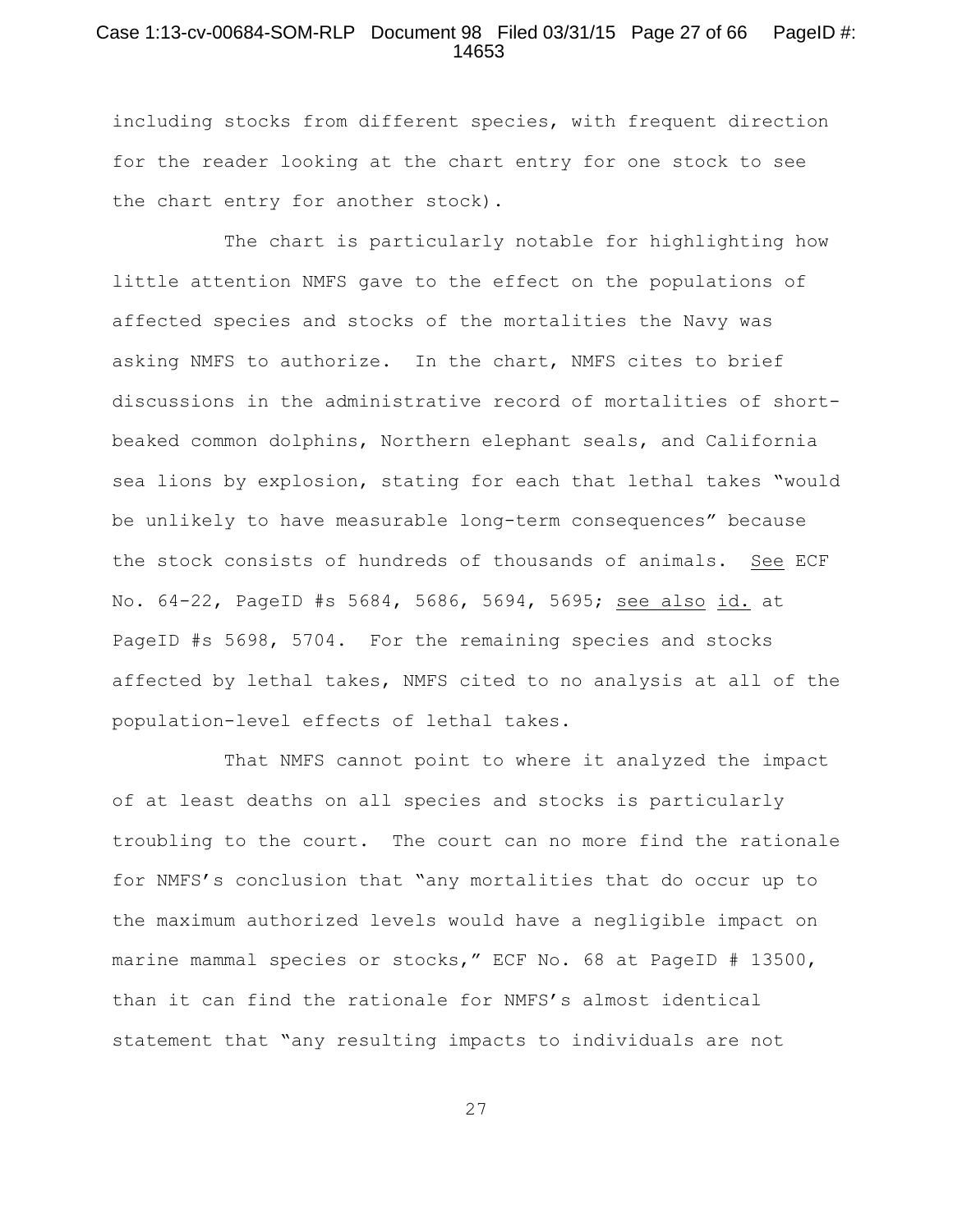#### Case 1:13-cv-00684-SOM-RLP Document 98 Filed 03/31/15 Page 28 of 66 PageID #: 14654

expected to affect annual rates of recruitment or survival," ECF No. 66-19, PageID # 10250. The most Defendants do is cite pages of NMFS's Final Rule, ECF No. 66-19, PageID #s 10248-49, that are silent with respect to numerous species and stocks. Thus, the court cannot determine from the pages Defendants cite why NMFS concluded, for example, that the fifteen large whale mortalities authorized will have a negligible impact on the whale species affected. This failure is especially puzzling in light of NMFS's recognition that "[t]he death of a female of any of the large whale species would result in a reduced reproductive capacity of the population or species." ECF No. 67-19, PageID # 12661.

 NMFS must "articulate[] a rational connection between the facts found and the choices made." Arrington, 516 F.3d at 1112 (internal quotation marks omitted). While not concluding that the discussions of the species and stocks mentioned in the "Species-Specific Analysis" are adequate, the court has no hesitation in saying that, when NMFS does not actually analyze the impact on certain species and stocks, NMFS does not satisfy its burden of showing how it reached its conclusions with respect to those species and stocks. The court is left unable to determine how NMFS could conclude what impact the Navy's activities would have on the recruitment or survival of those species and stocks.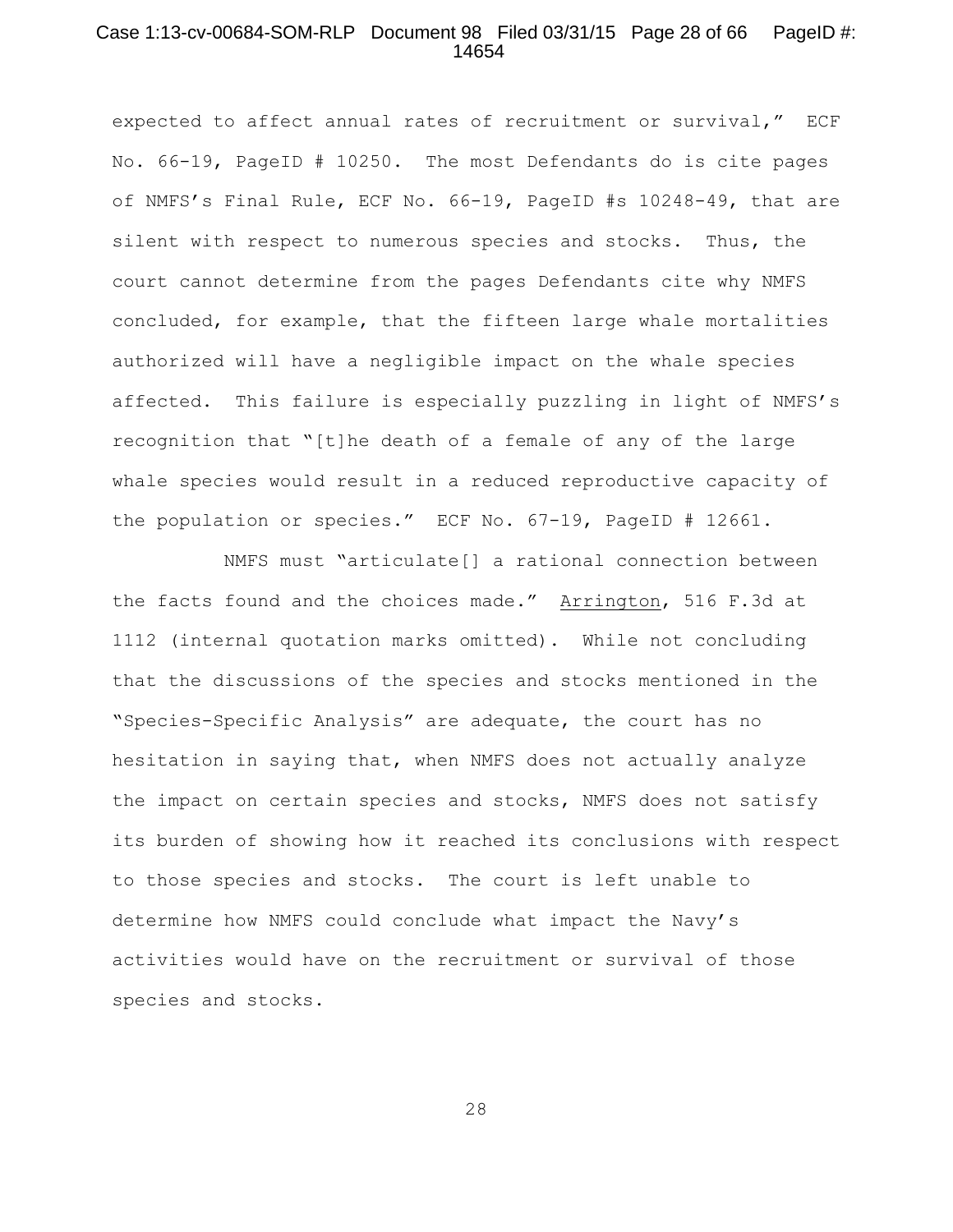## Case 1:13-cv-00684-SOM-RLP Document 98 Filed 03/31/15 Page 29 of 66 PageID #: 14655

For species and stocks that are at least mentioned, this court sees no reason to examine whether NMFS sufficiently considered the impact of the proposed Navy activities on them. That is because it is not clear that the Navy would even have applied for authorization to take only those species and stocks. The Navy knew that its proposed activities would likely affect more than those species and stocks, and authorization to take fewer than all affected species and stocks would not likely have sufficed for the Navy's purposes.

NMFS's failure to explain the bases of its conclusion with respect to all species and stocks affected renders its "negligible impact" findings arbitrary and capricious. See Ctr. For Biological Diversity v. Kempthorne, 588 F.3d 701, 710 (9th Cir. 2009) ("A negligible impact finding is arbitrary and capricious under the MMPA . . . if the agency . . . entirely failed to consider an important aspect of the problem." (internal quotation marks omitted)).

The court understands that NMFS may not have readily available data for each stock. Even if, as NMFS argues, it has no duty to create such data, it can hardly justify concluding that the Navy's activities will have only a "negligible impact" on every stock, much less justify setting stock-specific authorized take levels, if it has no information on which to base such a conclusion or authorized take level. That is clearly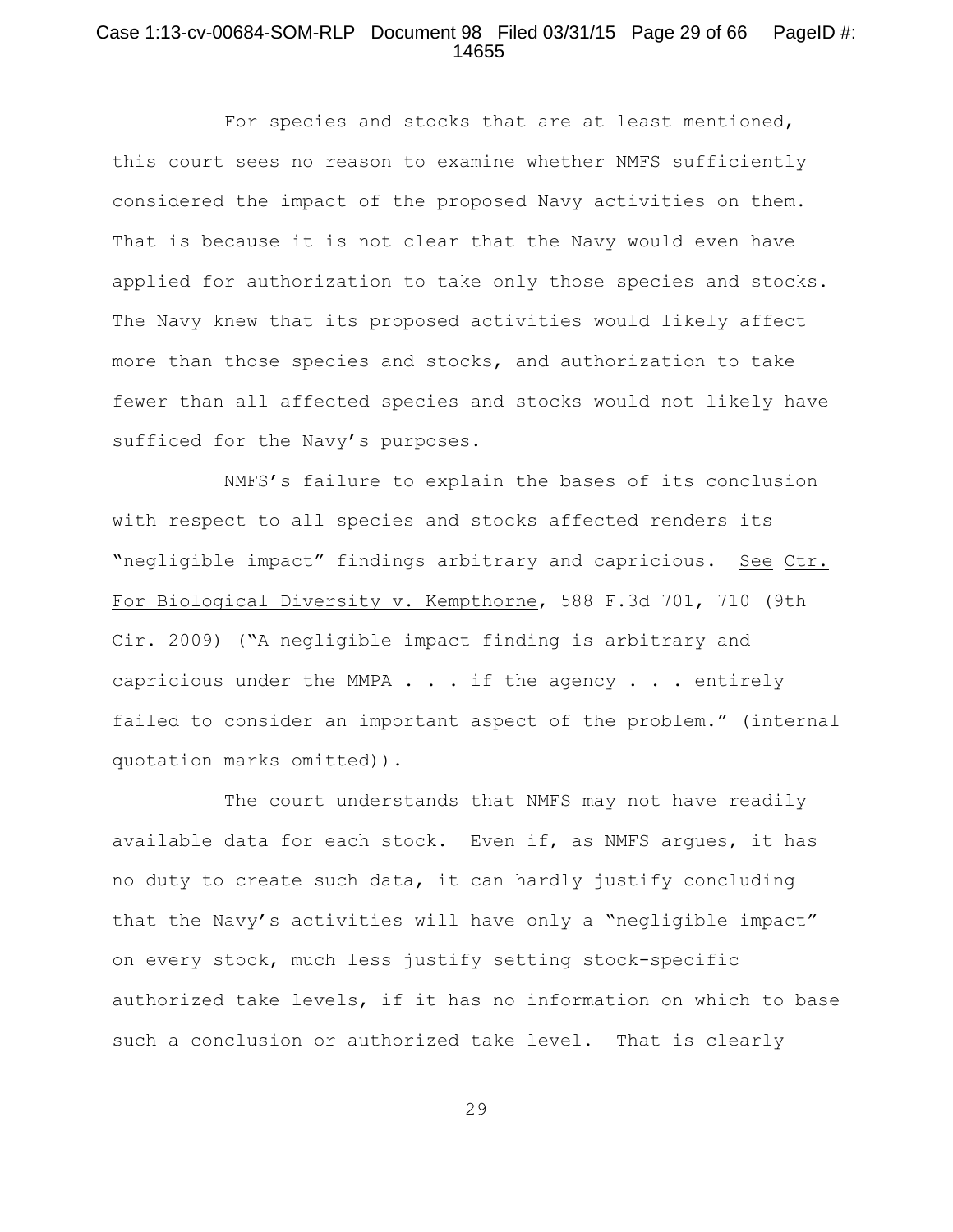## Case 1:13-cv-00684-SOM-RLP Document 98 Filed 03/31/15 Page 30 of 66 PageID #: 14656

arbitrary and capricious. Having made "negligible impact" findings and set authorized take levels for all affected species and stocks without articulating its bases, NMFS acted arbitrarily and capriciously.

# **3. NMFS Failed to Use the "Best Scientific Evidence Available."**

Under 50 C.F.R. § 216.102(a), NMFS was required to use the "best scientific evidence available" in making its finding of "negligible impact." NMFS acted arbitrarily and capriciously in failing to use the best scientific evidence available.

Conservation Council and NRDC point to more than one kind of scientific evidence that they complain NMFS should have relied on but ignored. In this order, this court zeroes in on one particular kind of evidence that NMFS disregarded: evidence of "Potential Biological Removal" ("PBR") levels. A PBR level is defined in the MMPA as "the maximum number of animals, not including natural mortalities, that may be removed from a marine mammal stock wile allowing that stock to reach or maintain its optimum sustainable population." 16 U.S.C. § 1362(20); see ECF No. 78, PageID #s 14007-08. NMFS authorized the Navy to kill marine mammals in 15 stocks at levels much higher than their PBR levels. Because any mortality level that exceeds PBR will not allow the stock to reach or maintain its optimum sustainable population ("OSP"), such a mortality level could not be said to have only a "negligible impact" on the stock.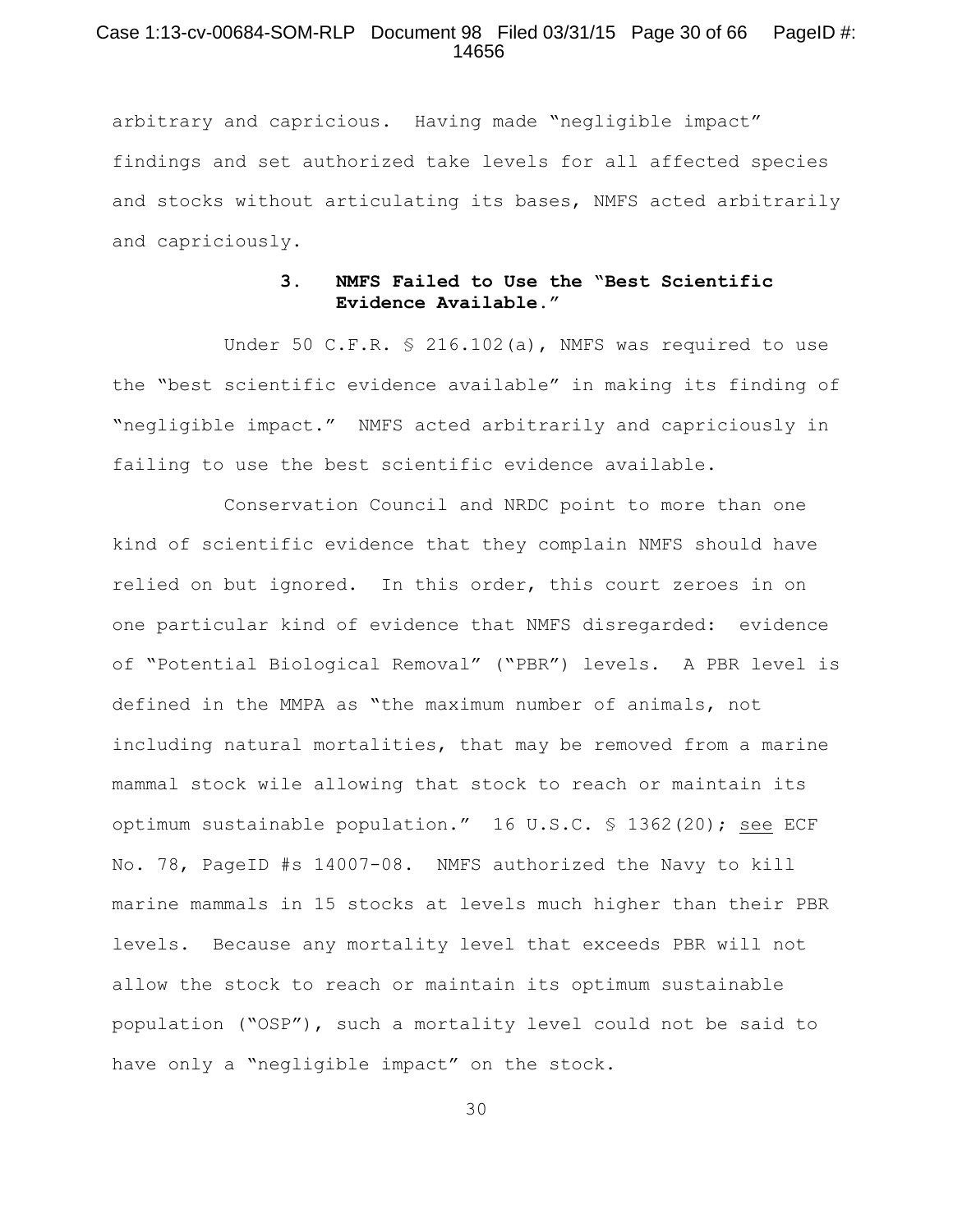## Case 1:13-cv-00684-SOM-RLP Document 98 Filed 03/31/15 Page 31 of 66 PageID #: 14657

Indeed, the MMPA provides that "species and population stocks . . . should not be permitted to diminish below their optimum sustainable population." 16 U.S.C. § 1361(2). See also 54 Fed. Reg. at 40,341, 40,342 ("In order to make a negligible impact finding, the proposed incidental take must not prevent a depleted population from increasing toward its OSP." . . . "If a particular stock were known to be within its OSP range, then the Service believes a finding of negligible impact can only be made if the permitted activities are not likely to reduce that stock below its OSP. However, not all takings that do not reduce the population below its OSP would be considered negligible.").

In 1999, NMFS itself developed criteria for comparing incidental mortality levels to PBR levels in the fisheries context. Those criteria provided, "If total fisheries related serious injuries and mortalities are greater than PBR, permits may not be issued." 64 Fed. Reg. 28,800-01 (May 27, 1999). Conservation Council argues that NMFS should have used those criteria in setting authorized mortality levels for the marine mammals that would be affected by the Navy's activities. Disregarding PBR, NMFS set authorized mortalities at levels higher than PBR for 15 stocks, some of them involving endangered whales.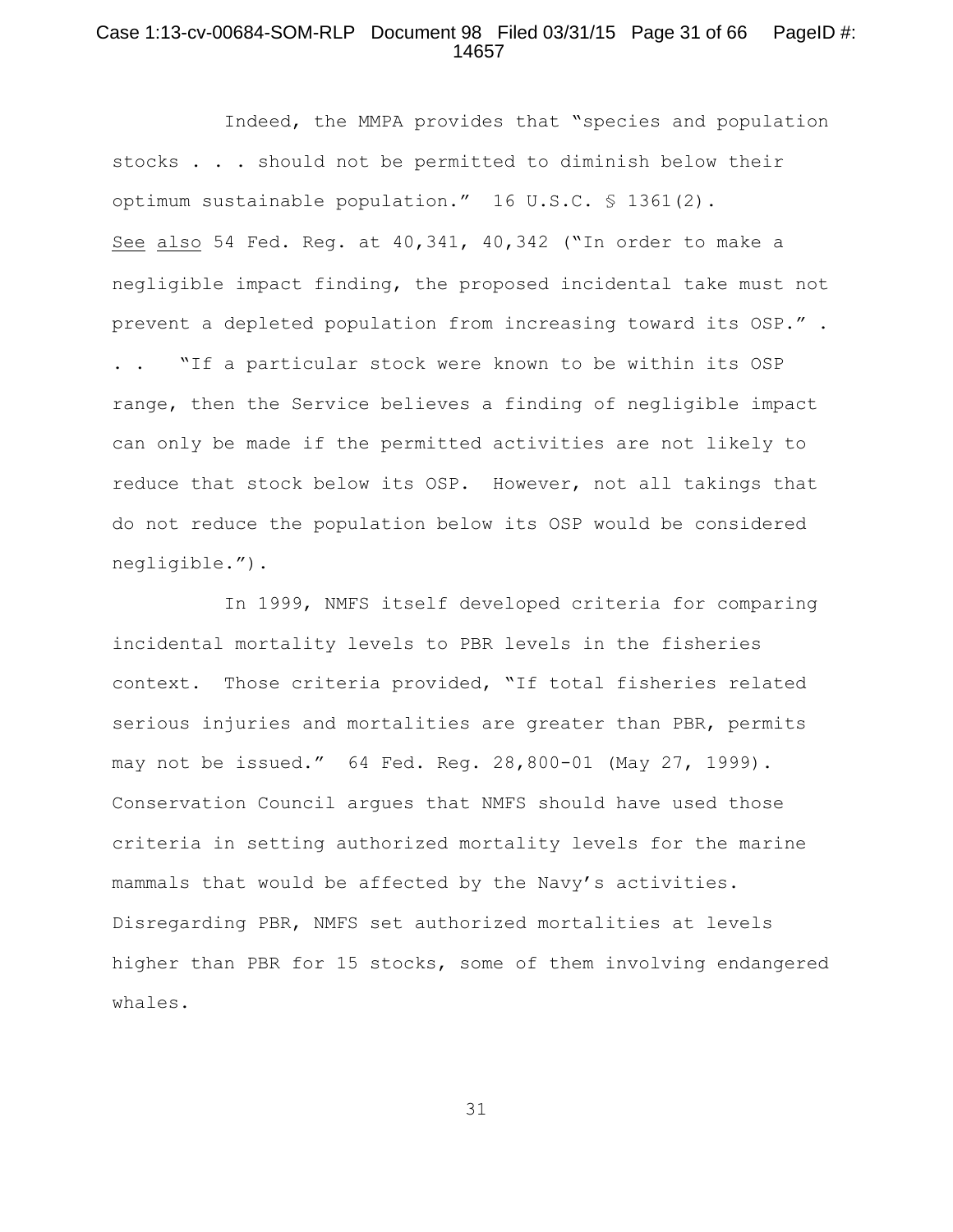# Case 1:13-cv-00684-SOM-RLP Document 98 Filed 03/31/15 Page 32 of 66 PageID #: 14658

This is one of the instances alluded to earlier in this order in which the issue is best understood by examination of specific details. The court therefore includes here a chart prepared by Conservation Council: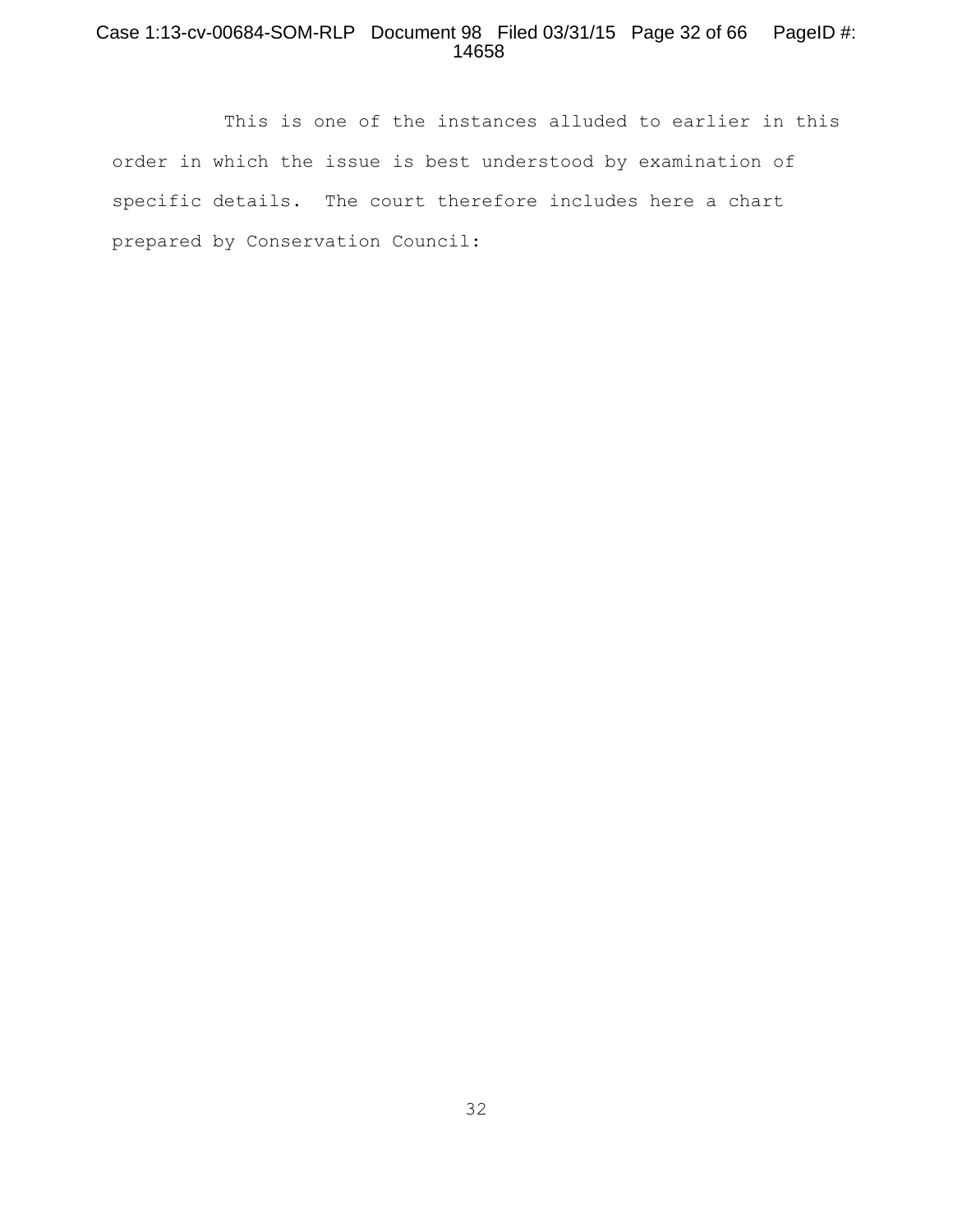# Case 1:13-cv-00684-SOM-RLP Document 98 Filed 03/31/15 Page 33 of 66 PageID #: 14659

| <b>Stock</b>                           | <b>PBR</b> | <b>Authorized</b><br><b>Annual Mortality</b> |
|----------------------------------------|------------|----------------------------------------------|
| Endangered fin whale, Hawai'i          | 0.2        | 3                                            |
| Endangered sei whale, E. N. Pacific    | 0.17       | 3                                            |
| Endangered sei whale, Hawai'i          | 0.1        | 3                                            |
| Endangered sperm whale, CA/OR/WA       | 1.5        | 3                                            |
| Bryde's whale, Hawai'i                 | 3.3        | 6                                            |
| Minke whale, CA/OR/WA                  | 2.0        | 6                                            |
| Bottlenose dolphin, California Coastal | 2.4        | 23                                           |
| Bottlenose dolphin, CA/OR/WA offshore  | 5.5        | 17                                           |
| Bottlenose dolphin, O'ahu              | 3.9        | 8                                            |
| Bottlenose dolphin, 4-Islands region   | 1.3        | 8                                            |
| Bottlenose dolphin, Kaua'i/Ni'ihau     | 1.3        | 8                                            |
| Bottlenose dolphin, Hawai'i Island     | 0.9        | 8                                            |
| Spinner dolphin, Hawai'i Island        | 6.9        | 8                                            |
| Spinner dolphin, O'ahu/4-Islands       | 3.3        | 8                                            |
| Spinner dolphin, Kaua'i/Ni'ihau        | 5.1        | 8                                            |

ECF No. 78, PageID # 14009.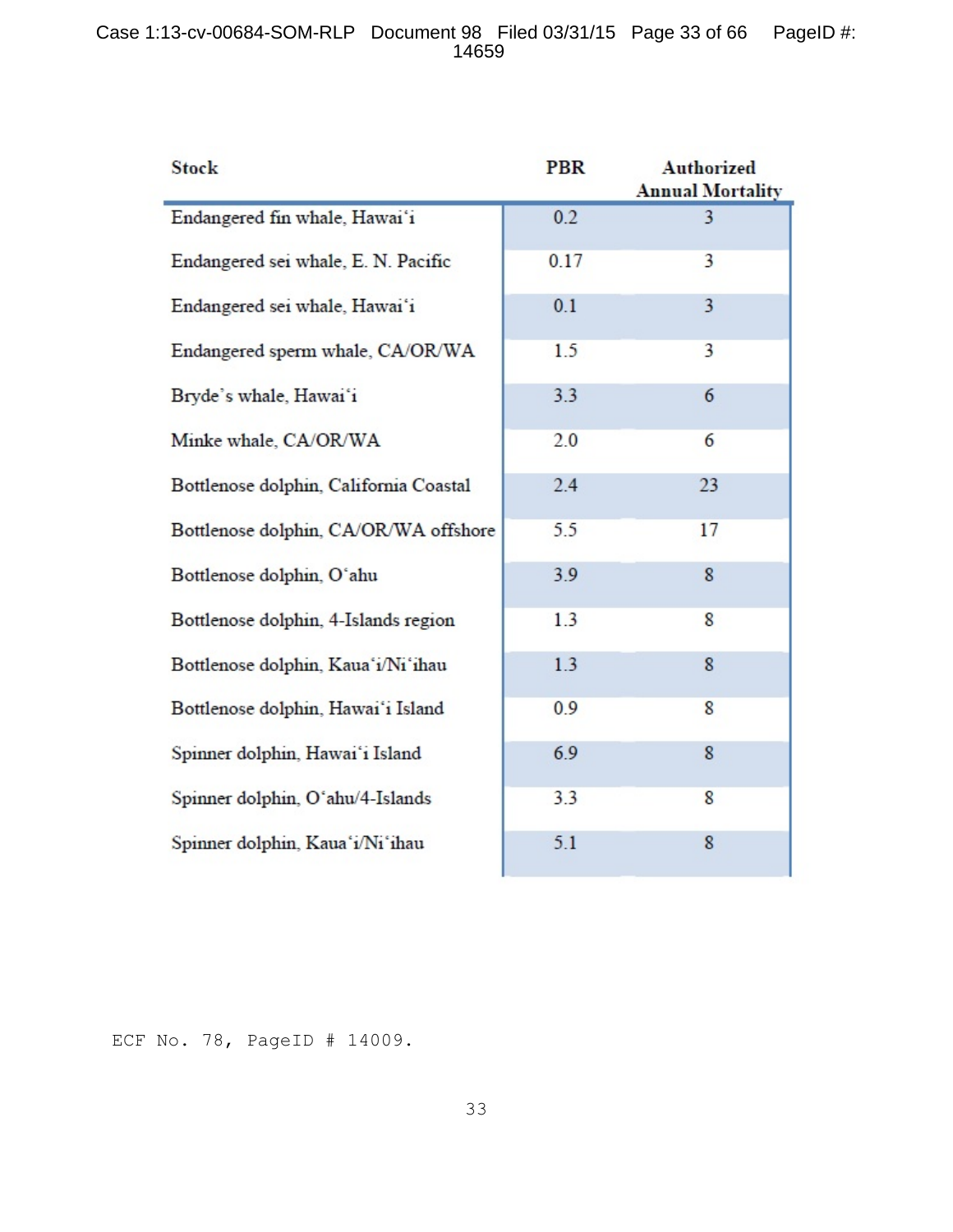## Case 1:13-cv-00684-SOM-RLP Document 98 Filed 03/31/15 Page 34 of 66 PageID #: 14660

As shown by the chart included here, NMFS authorized an annual mortality for the Hawaii stock of endangered sei whales of 3, which was 30 times the PBR level of 0.1. NMFS authorized an annual mortality of 8 for the Hawaii Island stock of bottlenose dolphins, which was nearly 9 times the PBR level of 0.9. Confusingly, the number 8 was the same number of deaths authorized for the Oahu stock of bottlenose dolphins, which had a PBR of 3.9.

Defendants respond to the PBR-related argument in two ways.

First, Defendants raise procedural arguments, contending that the matter is not properly before this court. They note, for example, that nothing about PBR levels is mentioned in any iteration of the Complaints filed by Conservation Council or NRDC. See ECF No. 68, PageID # 13501. The court is unpersuaded by this contention.

Conservation Council's pleading asserts that NMFS "failed to perform any scientifically valid analyses to determine whether the authorized take levels would have only a negligible impact on each of the affected species or stocks." ECF No. 41, PageID # 366. This allegation put Defendants on notice that Conservation Council was challenging NMFS's scientific analysis in evaluating authorized take. Conservation Council was not required to refer expressly to PBR levels to satisfy the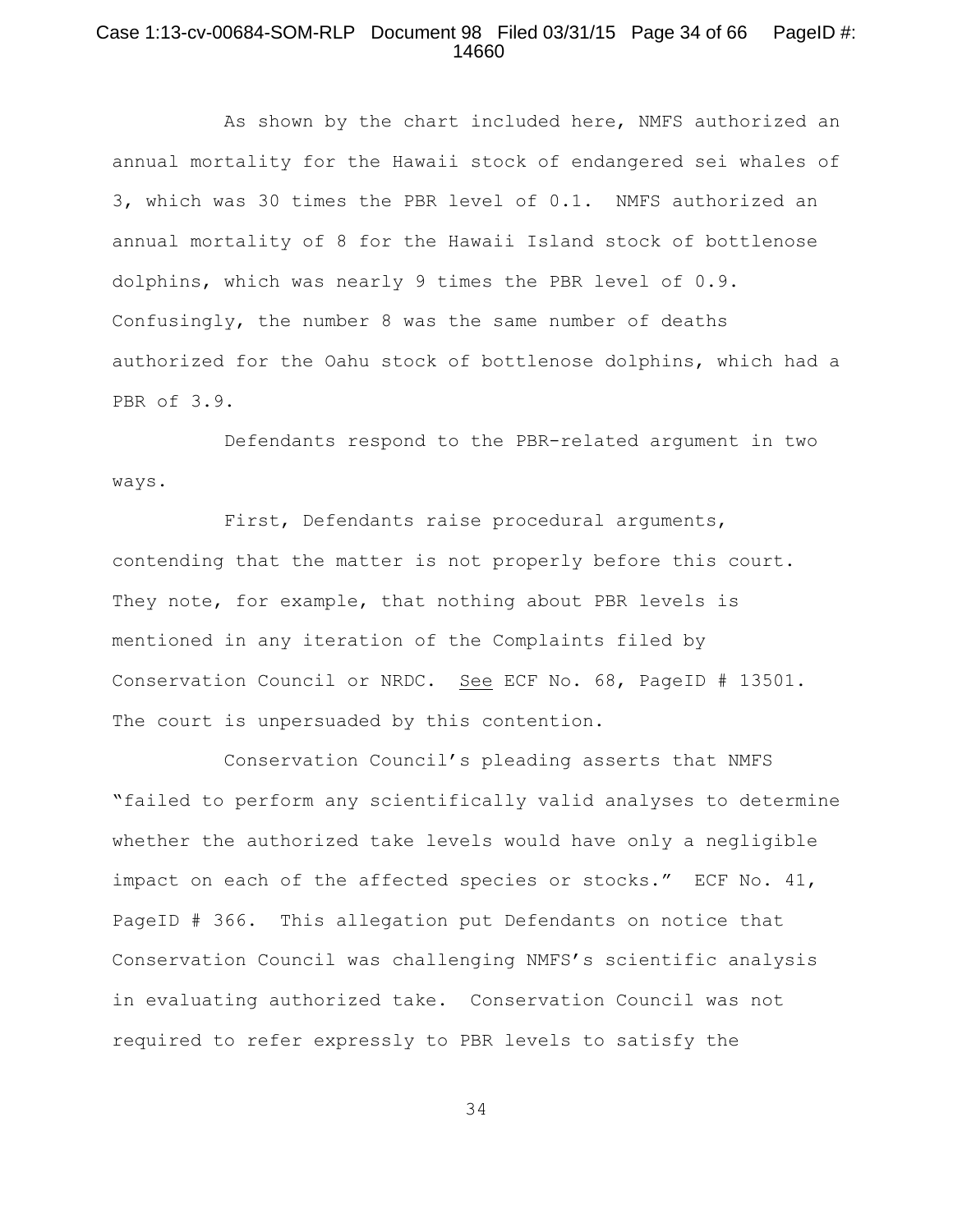## Case 1:13-cv-00684-SOM-RLP Document 98 Filed 03/31/15 Page 35 of 66 PageID #: 14661

requirement in Rule 8(a) of the Federal Rules of Civil Procedure that its complaint contain a short and plain statement of its claims.

Similarly, NRDC alleged in its pleading, "The Service's issuance of a Final Rule and Letters of Authorization permitting the take of marine mammals incidental to the Navy exercises challenged here violates the requirements of 16 U.S.C. § 1371 and its implementing regulations. The Service failed, among other things, to consider the best available scientific information, and to properly analyze the information it did consider, when it concluded that the requested takes of beaked whales, endangered blue whales, and other marine mammals will have a negligible impact on those species or stocks." ECF No. 40, PageID # 310. This allegation gave Defendants sufficient notice that NRDC was challenging NMFS's purported use of the best available scientific information. Rule 8(a) did not require further allegations by NRDC on this point.

In another try at raising a procedural bar, Defendants contend that even if Conservation Council and NRDC properly pled the PBR argument, they may not raise the PBR issue here because they did not mention PBR when they commented on NMFS's Proposed Rule. See ECF No. 68, PageID # 13501; ECF No. 71, PageID # 13625. Once again, this court is unpersuaded. Defendants' reliance on the doctrine of waiver is noticeably lacking any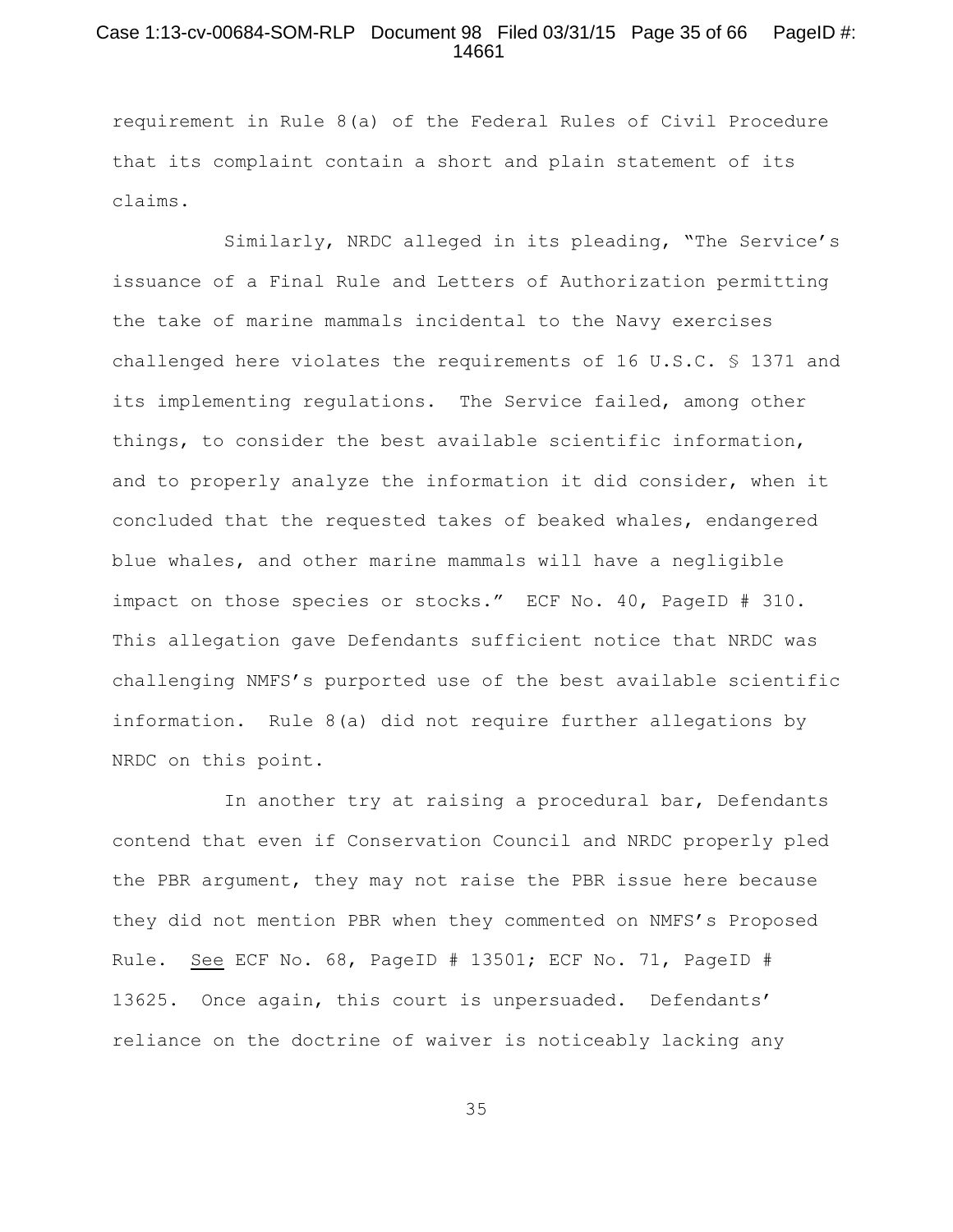## Case 1:13-cv-00684-SOM-RLP Document 98 Filed 03/31/15 Page 36 of 66 PageID #: 14662

suggestion that allowing Conservation Council and NRDC to advance the PBR argument at this time would take Defendants by surprise or somehow unfairly prejudice Defendants. NMFS had independent knowledge of PBR levels, which were actually discussed during the administrative process, although ultimately disregarded. See ECF No. 66-27, PageID # 10309; ECF No. 66-20, PageID #s 10262-64; see also ECF No. 68, PageID # 13501 (Defendants concede that "agency staff discussed PBR during the rulemaking"). NMFS's awareness of this issue precludes any reliance on waiver. See 'Ilio'ulaokalani Coal. v. Rumsfeld, 464 F.3d 1083, 1093 (9th Cir. 2006) (plaintiffs did not waive challenge when agency "had independent knowledge of the very issue that concern[ed] Plaintiffs"); see also Today's IV, Inc. v. Fed. Transit Admin., No. LA CV13-00378 JAK, 2014 WL 3827489, at \*14-15 (C.D. Cal. May 29, 2014); Ctr. for Food Safety v. Vilsack, No. C 08-00484 JSW, 2009 WL 3047227, at \*6 (N.D. Cal. Sept. 21, 2009). NMFS even used stock assessment reports from 2012 in considering the Navy's take request. See ECF No. 66-19, PageID # 10214. Those reports contain PBR levels for stocks affected by the Navy's activities. See ECF No. 64-4.

Besides making procedural arguments, Defendants make the substantive argument that NMFS is not restricted by PBR levels. Defendants view Conservation Council and NRDC as premising their PBR arguments on the understanding that "Congress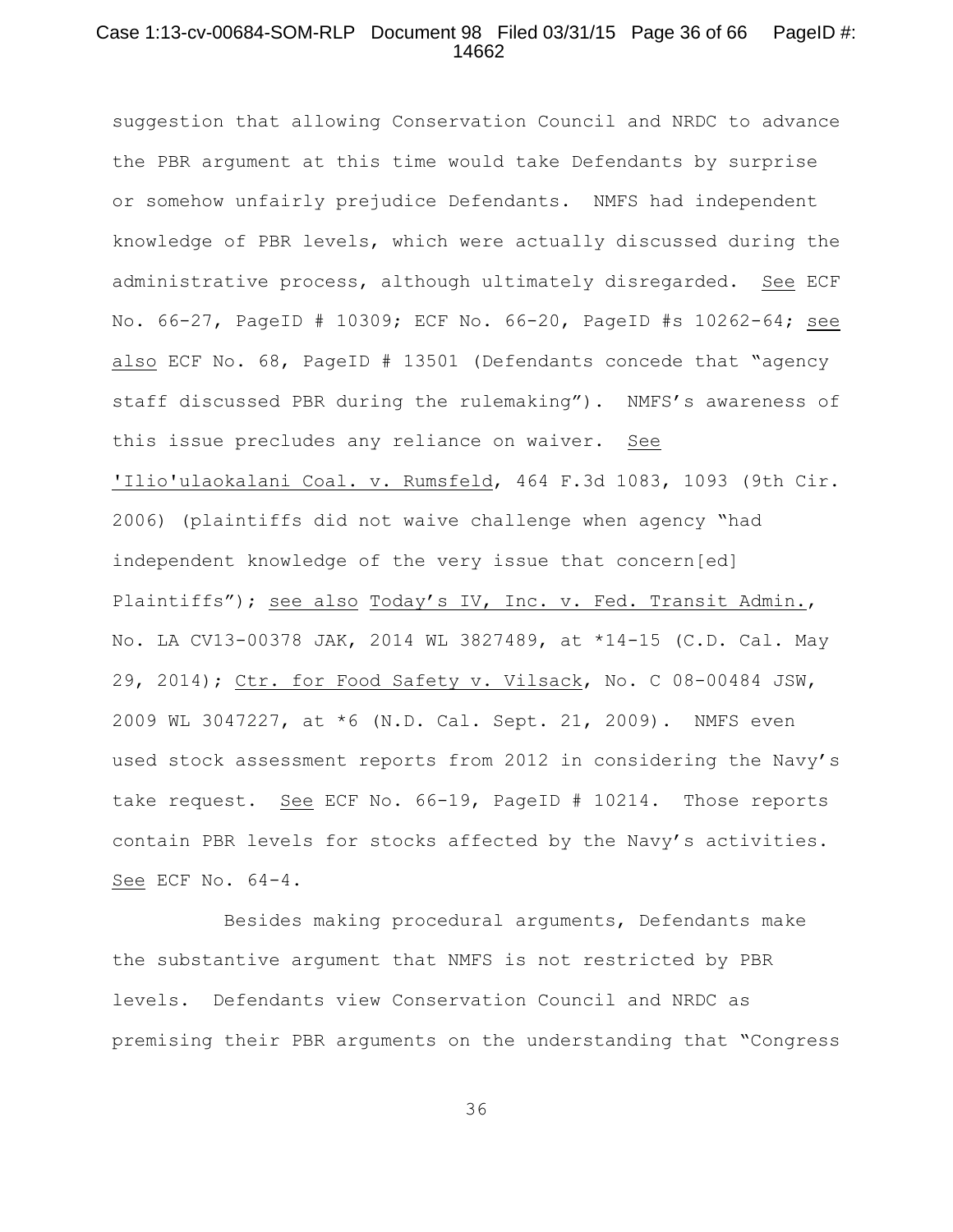## Case 1:13-cv-00684-SOM-RLP Document 98 Filed 03/31/15 Page 37 of 66 PageID #: 14663

intended for PBR to limit NMFS's authority to permit take under section  $101(a)$  (5)(A)." ECF No. 68, PageID #s  $13501-02$ . The court does not view either Conservation Council or NRDC as arguing congressional intent at all. Instead, the court views them as pointing out that NMFS, having itself treated PBR as the best scientific evidence available, is acting arbitrarily and capriciously in disregarding PBR with respect to the Navy's request.

 Although Defendants protest that PBR "was added to the MMPA as a fisheries management tool, not as a limit on NMFS's authority under Section 101(a)(5)(A)," see ECF No. 68, PageID # 13502, NMFS itself has not restricted its reliance on PBR criteria to the fisheries context. Thus, NMFS said in examining an application in a different case, "because NMFS has determined that the loss of even a single northern right whale is significant (i.e., greater than PBR), a negligible impact finding under section 101(a)(5)(A) cannot be made for ship strikes of northern right whales by the USCG." 61 Fed. Reg. 54,157-58 (Oct. 17, 1996).

NMFS's past reliance on PBR criteria in the context of making a "negligible impact" finding under 16 U.S.C. § 1371(a)(5)(A) makes sense given the very definition of PBR and the specific mention of optimum sustainable population in relevant statutes. If a whale is killed, the impact on the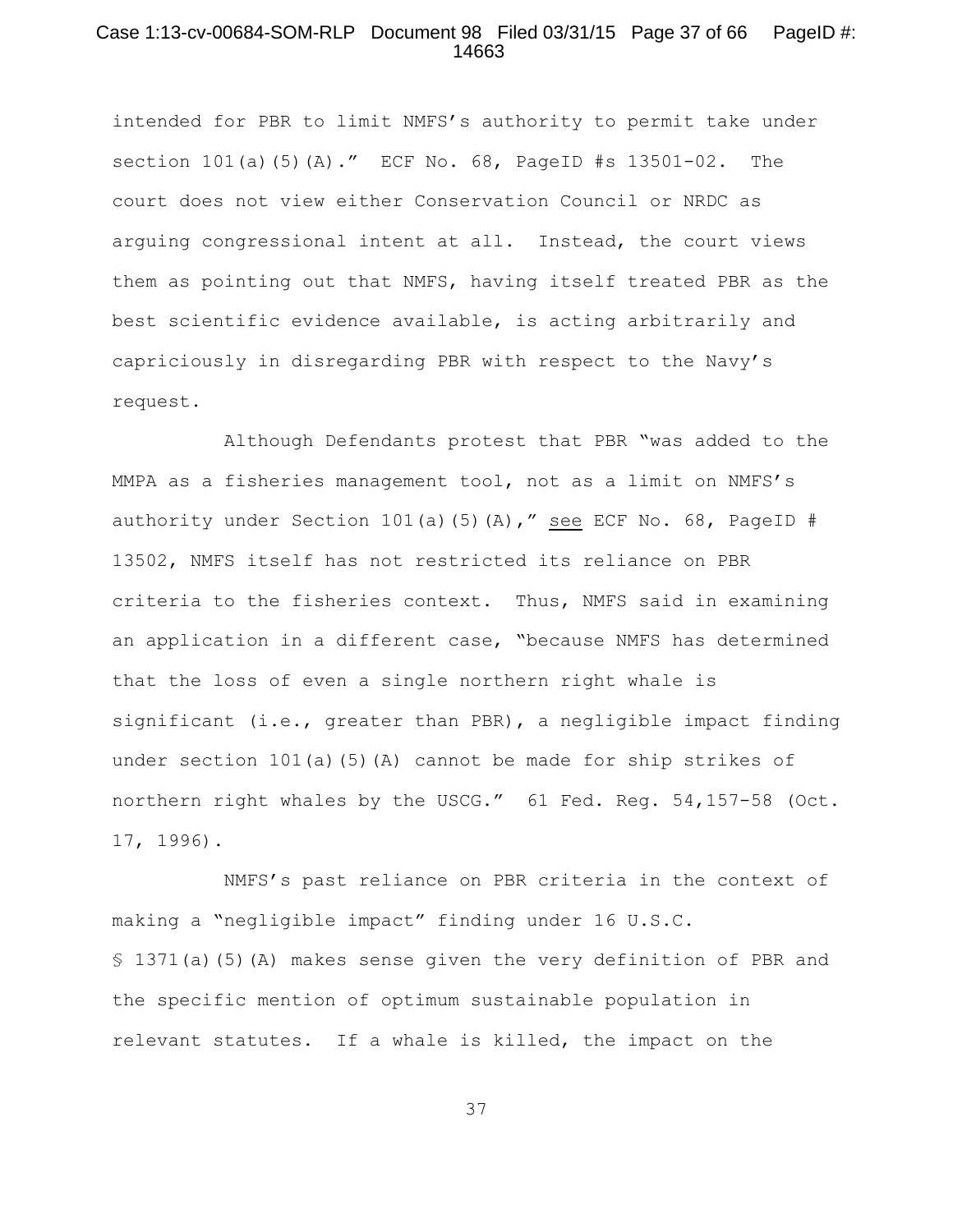## Case 1:13-cv-00684-SOM-RLP Document 98 Filed 03/31/15 Page 38 of 66 PageID #: 14664

population of the species or stock is the same whether the death occurs during fishing activities or during a Navy exercise. Clearly PBR levels were available for at least some of the stocks in issue, as shown by Conservation Council's chart, included in this order. Given the connection between OSP, PBR, and the negligible impact analysis, NMFS cannot reasonably authorize mortalities without any mention of PBR. NMFS's failure to evaluate lethal takes against PBR violated the requirement that NMFS utilize the best scientific evidence available.

While Defendants argue that NMFS would have made the same "negligible impact" finding even if it had compared lethal takes to PBR levels, this "it makes no difference" argument is irrelevant to this court's review. As noted earlier in this order, NMFS was required to "articulate a rational connection between the facts found and the choices made." Arrington, 516 F.3d at 1112 (internal quotation marks omitted). A failure in that regard is not rendered inconsequential by an after-the-fact explanation. If after-the-fact explanations sufficed, agencies would never have to explain their decisions to start with. In this instance, NMFS's failure to discuss PBR in issuing the Final Rule invalidates NMFS's conclusion.

Given the importance of the PBR issue, this court sees no need to address other alleged deficiencies in the scientific evidence that Conservation Council and NRDC complain about in the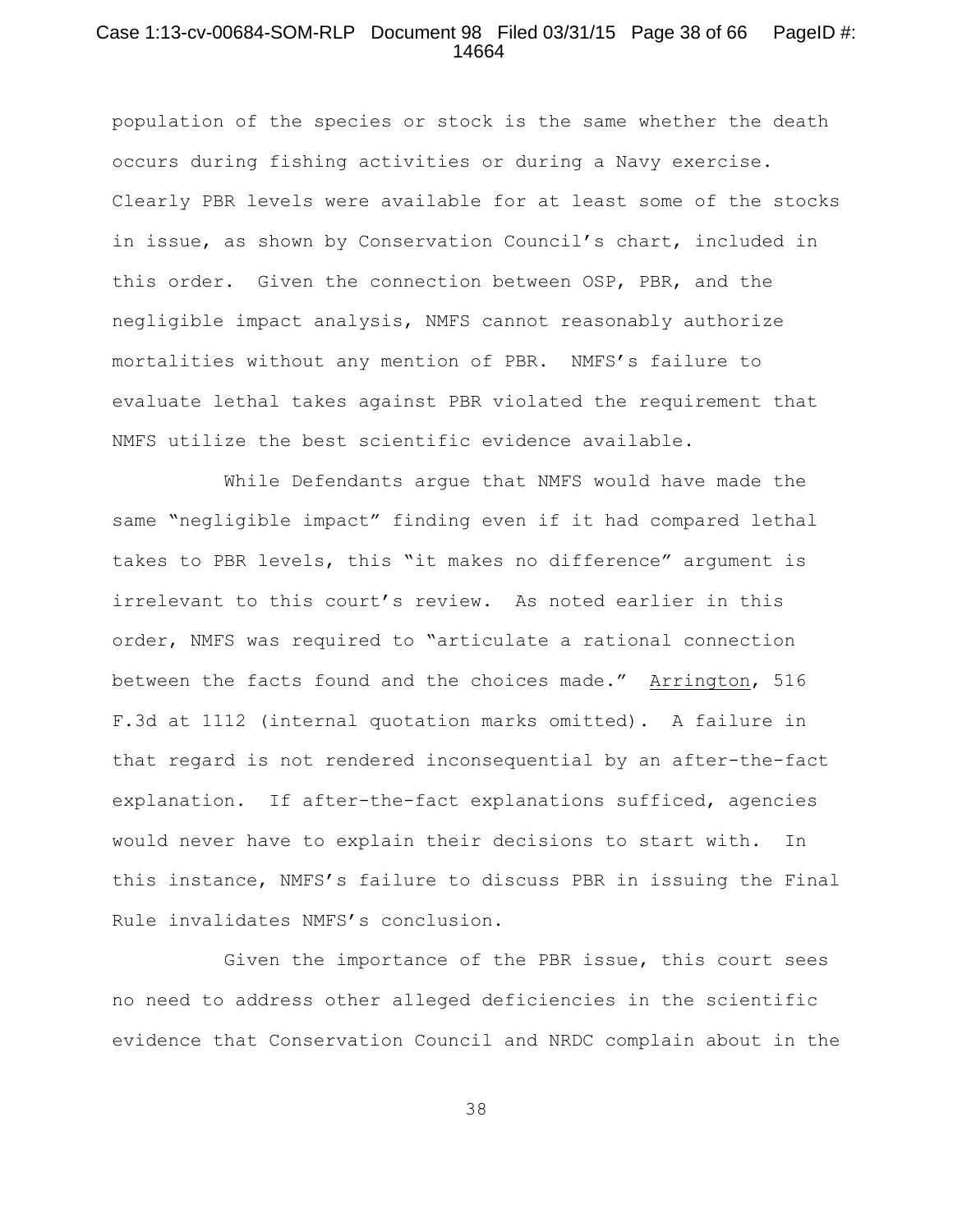## Case 1:13-cv-00684-SOM-RLP Document 98 Filed 03/31/15 Page 39 of 66 PageID #: 14665

context of their MMPA challenges. Some of those other challenges appear to require this court to substitute its own judgment for NMFS's judgment as to what study to rely on, without giving deference to NMFS, or to find contradictions that are less than obvious to this court. The deficiencies growing out of a total failure to consider clearly important information are glaring enough that the court finds it unnecessary to make judgment calls.

The court is not unmindful of the efficiencies that might be achieved by having this court opine on every failing Conservation Council and NRDC charge NMFS with. If NMFS issues a new Final Rule and new LOAs, knowledge of a court's view of all failings alleged might avoid a repetition of problems. But in this case, the problems this court identifies are so fundamental that the court cannot conceive of a new Final Rule or new LOAs that simply tweak the earlier documents and regurgitate old language. If NMFS addresses the matters identified here, any new Final Rule or new LOAs will need to be so completely different from existing documents that present issues should be irrelevant.

# **4. NMFS's Analysis of Mitigation Measures is Arbitrary and Capricious.**

NRDC argues that NMFS also acted arbitrarily and capriciously in its cursory analysis of ways to mitigate the negative effects of the Navy's activities on affected species and stocks. This court agrees.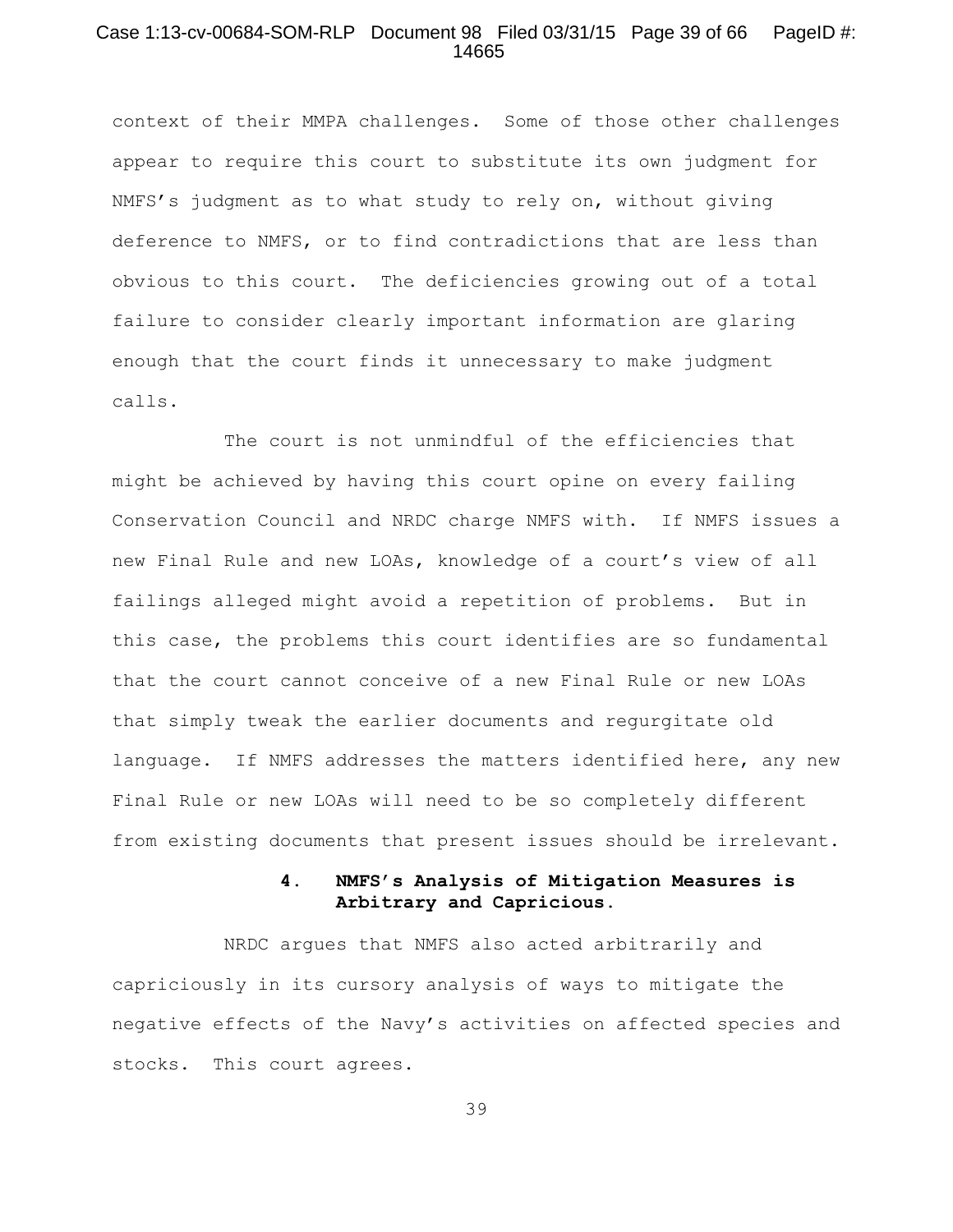## Case 1:13-cv-00684-SOM-RLP Document 98 Filed 03/31/15 Page 40 of 66 PageID #: 14666

Before authorizing the Navy's incidental taking of marine mammals under the MMPA, NMFS was required to prepare regulations setting forth "permissible methods of taking pursuant to such activity, and *other means of effecting the least practicable adverse impact on such species or stock and its habitat*, paying particular attention to rookeries, mating grounds, and areas of similar significance, and on the availability of such species or stock for subsistence uses." See 16 U.S.C. § 1371(a)(5)(A)(i)(II)(aa) (emphasis added).

NRDC contends that NMFS failed to prescribe means of effecting the "least practicable adverse impact" on affected species and stocks. Notably, NRDC says, NMFS outlines no mitigation measures that adequately address significant behavioral disruptions and imposes no time/area restrictions on the Navy's activities other than in the Humpback National Marine Sanctuary**.** See ECF No. 75, PageID #s 13845-49.

Defendants respond that NMFS met its statutory obligation by "prescrib[ing] a suite of mitigation designed to avoid the most serious impacts on marine mammals that could lead to population-level harm." ECF No. 71, PageID # 13629. NMFS's "suite of mitigation" consists primarily of using lookouts and "mitigation zones," and of requiring the powering down or shutting down of acoustic sources when a marine mammal is detected within certain proximities. See ECF No. 66-19, PageID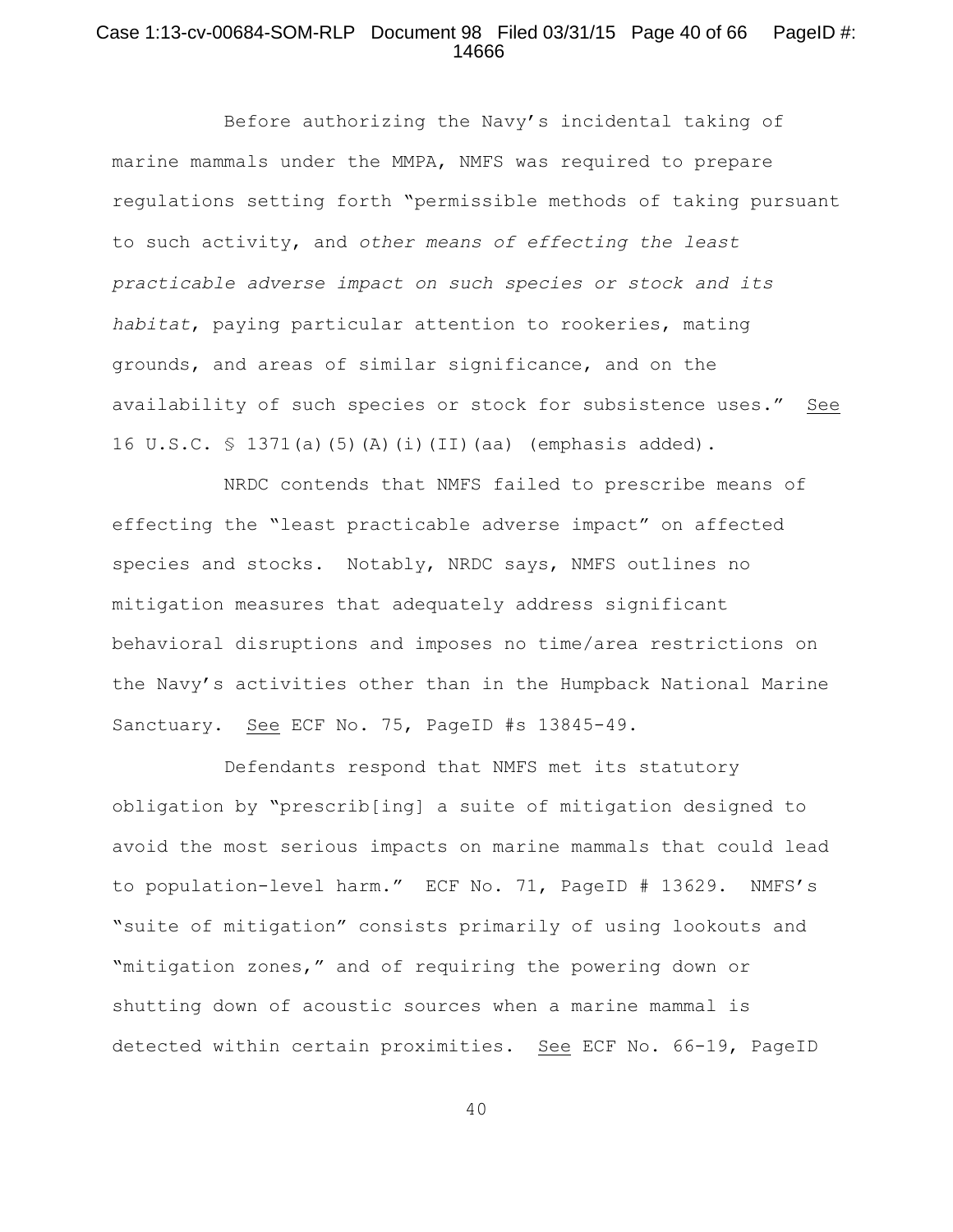#### Case 1:13-cv-00684-SOM-RLP Document 98 Filed 03/31/15 Page 41 of 66 PageID #: 14667

#s 10256-57. NMFS claims to have reasonably found that behavioral disturbances outside of mitigation zones are not likely to result in population-level harm. ECF No. 71, PageID # 13630. Defendants also argue that the MMPA contains no "mandate" requiring time/area restrictions, and that NRDC has failed to establish that time/area restrictions "are the only means by which NMFS can achieve the least practicable adverse impact." Id. at PageID # 13631.

This court agrees with Defendants that NRDC neither shows that there is a "mandate" in the MMPA for time/area restrictions nor establishes that time/area restrictions are the only means of achieving the "least practicable adverse impact." However, this court notes that, for their part, Defendants cite no authority for their suggestion that avoiding the most serious impacts satisfies the statutory requirement that Defendants set forth measures for effecting the "least practicable adverse impact."

Moreover, Defendants appear to think that they satisfy the statutory "least practicable adverse impact" requirement with a "negligible impact" finding. See ECF No. 71, PageID # 13630 ("NRDC first argues that NMFS failed to prescribe sufficient mitigation to 'mitigate the harm to populations' from Level B behavioral disturbances occurring outside the mitigation zones. . . . This argument fails because NMFS reasonably found that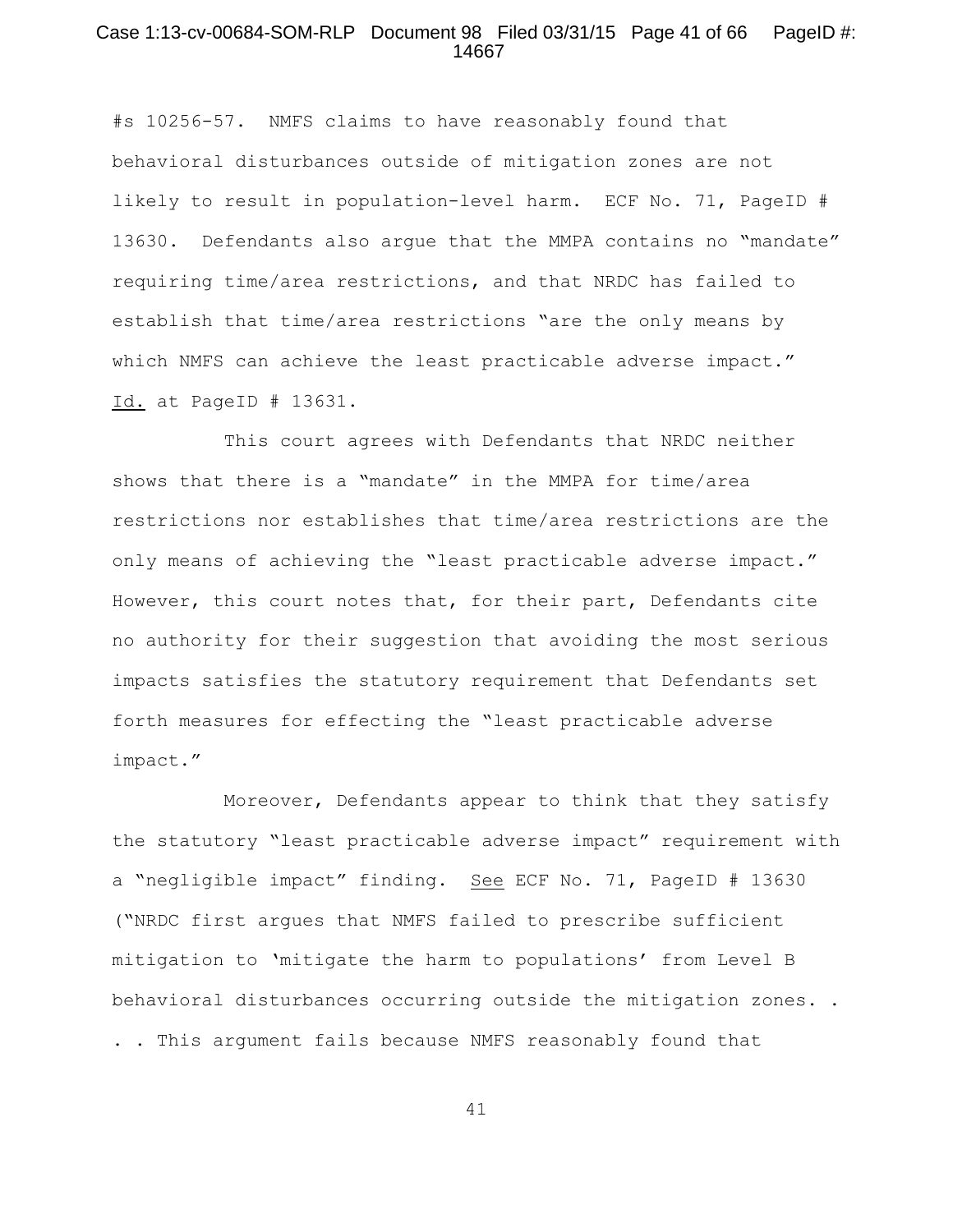## Case 1:13-cv-00684-SOM-RLP Document 98 Filed 03/31/15 Page 42 of 66 PageID #: 14668

behavioral disturbances are not likely to cause population-level harm. *Supra* 4-22."). But if one could conflate the two, the "least practicable adverse impact" requirement would become no reqirement at all. And, of course, this court has determined that, among other things, NMFS's failure to address the effect of the Navy's activities on all affected species and stocks renders its "negligible impact" finding arbitrary and capricious.

This court is not here ruling that time/area restrictions are necessarily required to meet the "least practicable adverse impact" provision of the MMPA. But, whether with or without time/area restrictions, something more than a refusal to consider mitigation measures and an unexplained assertion that further mitigation is not practical is needed. That "something more" is lacking here.

For example, when it received public comments recommending that the ocean on the leeward side of the Island of Hawaii out to a depth of 3,281 yards be excluded from the Navy's activities, NMFS acknowledged that there was evidence "suggesting that several resident populations of marine mammals may be present off the leeward side of Hawaii." ECF No. 66-19, PageID # 10224. NMFS's response was that, given the very low historical level of Navy activities in the area, time/area restrictions "would not further reduce the likelihood or magnitude of adverse impacts" and "are not necessary at this point." Id. NMFS said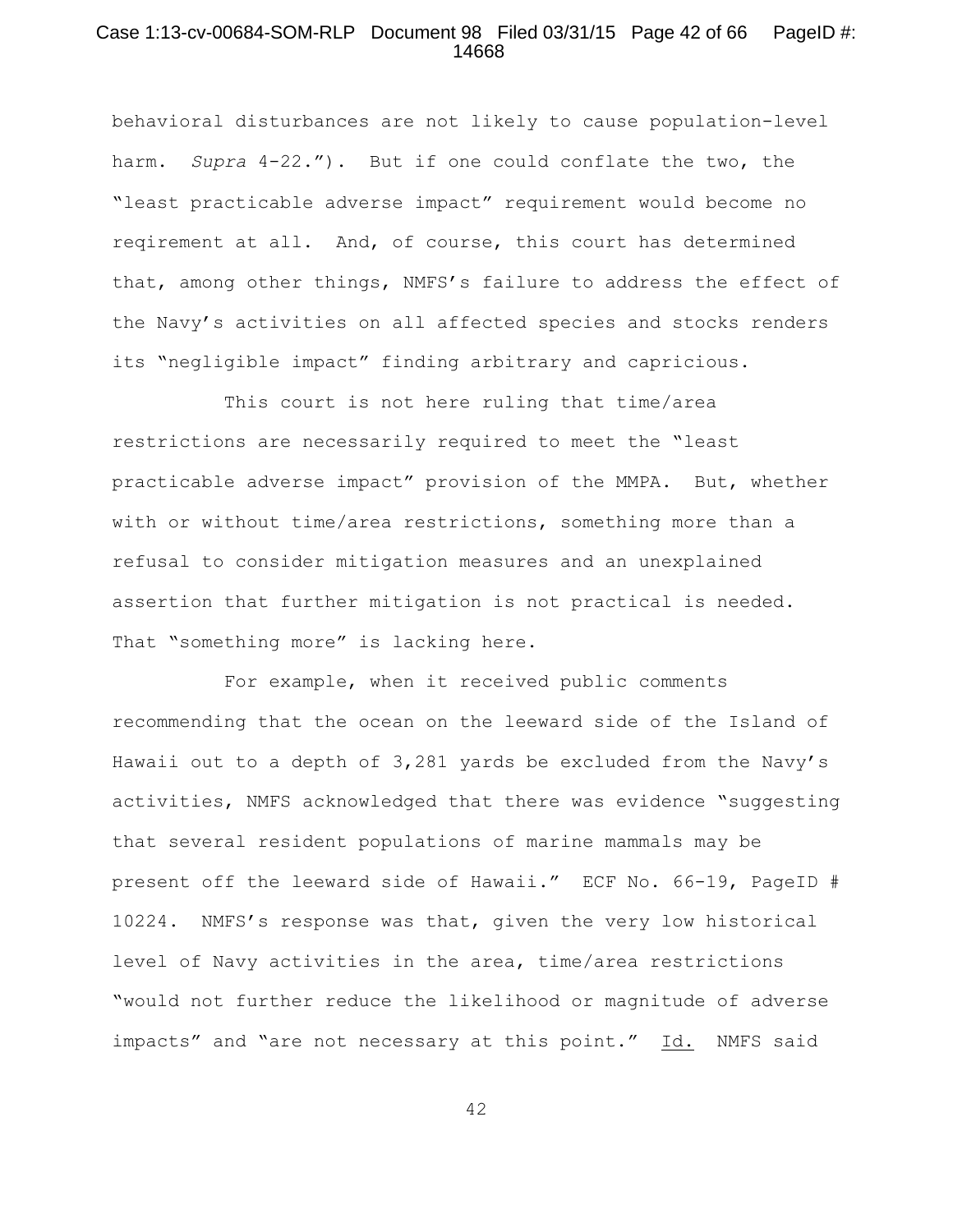## Case 1:13-cv-00684-SOM-RLP Document 98 Filed 03/31/15 Page 43 of 66 PageID #: 14669

it would revisit the matter if future reports suggested that increased Navy operations were overlapping with the resident marine mammal populations. Id. This is not a response consistent with the requirement that NMFS set forth regulations for the "least practicable adverse impact." In the first place, a history of low Navy activity does not demonstrate that time/area restrictions or, for that matter, other restrictions, in that area are impractical. Second, because there is no guarantee concerning the future level of Navy activities, NMFS's "wait and see" approach puts the marine mammals at risk of sustaining adverse impacts before the authorization provided by NMFS may be revisited. NMFS does not explain why, if the Navy's activity level in the area was low, NMFS did not impose restrictions that would have been unlikely to affect the Navy, instead of freeing the Navy to increase its activities.

Similarly, in response to public comment suggesting restrictions in areas off California important to large whales, NMFS acknowledged that the SOCAL Range Complex contains important areas for fin and blue whales, but said that "these areas are . . . adjacent to the Navy's only west coast underwater instrumented training range" and that the Navy "indicated that establishment of a time-area closure within this region is not practical." Id. at PageID # 10229. Although NMFS must consider "personnel safety, practicality of implementation, and impact on the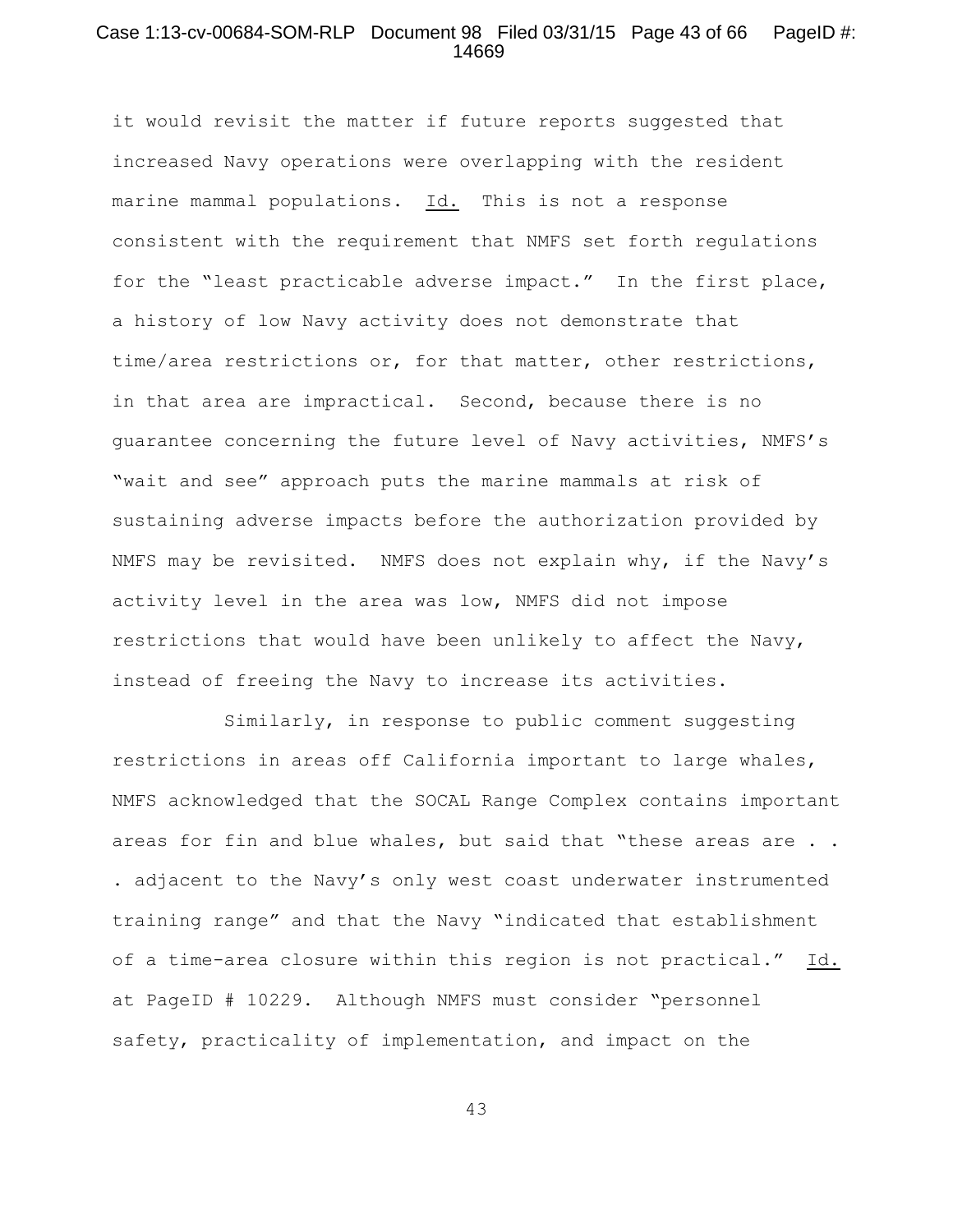## Case 1:13-cv-00684-SOM-RLP Document 98 Filed 03/31/15 Page 44 of 66 PageID #: 14670

effectiveness of the military readiness activity" in evaluating the least practicable adverse impact, NMFS must explain its conclusion as to why a "time-area closure within this region is not practical." NMFS only summarizes the Navy's indication of impracticality without analyzing it at all. NMFS cannot just parrot what the Navy says. If NMFS is accepting the Navy's position, NMFS must articulate a rational basis for that decision. NMFS does not meet the "least practicable adverse impact" requirement when it just repeats the Navy's position.

NMFS does impose restrictions in the Humpback National Marine Sanctuary, but provides no explanation as to why no other time/area restrictions are practicable. At most, Defendants note that humpback whales are endangered and "[i]t is reasonable to treat an area of importance to an endangered species differently than an area that may hold resident populations of larger, nonlisted stocks." ECF No. 71, PageID # 13633. This rationale is not included in the Final Rule. More importantly, NMFS's obligation to impose measures ensuring the "least practicable adverse impact" applies with equal force to endangered and unendangered species and stocks. The HSTT Study Area covers millions of square nautical miles, and the court has a hard time assuming that absolutely no other time/area restriction is practicable in that vast area.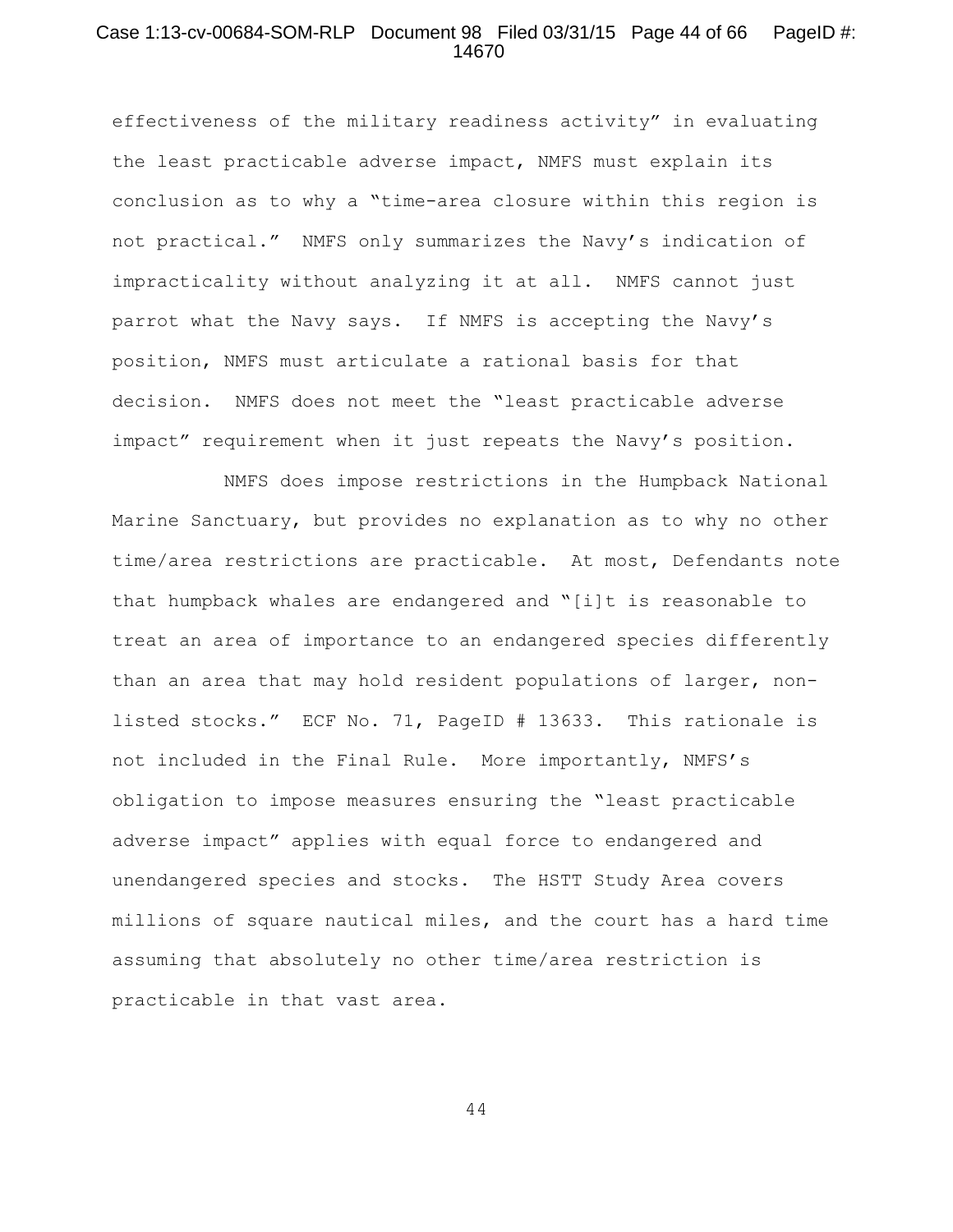## Case 1:13-cv-00684-SOM-RLP Document 98 Filed 03/31/15 Page 45 of 66 PageID #: 14671

The court repeats its statement that it is not saying that the only way an agency can avoid being arbitrary and capricious with respect to the "least practicable adverse impact" requirement is to impose time/area restrictions. But if time/area restrictions are indeed practicable and NMFS chooses not to impose them when the Navy proposes to engage in, for example, sonar exercises, then NMFS must consider measures of equivalent effect, given the "weight of scientific evidence point[ing] to avoidance of marine mammal habitat as the most effective means of minimizing sonar-related injury to marine mammals." See Ocean Mammal Inst. v. Gates, 546 F. Supp. 2d 960, 992 (D. Haw. 2008). NMFS may not satisfy its obligation by the use of lesser options such as lookouts and mitigation zones without considering the practicability of other measures, especially knowing that many potential disruptions to marine mammal behavior will be difficult to detect or avoid through lookouts.

No one is saying that every adverse impact must be avoided. But the "least practicable adverse impact" requirement is part of "a stringent standard" that Congress deliberately imposed on agencies like NMFS. Evans, 279 F. Supp. 2d at 1159. "Although the agency has some discretion to choose among possible mitigation measures, it cannot exercise that discretion to vitiate this stringent standard." Id. NMFS treats the standard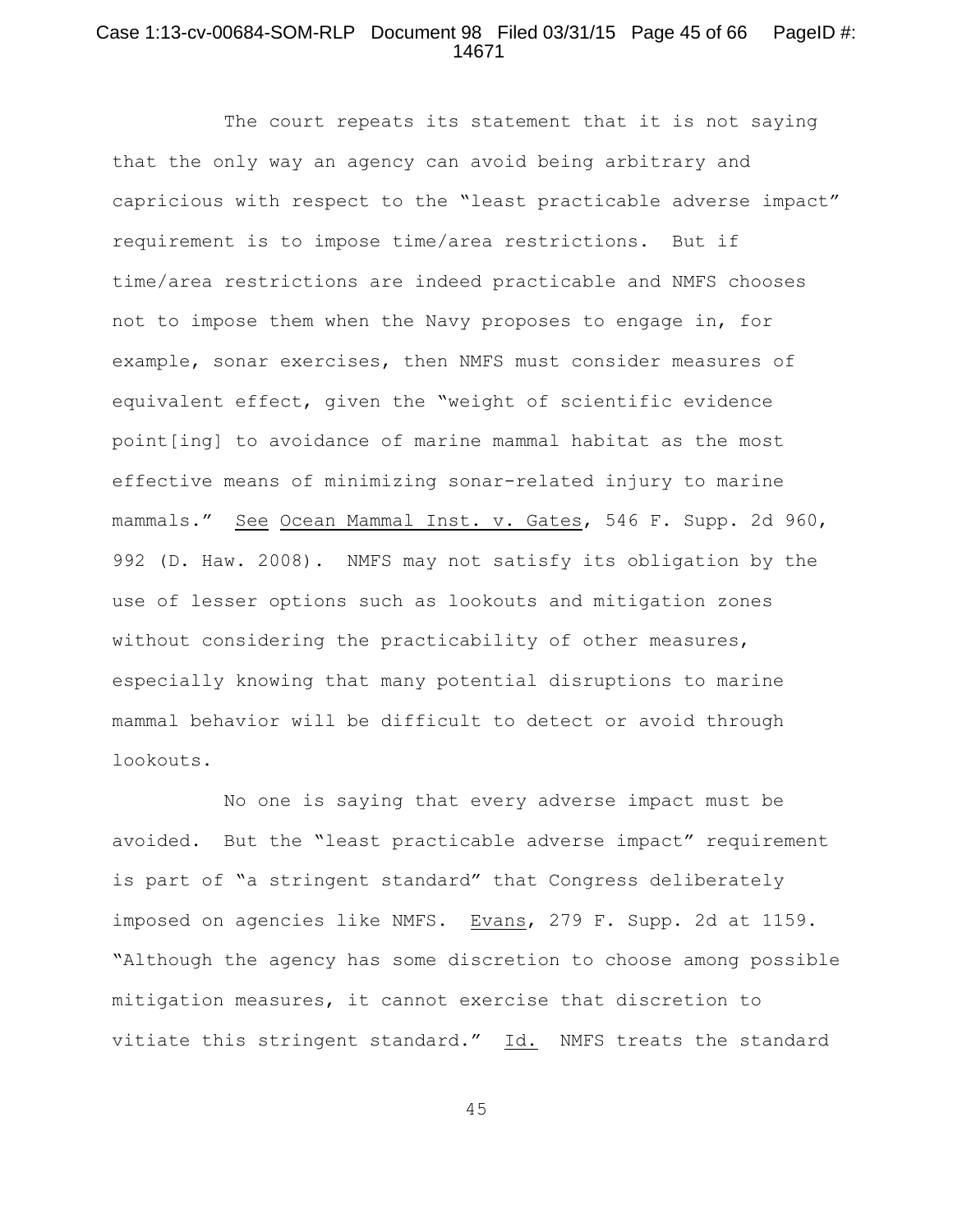## Case 1:13-cv-00684-SOM-RLP Document 98 Filed 03/31/15 Page 46 of 66 PageID #: 14672

as if it requires almost no effort at all. This reads the words "least practicable adverse impact" out of the MMPA and is therefore arbitrary and capricious.

Given NMFS's failure to consider authorized takes, to analyze the impact of the Navy's activities on all affected species and stocks of marine mammals, to use the best scientific evidence available, and to prescribe means of effecting the "least practicable adverse impact" on affected species and stocks, this court concludes that MMPA requirements have not been met and that NMFS's finding that Navy activities will have only a "negligible impact" on affected species and stocks is arbitrary and capricious.

# **B. NMFS's Biological Opinion Does Not Satisfy the ESA.**

Conservation Council and NRDC also challenge NMFS's Biological Opinion as failing to satisfy the ESA. This court concludes that the Biological Opinion is deficient with respect to including an arbitrary and capricious "no jeopardy" finding for whales and including an invalid incidental take statement and "no jeopardy" finding for turtles.

# **1. The Court Declines Defendants' Request To Stay the Challenges to the Biological Opinion.**

Before turning to the contents of the Biological Opinion, this court addresses Defendants' request that this court dismiss or stay the ESA claims in light of the reinitiation of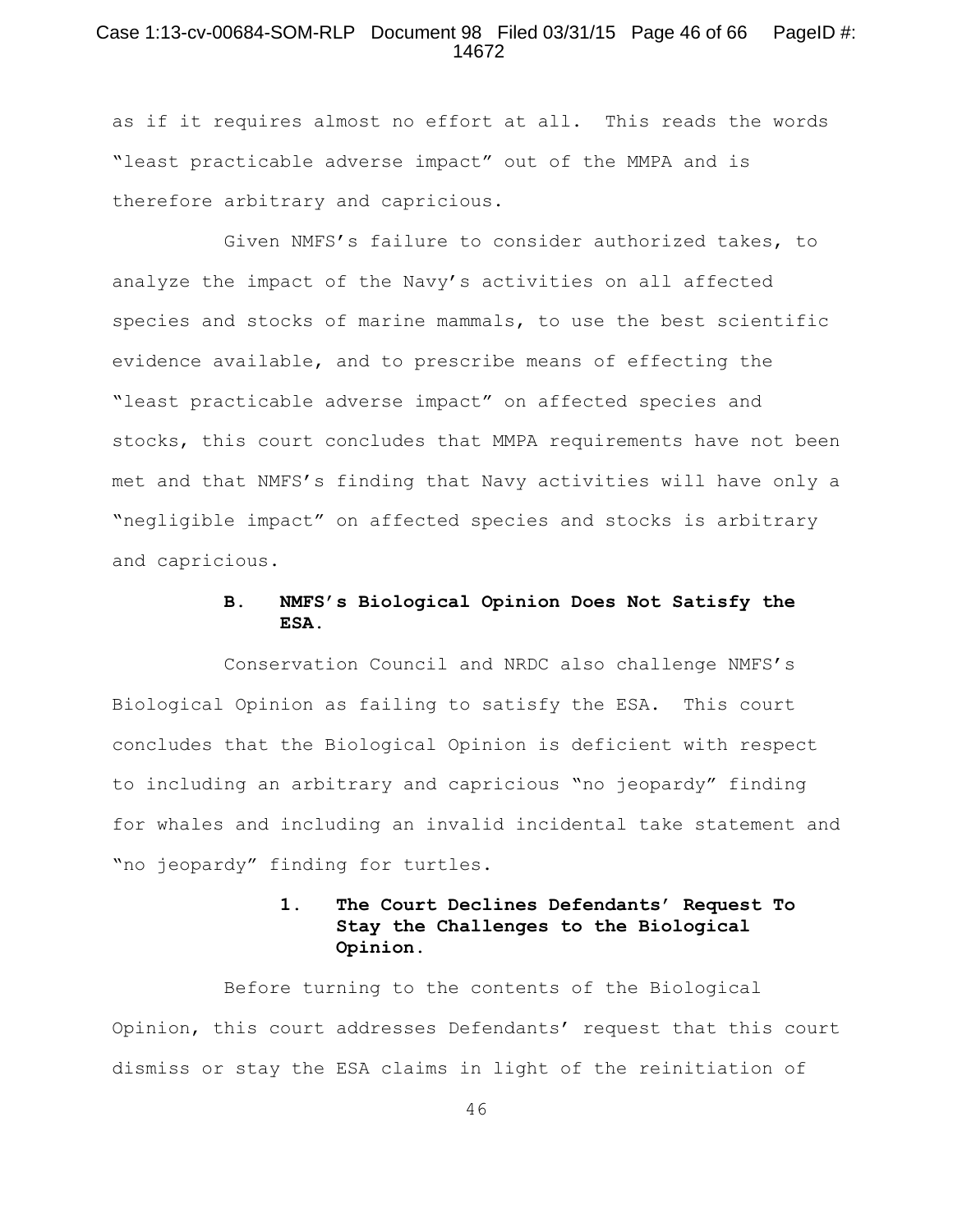## Case 1:13-cv-00684-SOM-RLP Document 98 Filed 03/31/15 Page 47 of 66 PageID #: 14673

consultation by NMFS and the Navy to "reconsider their analyses, while giving 'careful consideration to issues . . . recently raised in litigation.'" ECF No. 68, PageID # 13505. According to Defendants, the agencies "have agreed to conclude the consultation by April 3, 2015." Id.

The court declines to dismiss or stay the ESA claims. Although Defendants characterize the ESA claims as "anticipatorily moot," this court is not required to dismiss or stay a live controversy simply because it may become moot in the future. See Hunt v. Imperial Merch. Servs., Inc., 560 F.3d 1137, 1142 (9th Cir. 2009). A court may, of course, "allow agencies to cure their own mistakes rather than wasting the courts' and the parties' resources reviewing a record that both sides acknowledge to be incorrect or incomplete." S. Yuba River Citizens League v. Nat'l Marine Fisheries Serv., No. 2:13-CV-00042-MCE, 2013 WL 4094777, at \*9 (E.D. Cal. Aug. 13, 2013). However, Defendants have not acknowledged that the Biological Opinion is deficient in any specific manner and instead say only that they plan to give "careful consideration to issues . . . recently raised in litigation" and "address these issues, *if appropriate*, in the new [Biological Opinion]." ECF No. 68, PageID # 13505 (emphasis added)(internal quotation marks and brackets omitted).

During their reinitiated consultation, NMFS and the Navy are continuing to rely on the Biological Opinion challenged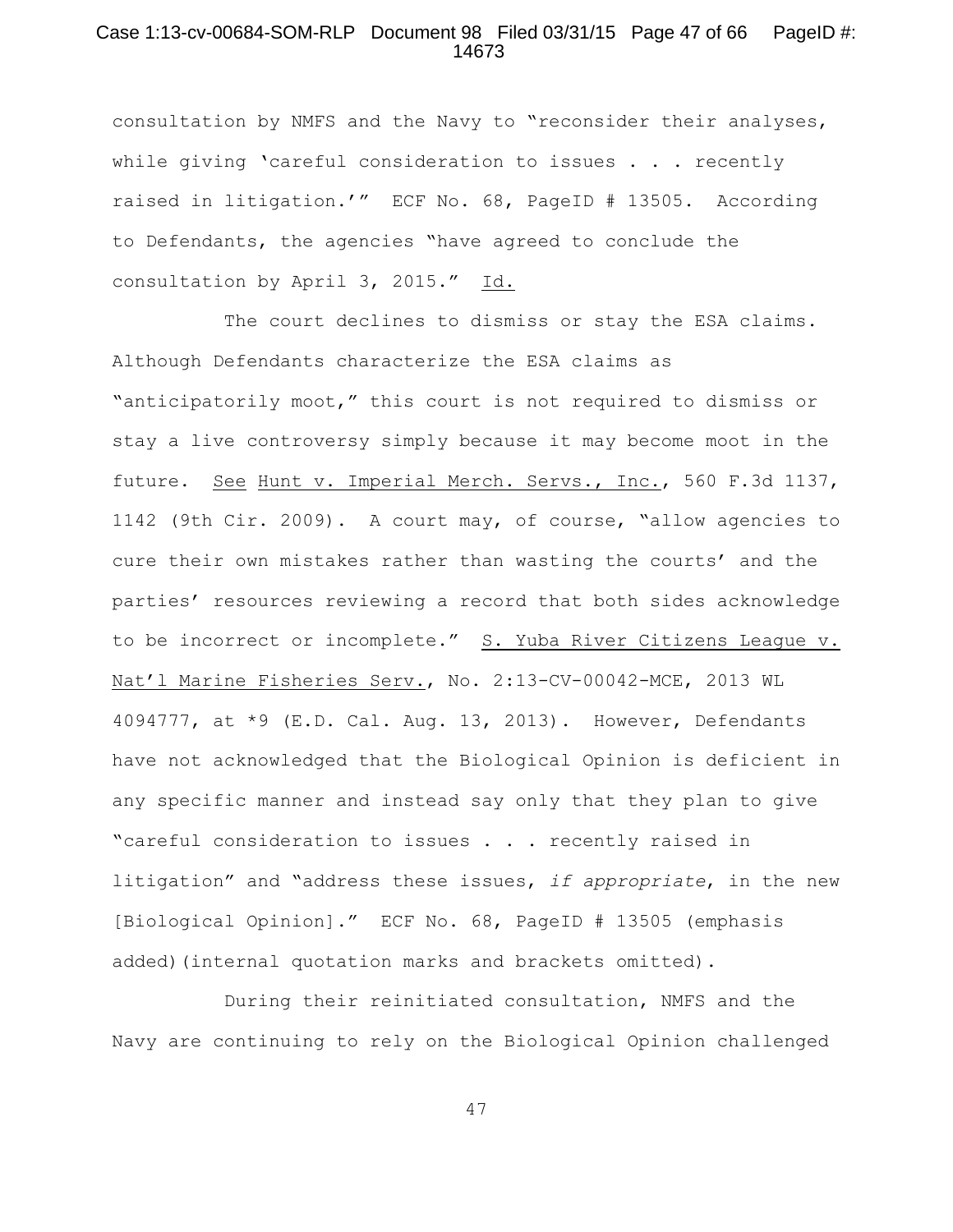# Case 1:13-cv-00684-SOM-RLP Document 98 Filed 03/31/15 Page 48 of 66 PageID #: 14674

in this action. It makes no sense to this court to grant a dismissal or stay if Defendants can continue to actively rely on the existing Biological Opinion. Such an action by this court would be advantageous to Defendants while treating Conservation Council and NRDC as if they had never brought an ESA challenge at all. The court recognizes that Defendants' promised April 3 completion date is almost here, but the court must rule in any event on the MMPA and NEPA claims. This court might take a different view of the stay request if Defendants were offering to suspend their reliance on the existing Biological Opinion during the reinitiated consultation period, but that is not an offer Defendants have made.

# **2. NMFS's "No Jeopardy" Finding for Whales is Arbitrary and Capricious.**

NMFS's Biological Opinion concludes that authorized mortalities of large whales will not appreciably reduce the likelihood of both the survival and recovery of affected large whale species in the wild. Because NMFS does not support this conclusion with adequate evidence or analysis, this "no jeopardy" finding is arbitrary and capricious.

The "no jeopardy" finding flows from NMFS's repeated conclusory statements. This does not satisfy the ESA.

For example, NMFS recognized that blue whales, fin whales, humpback whales, sei whales, Western North Pacific grey whales, and sperm whales could be killed or injured (including in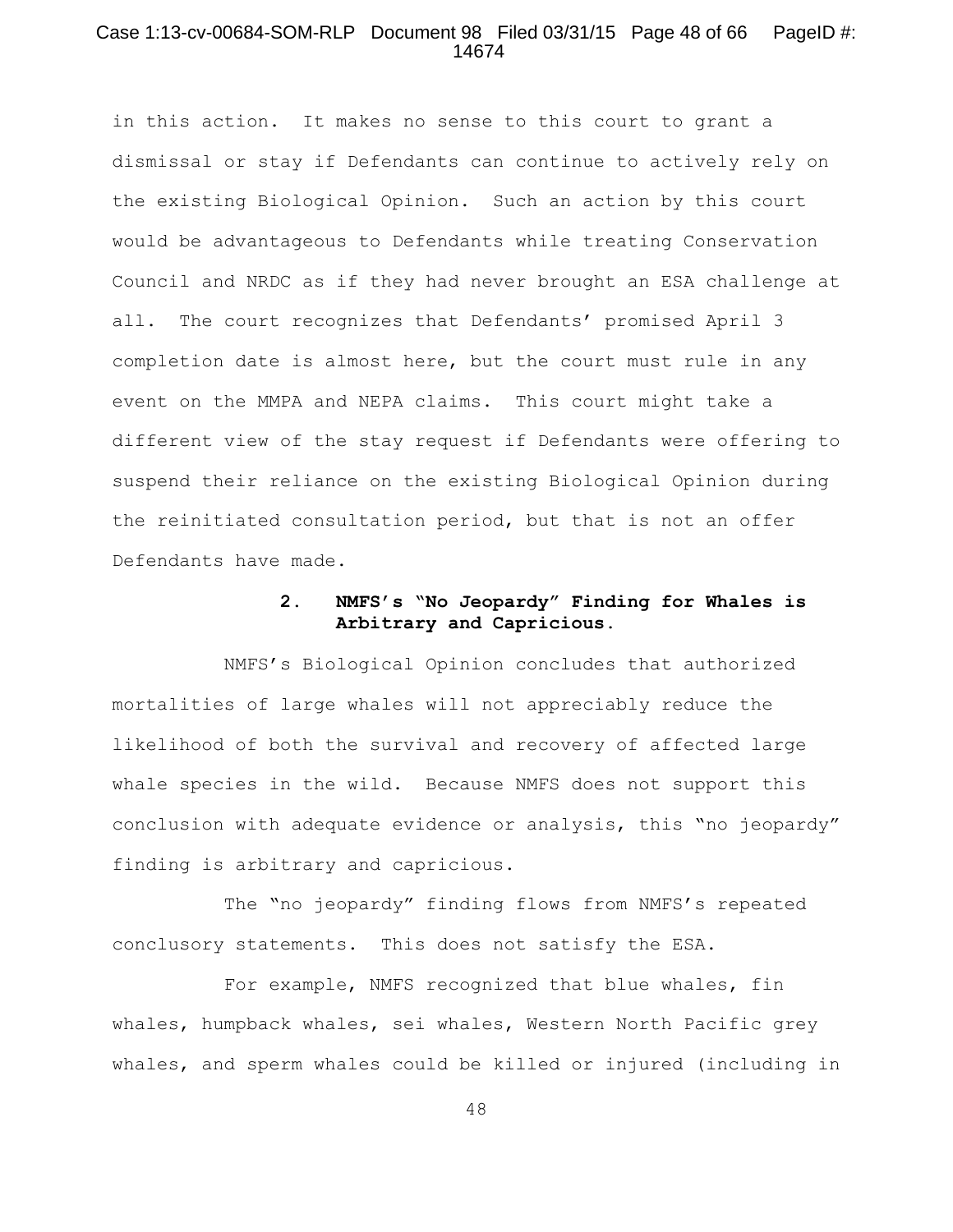## Case 1:13-cv-00684-SOM-RLP Document 98 Filed 03/31/15 Page 49 of 66 PageID #: 14675

a manner affecting their ability to reproduce) if struck by Navy vessels. However, NMFS ignored the effects of individual whale deaths or injuries on the survival or recovery of the species or stocks. See ECF No. 67-19, PageID #s 12637-47. The failure to examine these effects is at odds with NMFS's own recognition in the Biological Opinion that "[w]hen individual animals would be expected to experience reductions in their current or expected future reproductive success, we would also expect those reductions to also reduce the abundance, reproduction rates, or growth rates . . . of the populations those individuals represent." Id. at PageID # 12371.

Similarly, for most of the large whale species at issue, NMFS simply states, "Removal of one or more individuals of a particular species from a population will have different consequen[c]es on the population depending on sex and maturity of the animal." Id. at PageID # 12638; see also id. at PageID #s 12640, 12643, 12644, 12647. Yet NMFS does not follow up with an examination of the potential consequences based on sex and maturity. Instead, NMFS announces without detail that the Navy's activities are not likely to reduce the fitness of individual whales, and so the activities are not likely to reduce the viability of affected whale populations. See id. at PageID #s 12638-39, 12640, 12643, 12644, 12647. A dead whale may not be an "unfit" individual, but would clearly have been removed from the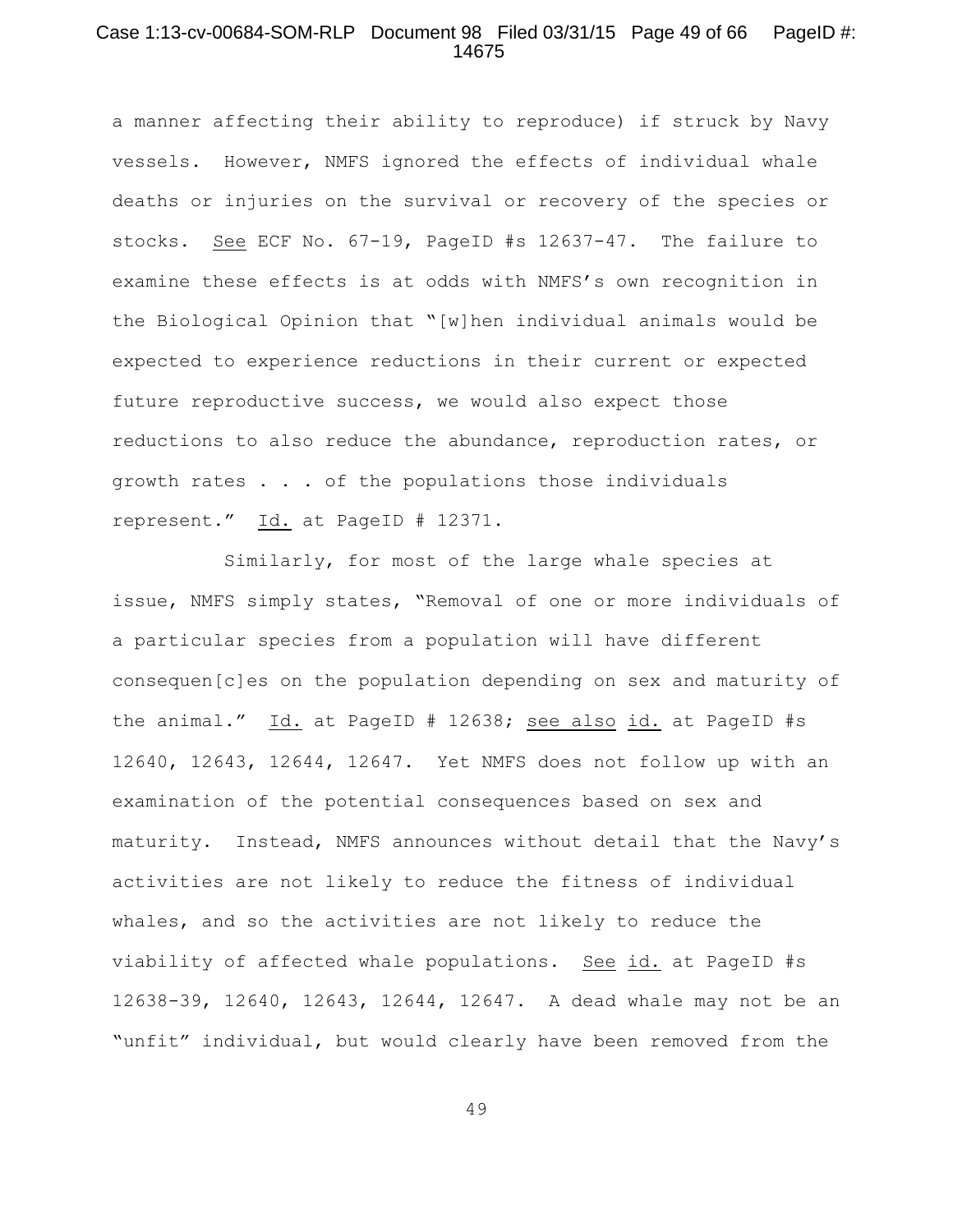## Case 1:13-cv-00684-SOM-RLP Document 98 Filed 03/31/15 Page 50 of 66 PageID #: 14676

population. Because NMFS recognizes that the impact of the removal of one or more individuals depends on the sex and maturity of the animal, it is unclear how NMFS can so easily conclude that a removal is not likely to reduce the viability of an affected whale population.

For Western North Pacific gray whales, NMFS says it does "not expect any western North Pacific gray whales to be involved in a ship strike event" because of "the low number of western North Pacific gray whales in the HSTT Study Area." ECF No. 67-19, PageID # 12641. But if Western North Pacific gray whales are so scarce in the area, why does NMFS proceed to authorize mortalities for that species and on what basis does NMFS conclude that those mortalities in an area where the species is low in number "would not appreciably reduce the Western North Pacific gray whales' likelihood of surviving and recovering in the wild"? See id.

The "no jeopardy" finding is rendered further perplexing by the recognition within the Biological Opinion itself that "[t]he death of a female of any of the large whale species would result in a reduced reproductive capacity of the population or species." Id. at PageID # 12661. The "no jeopardy" finding and that statement are not reconciled anywhere in the Biological Opinion, despite NMFS's obligation to "articulate[] a rational connection between the facts found and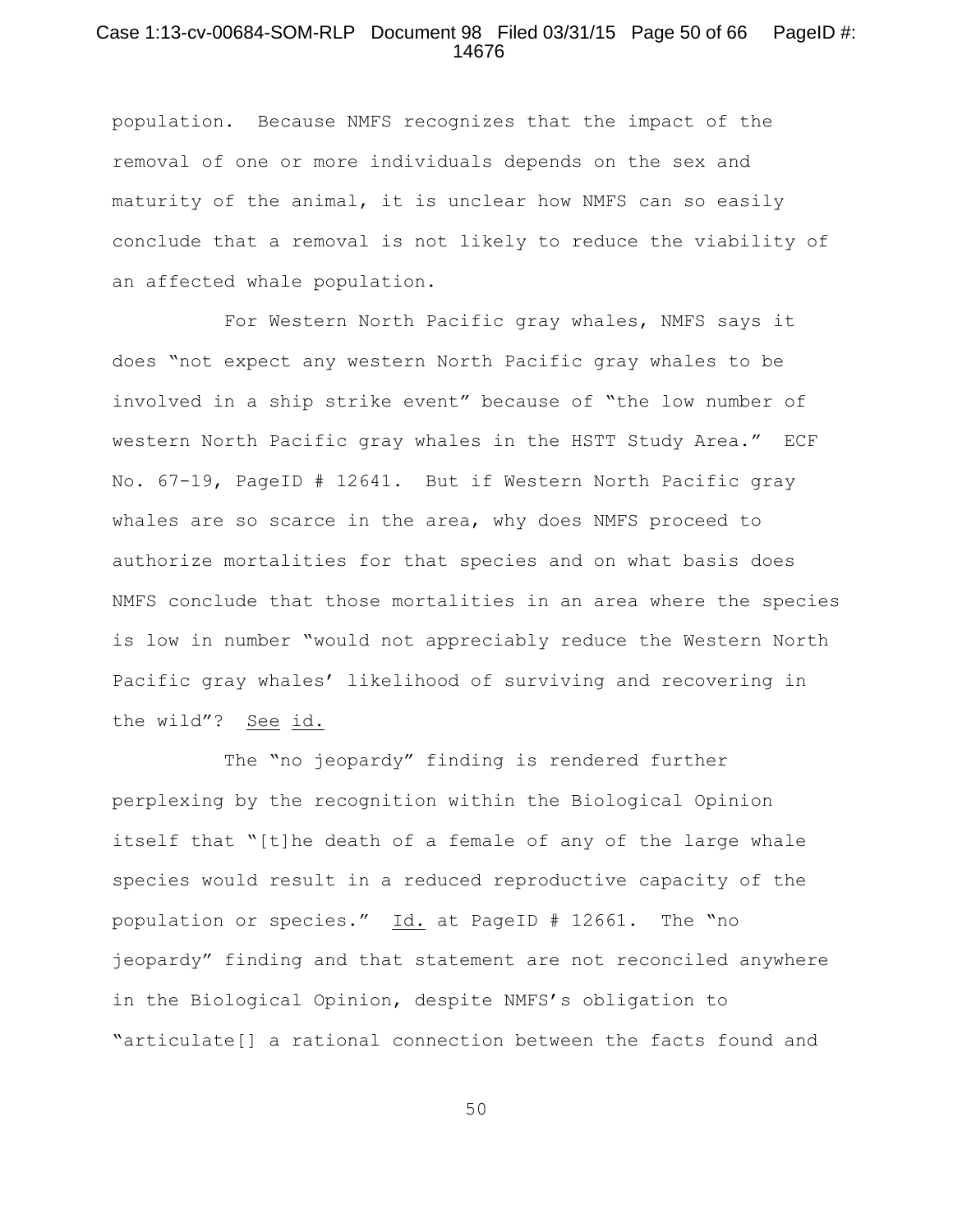# Case 1:13-cv-00684-SOM-RLP Document 98 Filed 03/31/15 Page 51 of 66 PageID #: 14677

the choices made." Arrington, 516 F.3d at 1112 (internal quotation marks omitted).

Attempts by Defendants to shore up the "no jeopardy" finding are unavailing. First, Defendants contend that NMFS's "no jeopardy" finding must be valid given NMFS's "negligible impact" finding, reached under a less demanding standard. See ECF No. 68, PageID # 13509. Having invalidated NMFS's "negligible impact" finding in analyzing the MMPA claims, this court finds that argument unpersuasive.

Second, Defendants support the "no jeopardy" finding for whales by pointing to statements in their opposition to the summary judgment motions. See ECF No. 68, PageID # 13509. Those statements assert the low risk of mortalities resulting from the Navy's activities. See id. at PageID #s 13497-13504. As this court noted in its discussion of MMPA issues, NMFS was required to focus on what it was authorizing the Navy to take, not on what the Navy said it anticipated it would actually take.

Conservation Council also argues that the Incidental Take Statement for whales allows more mortalities than allowed by the MMPA. However, that Incidental Take Statement is expressly dependent on satisfaction of requirements for authorization under the MMPA. The Biological Opinion could certainly have been crafted more clearly with respect to the need for MMPA authorization, but the court does not rely in the present order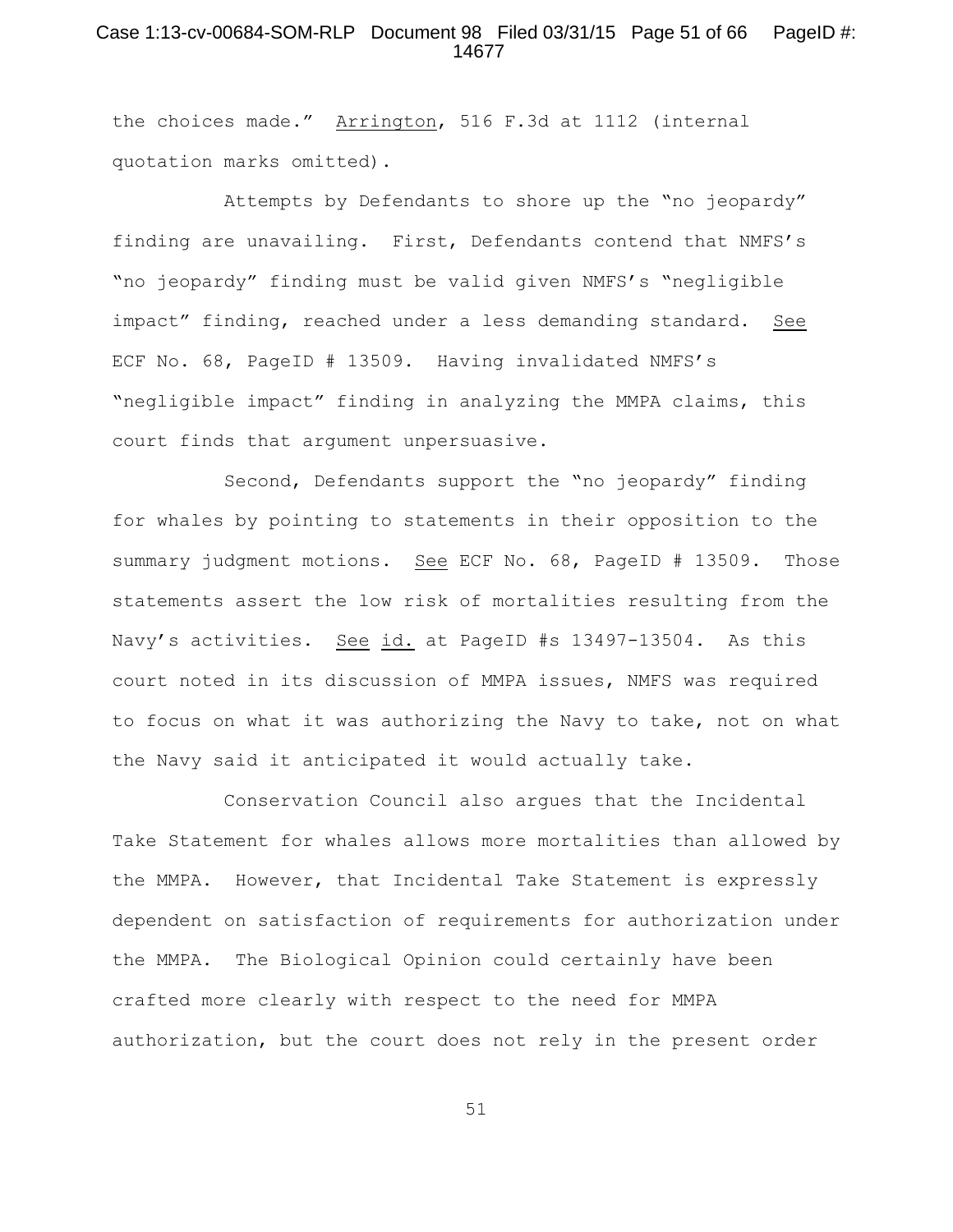## Case 1:13-cv-00684-SOM-RLP Document 98 Filed 03/31/15 Page 52 of 66 PageID #: 14678

on the contention that the Incidental Take Statement for whales allows excess mortalities. However, it happens, of course, that, because this court invalidates NMFS's "negligible impact" finding under the MMPA in the present order, the MMPA prerequisite in the Incidental Take Statement for whales is not satisfied. Because the ESA requires an Incidental Take Statement when an agency issues a "no jeopardy" finding, the absence of an Incidental Take Statement that satisfies all prerequisites represents a different problem under the ESA than the excess mortality issue.

In light of the court's overarching discussion concerning the Biological Opinion's "no jeopardy" finding as to whales, the court sees no need to reach the additional arguments raised by Conservation Council and NRDC relating to alleged deficiencies in the Biological Opinion concerning specific whale species or stocks. As this court noted in its MMPA discussion, when the court has identified flaws so fundamental to a document that the document needs to be totally rewritten, it makes little sense for this court to engage in fine-tuning. The "no jeopardy" finding for whales is arbitrary and capricious, and the Biological Opinion is therefore unsustainable with respect to whales.

# **3. The "No Jeopardy" Finding for Turtles is Arbitrary and Capricious, and the Incidental Take Statement for Vessel Strikes of Turtles is Invalid.**

Just as troubling to the court as the Biological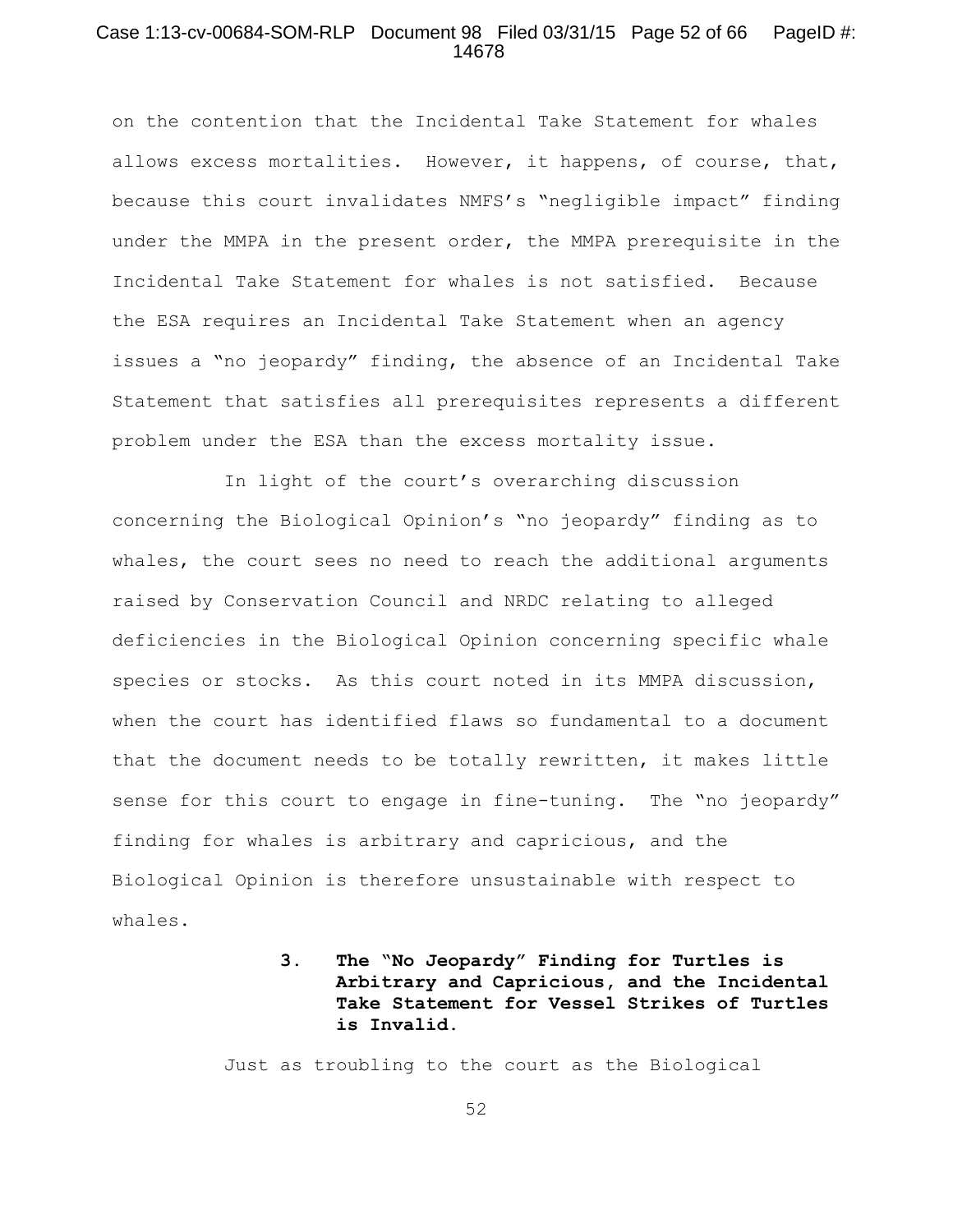## Case 1:13-cv-00684-SOM-RLP Document 98 Filed 03/31/15 Page 53 of 66 PageID #: 14679

Opinion's cursory discussion of whale mortalities is the manner in which turtles are addressed by NMFS for ESA purposes. The problem occurs with respect to the absence of analysis supporting the "no jeopardy" finding concerning turtles in the Biological Opinion, and to the uncapped number of turtle takes by vessel strike authorized in the Incidental Take Statement.

The Biological Opinion authorizes an "unspecified number" of turtle takes and includes a "no jeopardy" finding for turtles. Authorization of an "unspecified number" of takes necessarily means that NMFS is authorizing even mortalities that eliminate the entire ESA-listed turtle population. This cannot avoid being arbitrary and capricious.

Defendants point to what they say is the limited anticipated take, as opposed to the unlimited authorized take. This position remains unavailing. Authorizing the Navy to take an unlimited number of turtles makes it impossible for NMFS to justify a finding that the "action authorized. . . is not likely to jeopardize the continued existence of any endangered species or threatened species."  $16 \text{ U.S.C. }$  \$ 1536(a)(2). The patent absurdity of the "no jeopardy" finding for turtles makes it unnecessary for this court to consider other arguments raised in support of the challenges to the Biological Opinion's "no jeopardy" finding for turtles.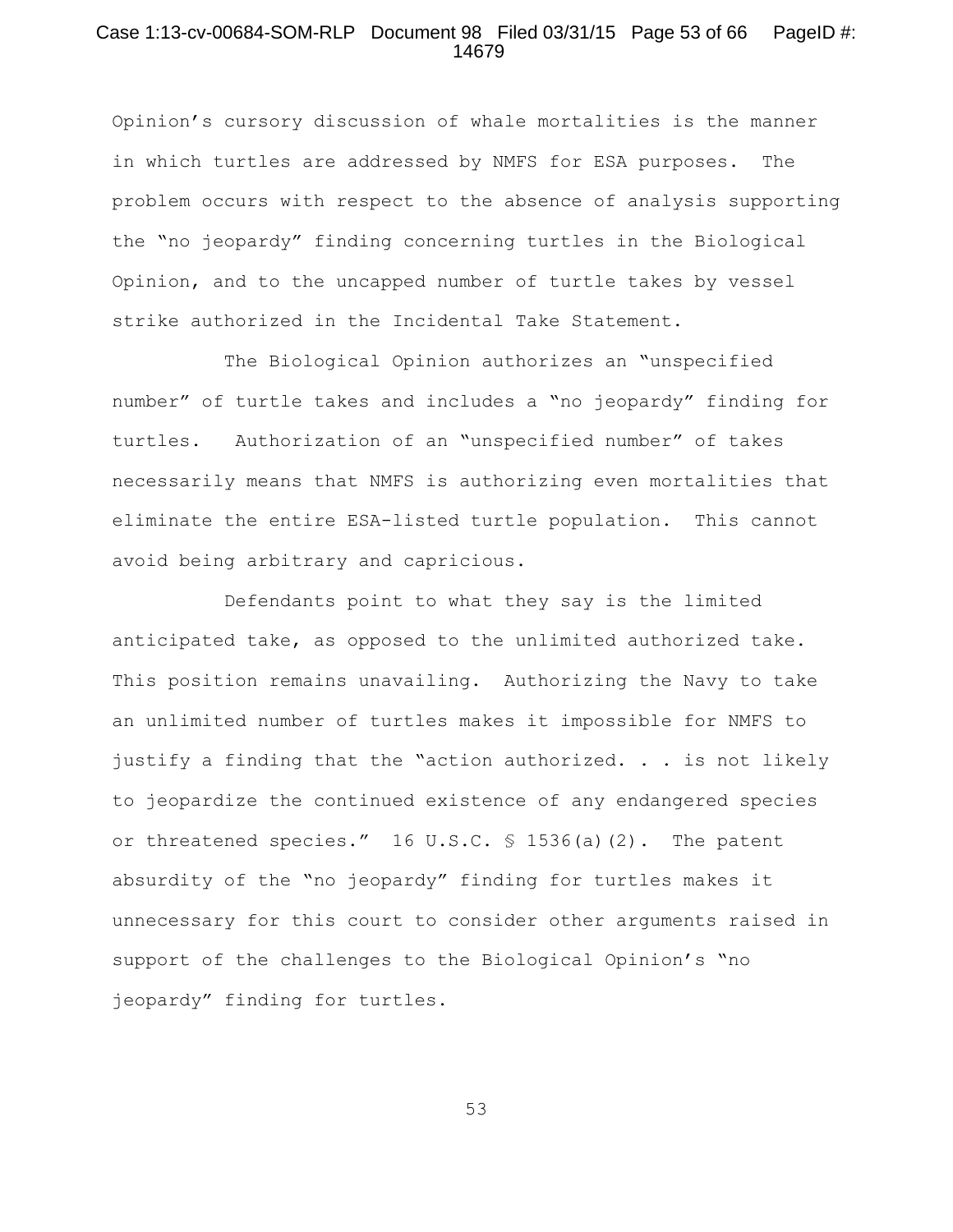## Case 1:13-cv-00684-SOM-RLP Document 98 Filed 03/31/15 Page 54 of 66 PageID #: 14680

Having found "no jeopardy," NMFS was required by the ESA to issue an Incidental Take Statement for turtles. Claiming that "it is very difficult to estimate the number and species composition of turtles that could be 'taken' in the HSTT Study Area in transit zones and range complexes," ECF No. 67-19, PageID #s 12658, 12660, NMFS placed no numerical cap at all on how many turtles may be taken as a result of vessel strikes during Navy activities. Instead, the Incidental Take Statement provides that "[t]ake will be exceeded if activity levels as proposed are exceeded." Id.

The Ninth Circuit has recognized Congress's clear "preference for expressing take in numerical form." Oregon Natural Res. Council v. Allen, 476 F.3d 1031, 1037 (9th Cir. 2007). If an Incidental Take Statement "utilizes a surrogate instead of a numerical cap on take," it "must explain why it was impracticable to express a numerical measure of take." Id.; see also Natural Res. Def. Council, Inc. v. Evans, 279 F. Supp. 2d 1129, 1184 (N.D. Cal. 2003) ("In the absence of a specific numerical value . . . the defendant must establish that no such numerical value could be practically obtained.").

In issuing an Incidental Take Statement without a numerical cap on the taking of turtles by vessel strike, NMFS did not show that it could not practically obtain a numerical value. NMFS did no more than say that it was "very difficult" to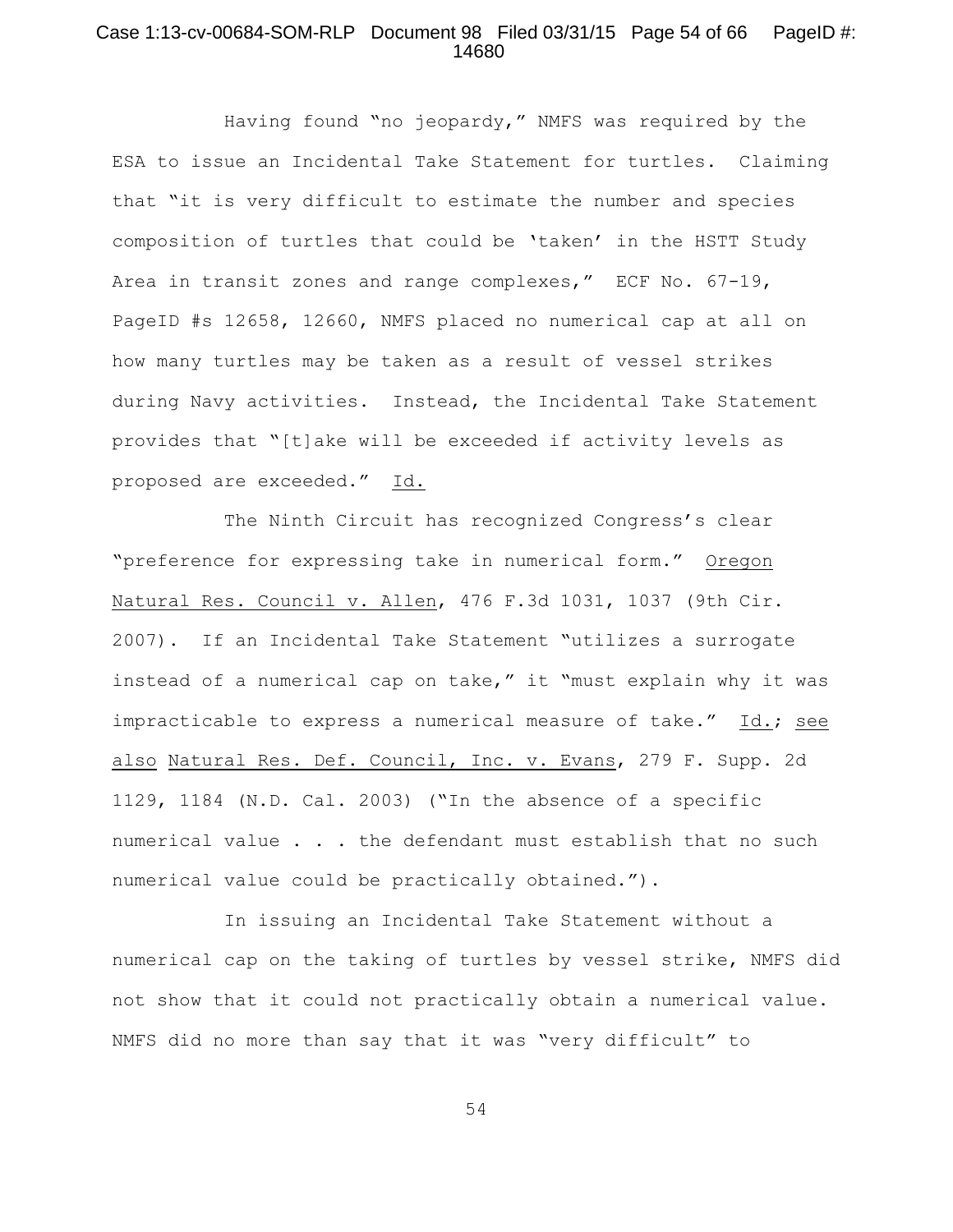## Case 1:13-cv-00684-SOM-RLP Document 98 Filed 03/31/15 Page 55 of 66 PageID #: 14681

estimate the take of turtles in the HSTT Study Area and make statements in the Biological Opinion such as, "The information available has not allowed us to estimate the probability of the different sea turtle[] species being exposed to . . . vessel traffic . . . associated with the activities the U.S. Navy plans to conduct in the HSTT Study Area." ECF No. 67-19, PageID # 12631. Such statements in effect repeat the mantra that it is "very difficult" to make an estimate. See also ECF No. 67-19, PageID # 12535 ("[W]e do not have sufficient information to estimate how many sea turtles might be exposed to [vessel strike]."); id. at PageID # 12592 ("While the potential for serious injury and mortality of sea turtles from vessel strike exists, it is very difficult to estimate the number and species composition of turtles that could be taken in the HSTT Study Area in transit zones and range complexes."). These are not explanations. This "unexplained failure" by NMFS to comply with its obligation "renders the Incidental Take Statement invalid." See Allen, 476 F.3d at 1038.

Even if NMFS could be said to have established that it could not provide a number, NMFS should have done more than it did to ensure that there were sufficient controls on the taking of turtles. Specifically, when an Incidental Take Statement lacks a numerical trigger, the Incidental Take Statement must "set forth a 'trigger' that, when reached, results in an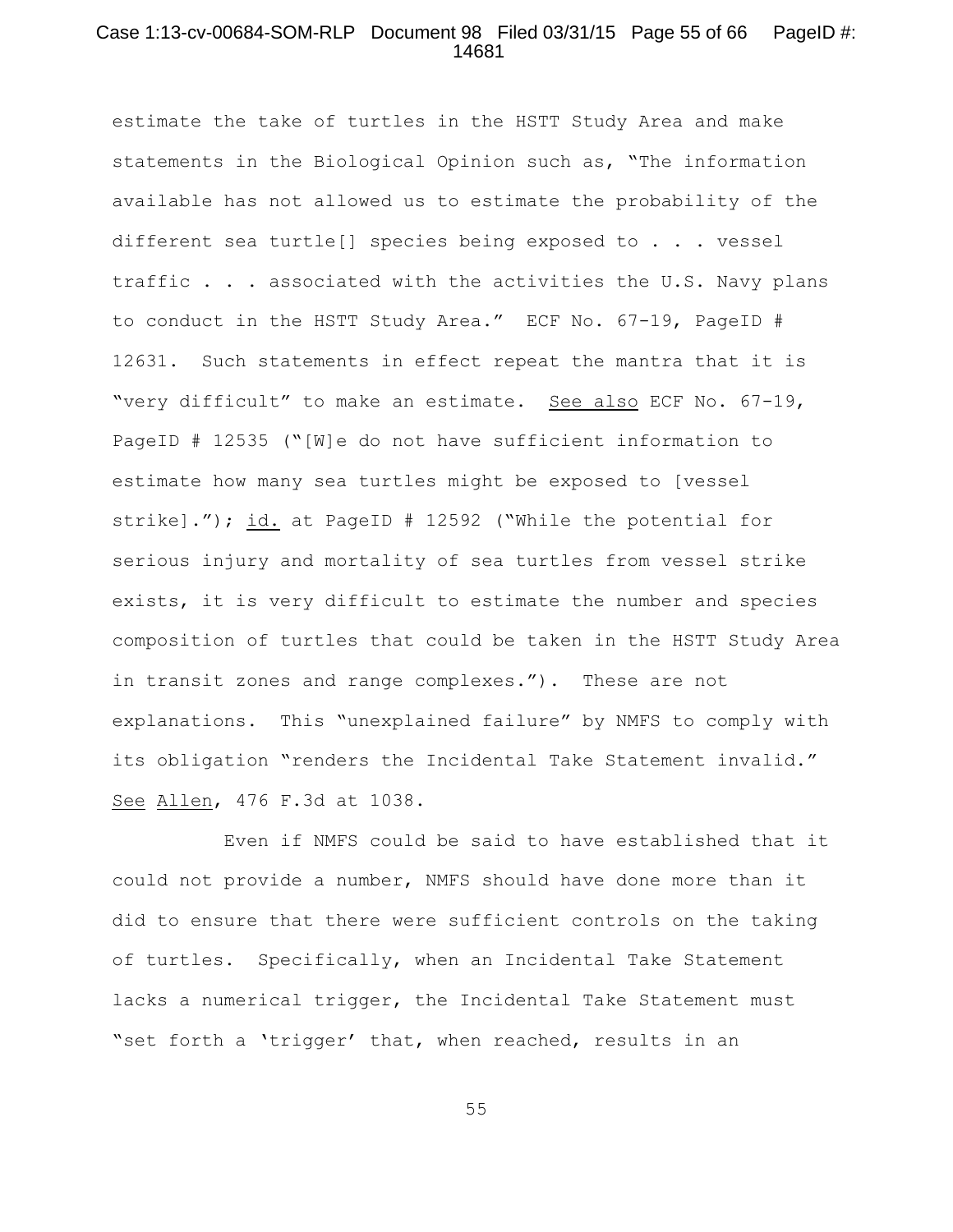## Case 1:13-cv-00684-SOM-RLP Document 98 Filed 03/31/15 Page 56 of 66 PageID #: 14682

unacceptable level of incidental take, invalidating the safe harbor provision, and requiring the parties to re-initiate consultation." Ariz. Cattle Growers' Ass'n v. U.S. Fish & Wildlife, Bureau of Land Mgmt., 273 F.3d 1229, 1249 (9th Cir. 2001). That is, when a numerical limitation on take is not used, there must be a surrogate that can "perform the functions of a numerical limitation." Allen, 476 F.3d at 1038.

NMFS's authorization of an "unspecified number" of vessel strikes on turtles and its statement that "[t]ake will be exceeded if activity levels as proposed are exceeded," ECF No. 67-19, PageID #s 12658, 12660, do not perform the functions of a numerical limitation. The Incidental Take Statement does not "set forth a 'trigger' that, when reached, results in an unacceptable level of incidental take." Ariz. Cattle Growers' Ass'n, 273 F.3d at 1249. Instead, no matter how many turtles are taken by vessel strike within the scope of the project, the Navy and NMFS will not be required to reinitate consultation. This failure to provide for the reinitiation of consultation invalidates the Incidental Take Statement for vessel strikes of turtles.

Defendants appear to be suggesting that the Incidental Take Statement does indeed have numerical limitations for takes in the form of numbers for Permanent Threshold Shift (i.e., permanent hearing loss). Defendants say that NMFS assumed that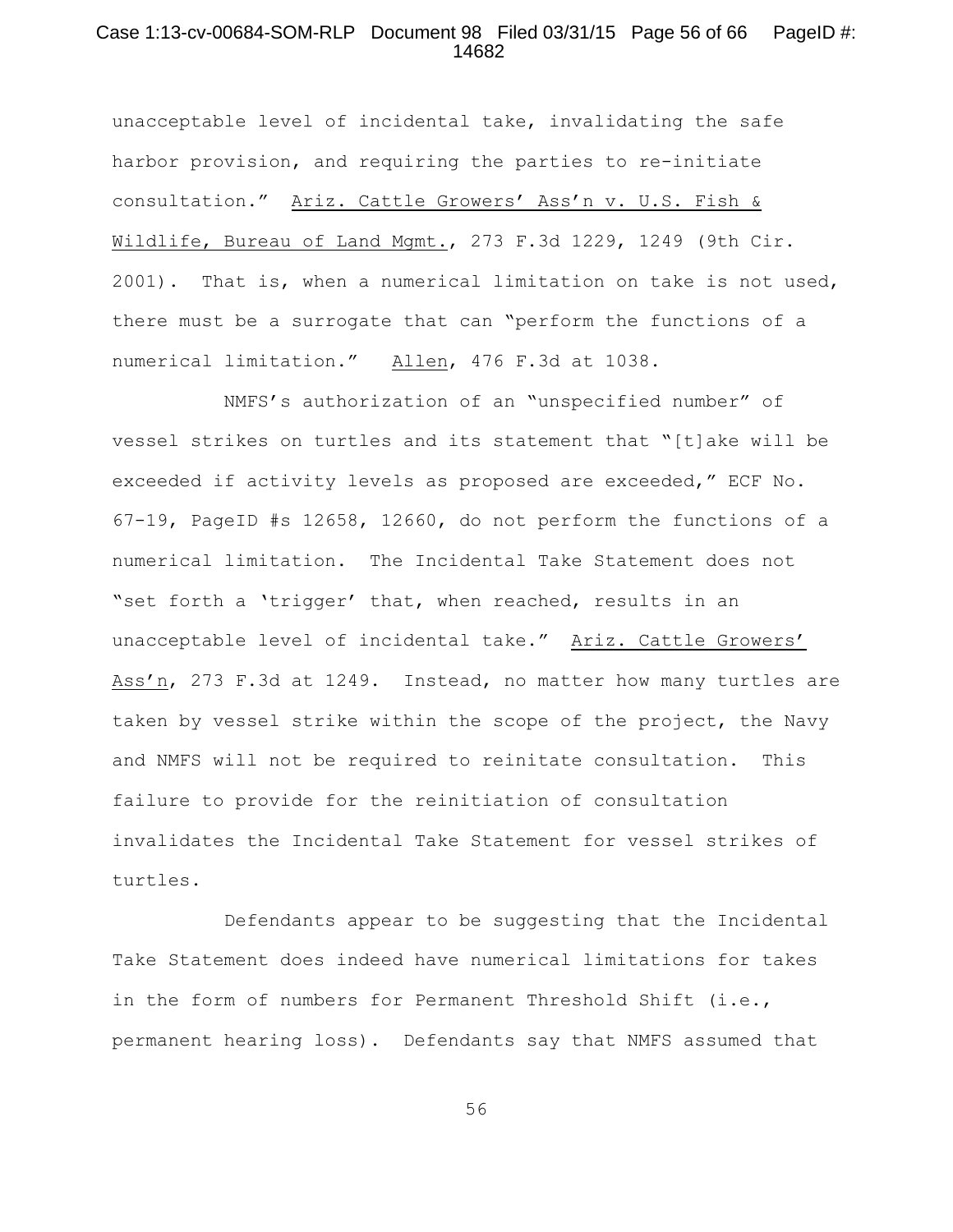#### Case 1:13-cv-00684-SOM-RLP Document 98 Filed 03/31/15 Page 57 of 66 PageID #: 14683

turtles close enough to vessels to be at risk of permanent hearing loss were also vulnerable to ship strike, and that, because numbers for Permanent Threshold Shift were stated, those numbers functioned as limits on takes by vessel strike and thus as triggers for reinitiation of consultation. See ECF No. 68, PageID # 13512 (referring to ECF No. 67-19, PageID # 12535).

This argument is not supported by the record. If NMFS had meant to have the numerical cap for Permanent Threshold Shift serve as the cap for vessel strike takes, NMFS would not have authorized an "unspecified number" of turtle takes by vessel strike. In addition, Defendants have elsewhere stated that "PTS is not a good surrogate" for vessel strikes and that "the modeled PTS estimates cannot serve as a means of quantifying sea turtle vessel strikes in this case." ECF No. 88, PageID #s 14348, 14349.

This court concludes that the Incidental Take Statement for vessel strikes of turtles is invalid.

#### **C. The FEIS Fails To Comply with NEPA.**

Conservation Council challenges the FEIS prepared by the Navy and adopted by NMFS under NEPA on the grounds that the FEIS arbitrarily and capriciously fails to analyze a true "no action" alternative and fails to analyze alternatives with less environmental harm. See ECF No. 78, PageID #s 14027-37. This court agrees in both respects.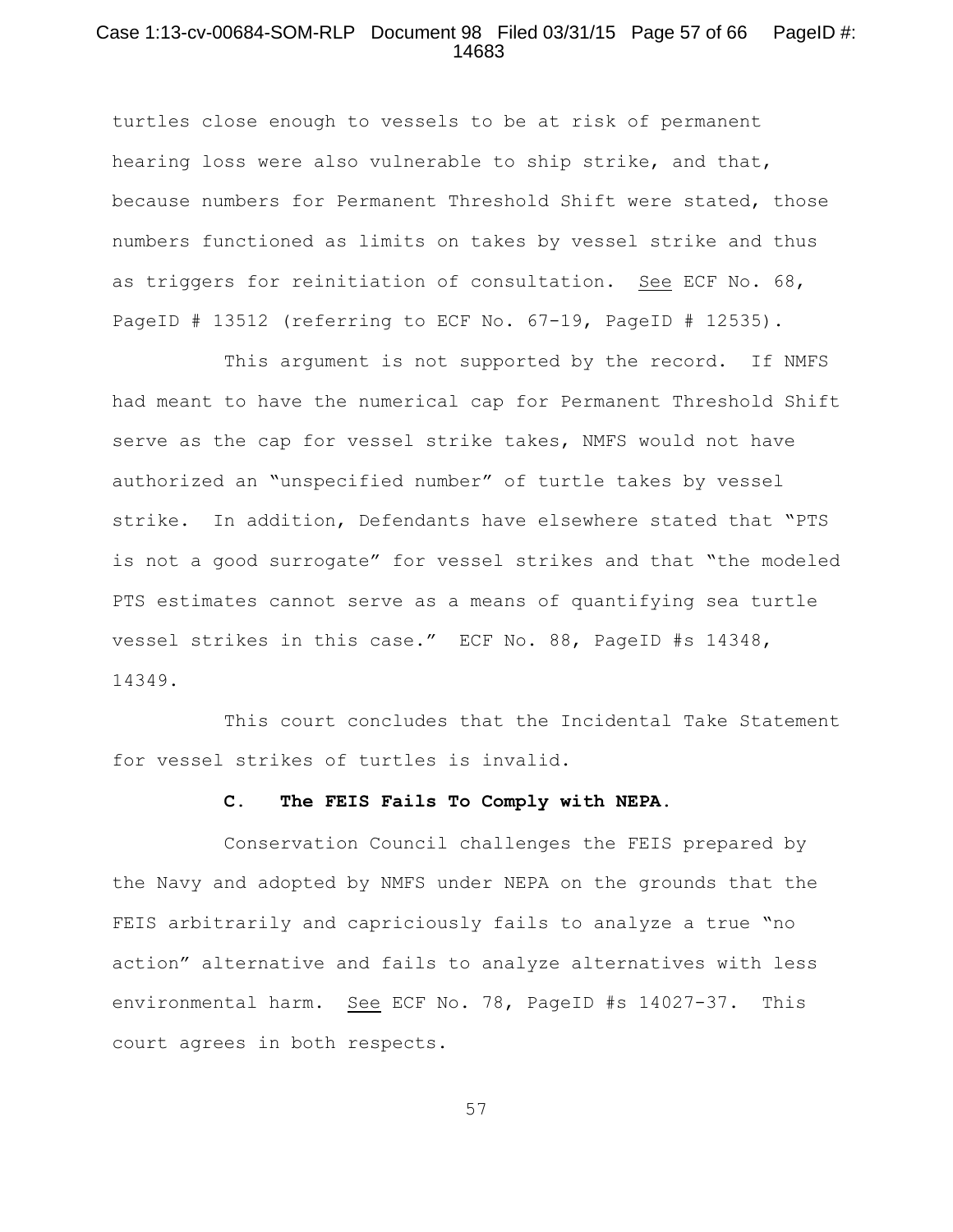## Case 1:13-cv-00684-SOM-RLP Document 98 Filed 03/31/15 Page 58 of 66 PageID #: 14684

# **1. The FEIS Fails To Consider a "No Action" Alternative.**

In examining the "environmental impacts of the proposal and the alternatives in comparative form," an EIS must "[i]nclude the alternative of no action." 40 C.F.R. § 1502.14. Conservation Council contends that the "no action" alternative considered in the FEIS is not truly a "no action" alternative because it presumes approval of the requested MMPA authorizations and continuation of "currently conducted training and testing activities (baseline activities) and force structure (personnel, weapons and assets) requirements." ECF No. 65-5, PageID # 6980. Conservation Council complains that the FEIS should have examined a "no action" alternative based on denial of the requested MMPA authorizations. See ECF No. 78, PageID # 14028.

The FEIS analyzed the following alternatives: (1) the continuation of baseline activities (what the FEIS termed the "No Action Alternative"); (2) the "[o]verall expansion of the Study Area plus adjustments to types and levels of activities, from the baseline as necessary to support current and planned Navy training and testing requirements" ("Alternative 1"); and (3) "Alternative 1 plus the establishment of new range capabilities, modifications of existing capabilities, and adjustments to type and levels of training and testing" ("Alternative 2"). ECF No. 65-5, PageID # 6980.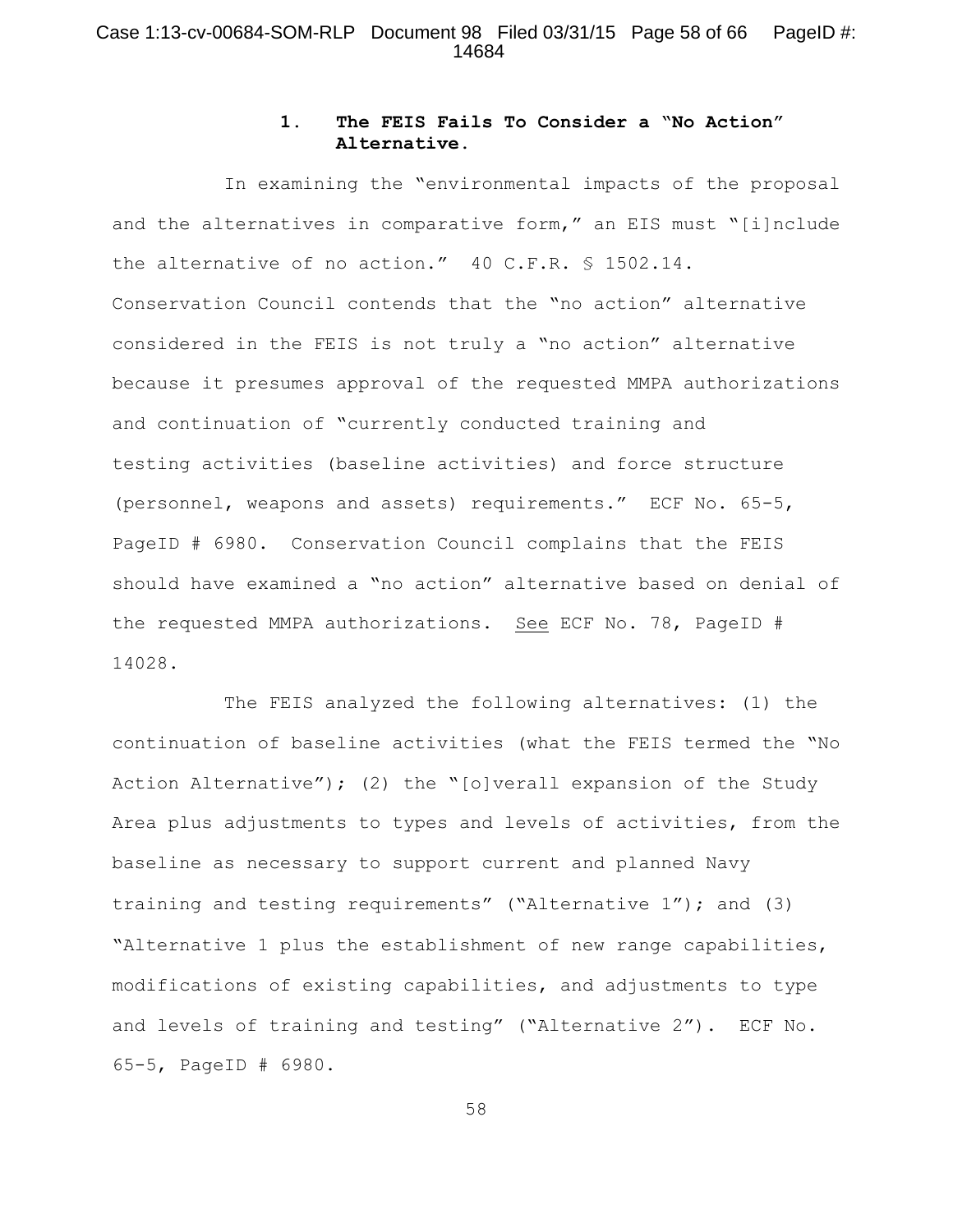## Case 1:13-cv-00684-SOM-RLP Document 98 Filed 03/31/15 Page 59 of 66 PageID #: 14685

All three alternatives describe the Navy's training and testing activities, rather than being driven by the effect of authorizing the taking of marine mammals that the Navy was requesting. While the level of the Navy's activities relates to the level of take NMFS might authorize, it was certainly not NMFS's task to determine what training or testing activities the Navy should engage in. See, e.g., ECF No. 88, PageID # 14350-51 (Defendants' statement that, if NMFS had not acted on the Navy's requests, it would have been left to the Navy, not NMFS, "to pursue alternative MMPA compliance arrangements"); see also ECF No. 78, PageID # 14029 (Defendants not suggesting that NMFS had a duty to fashion alternative activities for the Navy in the absence of NMFS authorizations and instead saying that the Navy would have presumably modified its activities); ECF No. 80, PageID # 14236 (no basis for "suggestion that denial of take authorizations would preclude all Navy activities").

 NMFS's job was to determine whether to authorize the takes requested by the Navy. It is therefore disturbing that the alternatives studied in the FEIS are all descriptions of different levels of Navy activity. This may be the result of the Navy's preparation of the FEIS, but NMFS was not required to adopt the Navy's document as NMFS's "NEPA documentation for the rule-making process under the MMPA." ECF No. 65-6, PageID # 6831.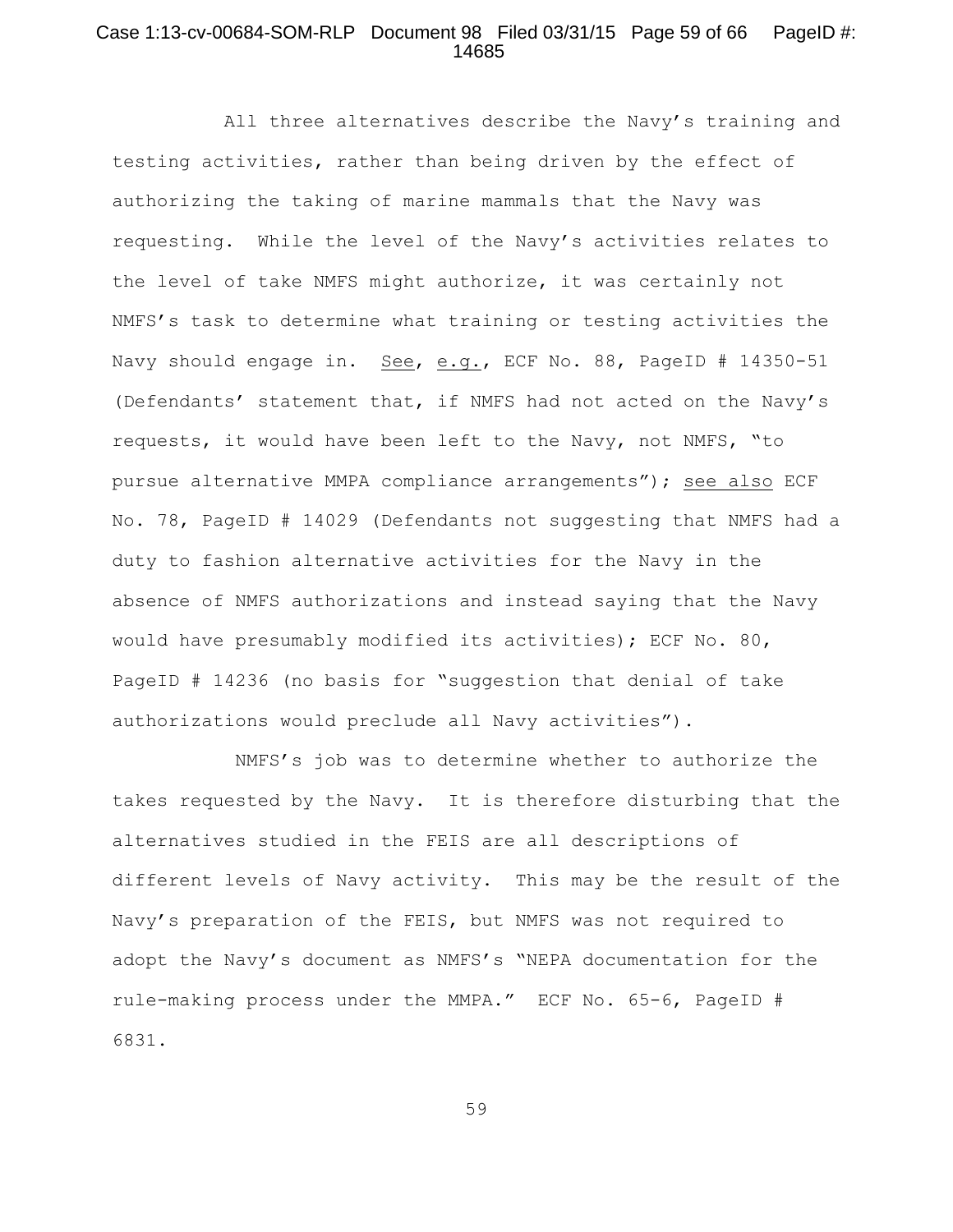## Case 1:13-cv-00684-SOM-RLP Document 98 Filed 03/31/15 Page 60 of 66 PageID #: 14686

The FEIS's alternatives avoid the task actually facing NMFS. In assuming that, no matter what, Navy activities would surely occur, NMFS was neglecting to consider what would be a true "no action" alternative from NMFS's perspective. The Navy and NMFS appear to have recognized that a "no action" alternative from NMFS's perspective might well have been the scenario in which, under the MMPA, NMFS denied the Navy's request for an incidental take authorization. NMFS was aware that "for NMFS, this constitutes the NEPA-required No-Action Alternative." See ECF No. 66-24, PageID # 10290. An agency decision memorandum states that the FEIS, despite failing to consider this alternative, nevertheless "supports [its] analys[i]s." Id. The reasons for that support are unstated.

With what it called a "no action" alternative, NMFS was assuming the very take activities the Navy was proposing to engage in. This is a glaring deficiency in the FEIS.

# **2. The FEIS Fails To Sufficiently Consider Alternative Restrictions on Navy Activities.**

An EIS must "[r]igorously explore and objectively evaluate all reasonable alternatives." 40 C.F.R. § 1502.14(a). "Judicial review of the range of alternatives considered by an agency is governed by a 'rule of reason' that requires an agency to set forth only those alternatives necessary to permit a 'reasoned choice.'" California v. Block, 690 F.2d 753, 767 (9th Cir. 1982). An EIS's range of reasonable alternatives is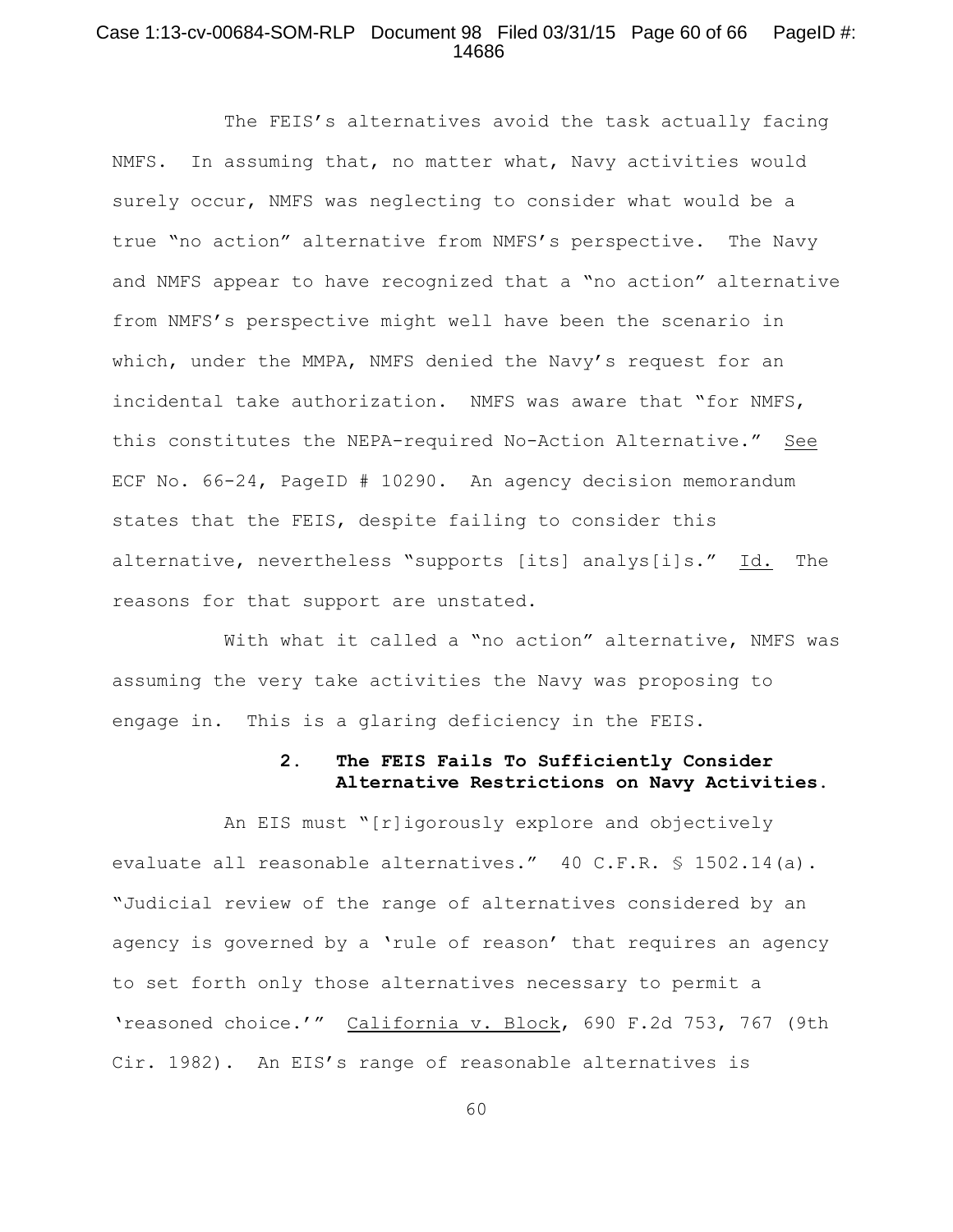#### Case 1:13-cv-00684-SOM-RLP Document 98 Filed 03/31/15 Page 61 of 66 PageID #: 14687

necessarily tethered to the stated goal of the project. City of Carmel-By-The-Sea v. U.S. Dep't of Transp., 123 F.3d 1142, 1155 (9th Cir. 1997).

An agency is required to assess and consider public comments to an EIS. In response to those comments, an agency may "[d]evelop and evaluate alternatives not previously given serious consideration by the agency" or "[e]xplain why the comments do not warrant further agency response, citing the sources, authorities, or reasons which support the agency's position." 40 C.F.R. § 1503.4. The record contains no evidence that, in response to public comments, the Navy itself developed alternatives not previously given serious consideration. The Navy instead restricted itself to discussing what others were suggesting. The court therefore turns to addressing whether that discussion met NEPA's requirement that the Navy take a "hard look" at the environmental consequences of its proposed actions. See Earth Island, 351 F.3d at 1300. The Navy took no such "hard look," and, in adopting the FEIS, NMFS similarly failed to satisfy NEPA.

Conservation Council identifies what it says were "[n]umerous commenters" who "urged the Navy to consider alternatives that would reduce harm to marine mammals by prohibiting or restricting HSTT activities in specific areas identified as biologically important." See ECF No. 79 at PageID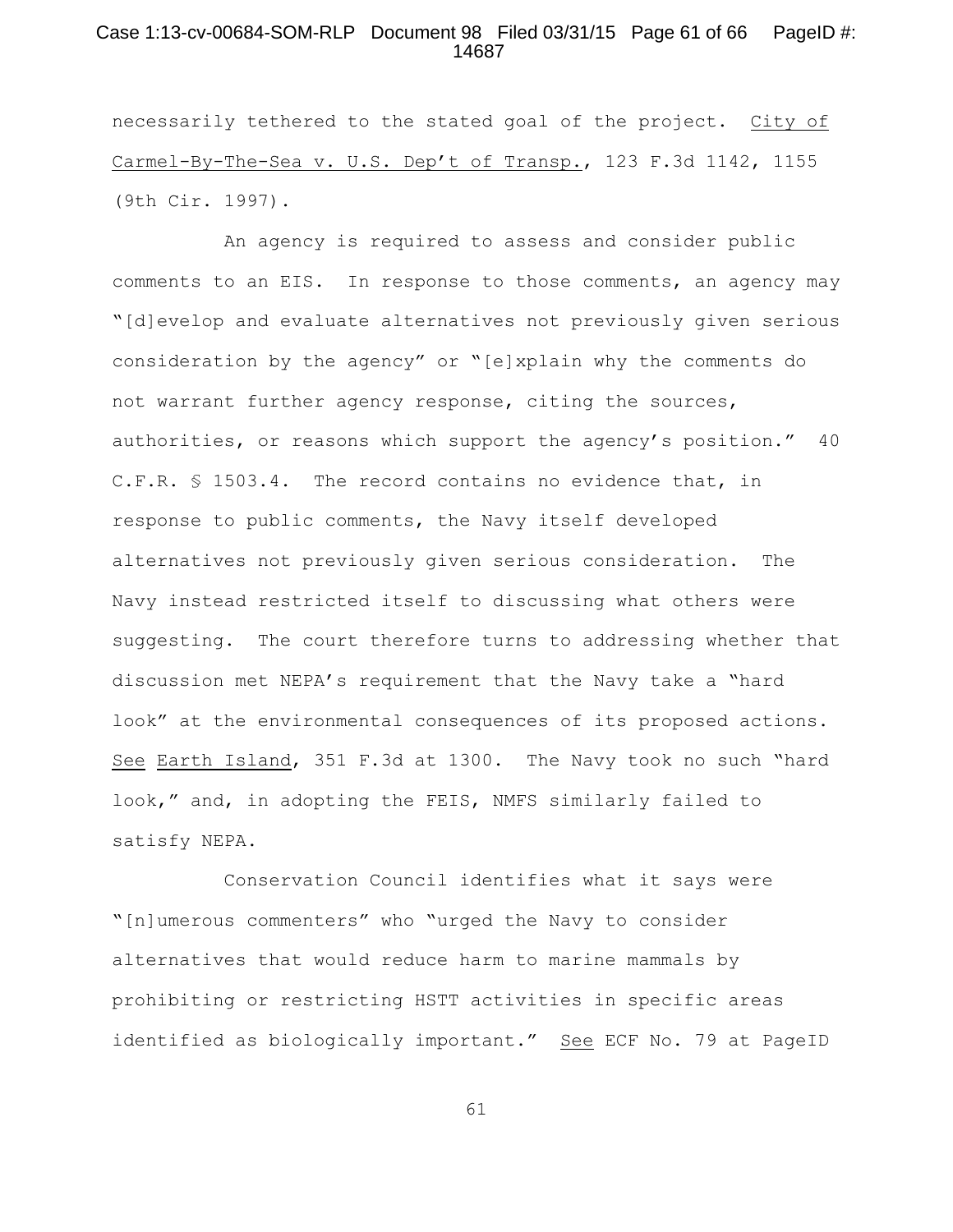## Case 1:13-cv-00684-SOM-RLP Document 98 Filed 03/31/15 Page 62 of 66 PageID #: 14688

#s 14049-50. Public comments suggested time/area restrictions on the Navy's activities in blue and fin whale foraging areas, in the Catalina Basin, in the Blainville's beaked whale habitat west of the Big Island, and in the Hawaii insular false killer whale habitat between east Oahu and north Maui and off Hawaii Island, among other places. See ECF No. 63-17, PageID # 4143; ECF No. 63-20, PageID #s 4177-78. The Navy's main response was that it was impractical to require that the Navy avoid all marine species habitats. ECF No. 65-8, PageID # 88465. This was not a fair response to those public comments, as the comments were not seeking total avoidance.

The Navy also said in the FEIS that "[l]imiting training and testing activities to specific locations . . . would be impractical" and provided a number of reasons for that impracticality, including: (1) the necessity of using "the diverse and multidimensional capabilities of each range complex and testing range" to "develop and maintain high levels of readiness"; (2) the safety concerns presented by "requiring activities to take place in more remote areas where safety support may be limited"; (3) the impact access restrictions would have on the Navy's "ability to adapt training" and to "evolve as the threat evolves"; (4) the negative effect of restrictions on the "realism of training"; and (5) the "increase [in] transit time" resulting in "an increased risk to personnel safety,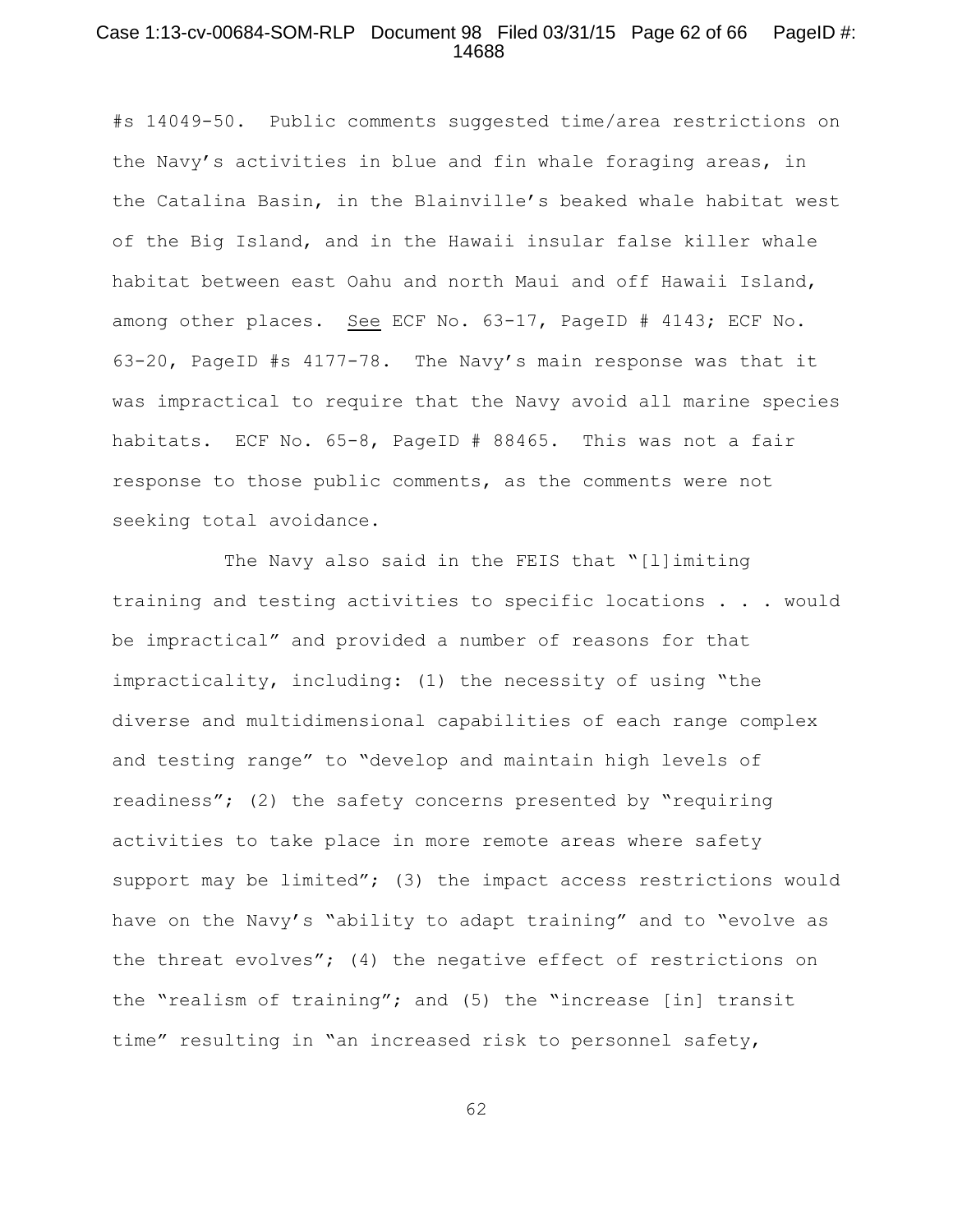#### Case 1:13-cv-00684-SOM-RLP Document 98 Filed 03/31/15 Page 63 of 66 PageID #: 14689

particularly for platforms with fuel restrictions (e.g., aircraft)" if access to marine mammal protected areas was restricted. ECF No. 65-8, PageID #s 8461-62, 8465. This response by the Navy to the specific proposals in public comments was general and cursory, and assumed with little analysis that no restriction at all could be accommodated.

This court recognizes that its review of the FEIS is to be "highly deferential, presuming the agency action to be valid and affirming the agency action" if "the agency considered the relevant factors and articulated a rational connection between the facts found and the choices made." Thomas, 628 F.3d at 1068; Arrington, 516 F.3d at 1112. Judicial review examines whether the agency's response to public comments is "so implausible that it could not be ascribed to a difference in view or the product of agency expertise." Butte, 620 F.3d at 945. Even with that recognition, this court concludes that the FEIS is deficient by reason of its repeated reliance on sweeping, absolute statements that allow for no possibility of any restriction at all.

Thus, for example, the FEIS says that limiting training and testing to specific locations would be impractical, ECF No. 65-8, PageID # 8461, as if, out of an ocean area bigger than the land mass occupied by the entire United States, it is simply not feasible to say that there is even a single square mile outside of the Humpback National Marine Sanctuary that the Navy could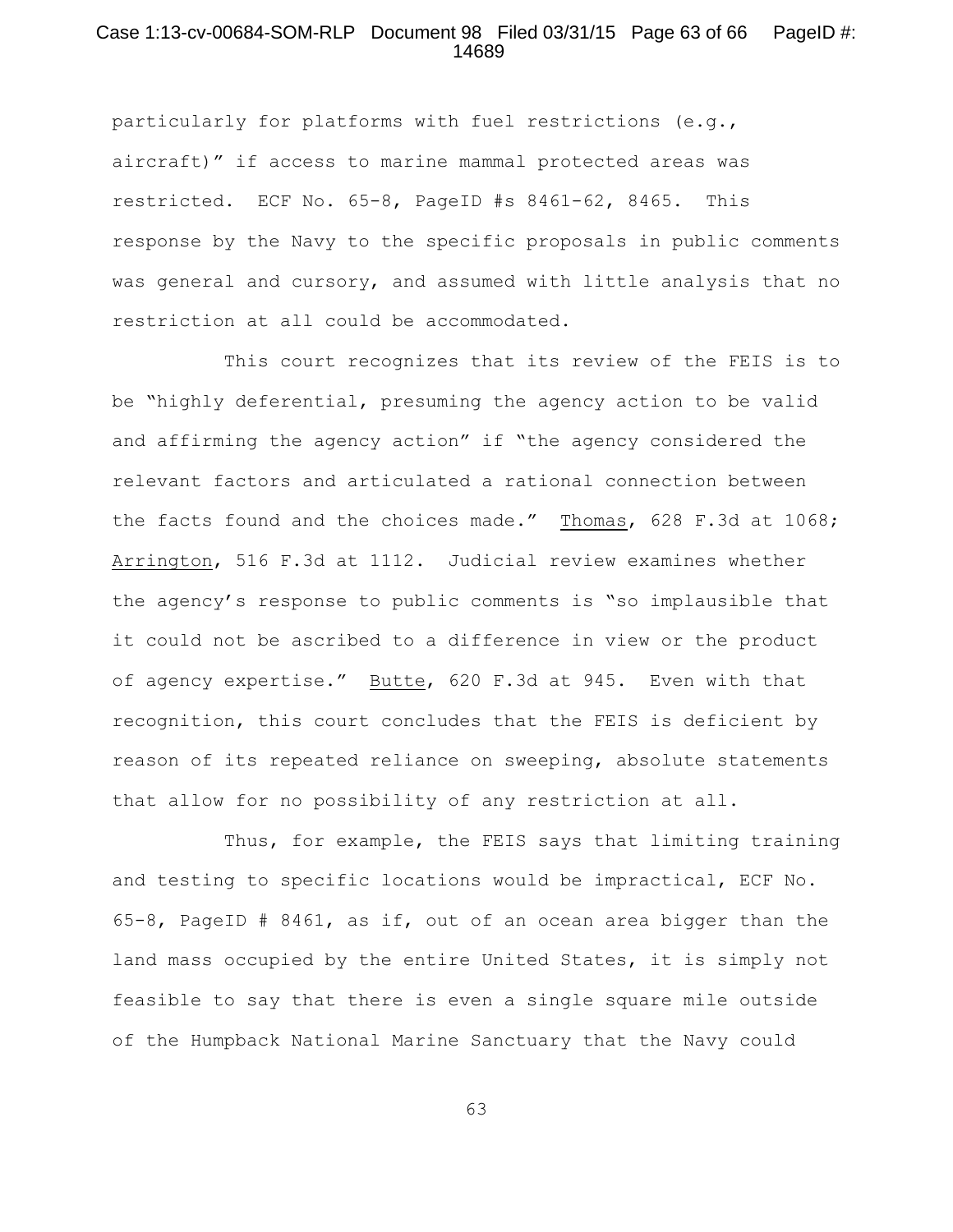## Case 1:13-cv-00684-SOM-RLP Document 98 Filed 03/31/15 Page 64 of 66 PageID #: 14690

possibly avoid using for any period without reducing military readiness. This cannot be anything but pure hyperbole. The Navy does not have the vessels or manpower to occupy every single square mile of the HSTT Study Area continuously, and it cannot possibly need to do so any more than the Army needs to continuously occupy every square mile of land within the United States.

Similarly, the FEIS says that "[t]raining and testing activities require continuous access to large areas consisting potentially of thousands of square miles of ocean and air space." Id. at PageID # 8462. This assertion assumes that because training may require access to large areas covering thousands of miles, the Navy must have access to millions of miles, and that even if training and testing will not occur on, say, Thanksgiving Day, access must be "continuous." No restriction of any kind is even hypothesized. Again, the breathtaking assertions allow for no limitation at all, but this makes no sense given the size of the ocean area involved.

The Navy never explains why, if it can accommodate restrictions for humpback whales, it cannot accommodate restrictions for any other species. Even if it understandably cannot avoid all contact with marine mammals, it provides no reason that the only contact it can avoid is contact with humpback whales.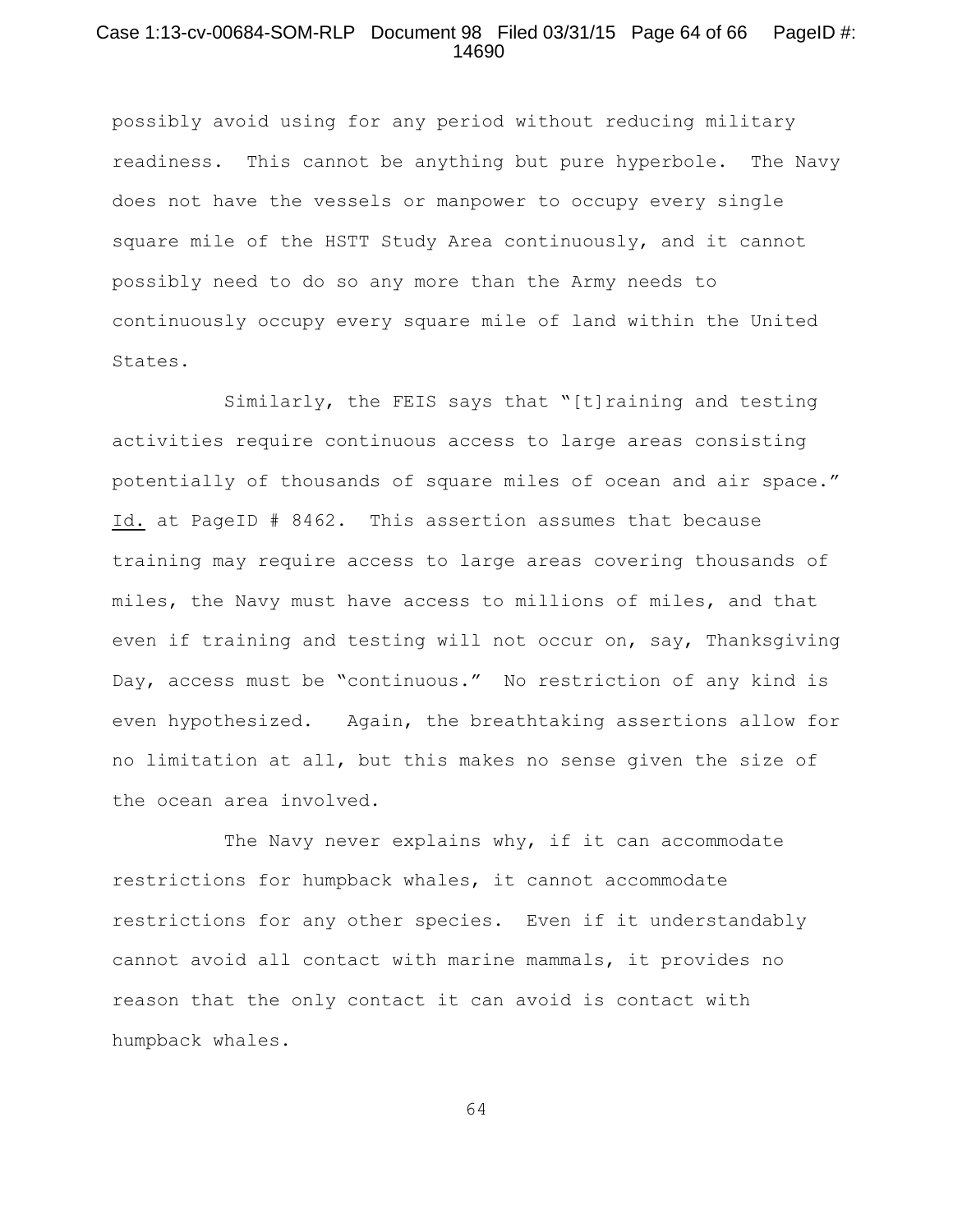## Case 1:13-cv-00684-SOM-RLP Document 98 Filed 03/31/15 Page 65 of 66 PageID #: 14691

Cognizant that it "is not empowered to substitute its judgment for that of the agency," see Arrington, 516 F.3d at 1112, the court is not presuming to set a certain number of square miles or weeks that the Navy must confine its activities to. Nor is the court selecting areas or species that the Navy must avoid entirely. But the court is saying that the Navy's categorical and sweeping statements, which allow for no compromise at all as to space, time, species, or condition, do not constitute the "hard look" required by NEPA.

#### **VII. CONCLUSION.**

NRDC's motion for leave to submit extra-record evidence is denied. Defendants' motion to strike is granted in part and denied in part, as noted earlier in this order.

The court grants Conservation Council's motion for summary judgment in Civil No. 13-00684 and also grants NRDC's motion for summary judgment in Civil No. 14-00153.

This order disposes of all claims and all parties in both cases. Accordingly, the Clerk of Court is directed to enter judgment in favor of Plaintiffs in both cases and to close these consolidated actions.